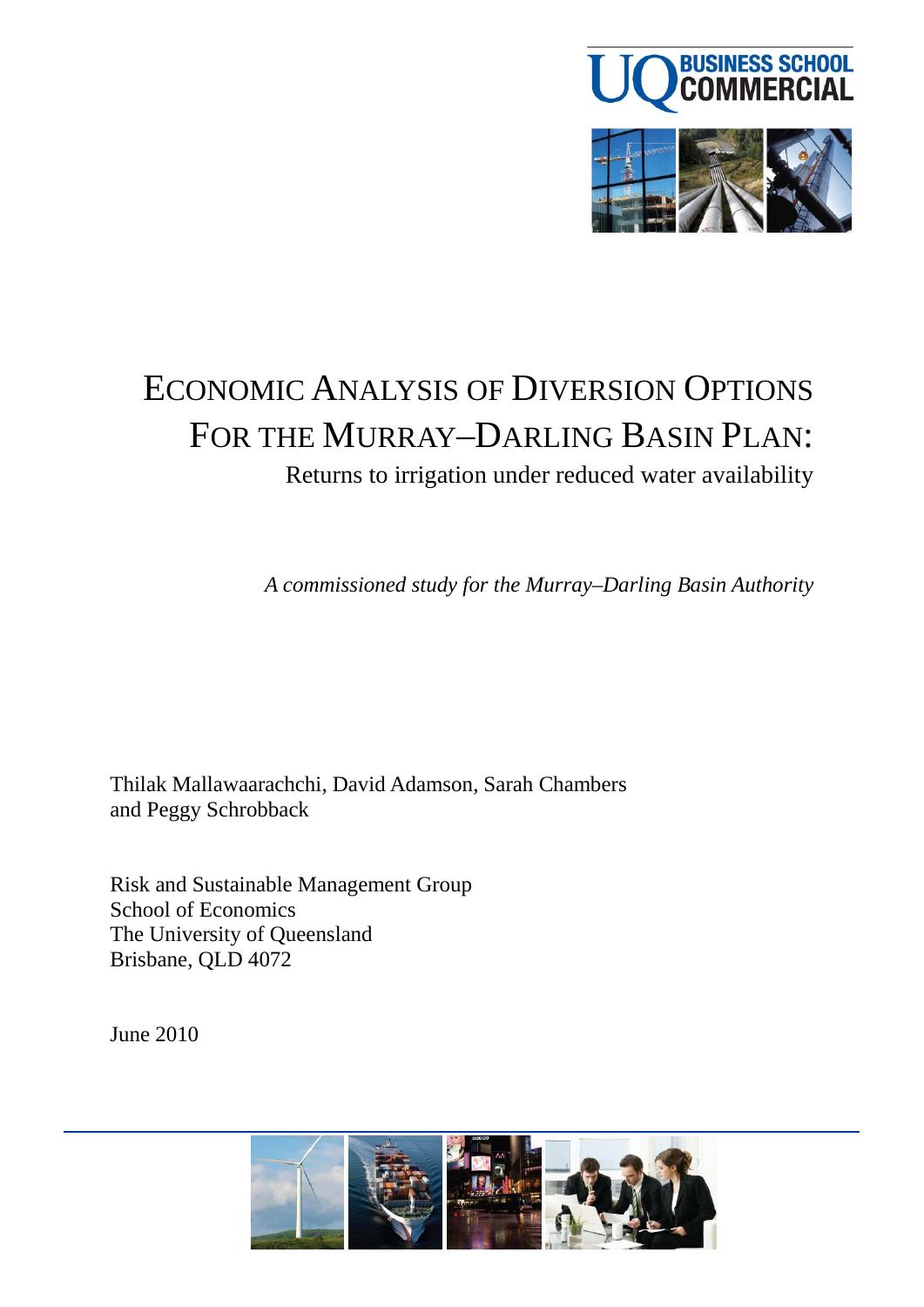

#### **© Copyright Commonwealth of Australia 2010**

This work is copyright. With the exception of the photographs, any logo or emblem, and any trademarks, the work may be stored, retrieved and reproduced in whole or in part, provided that it is not sold or used for commercial benefit. Any reproduction of information from this work must acknowledge the Murray–Darling Basin Authority, the Commonwealth of Australia or the relevant third party, as appropriate, as the owner of copyright in any selected material or information. Apart from any use permitted under the Copyright Act 1968 (Cth) or above, no part of this work may be reproduced by any process without prior written permission from the Commonwealth. Requests and inquiries concerning reproduction and rights should be addressed to the Commonwealth Copyright Administration, Attorney General's Department, National Circuit, Barton ACT 2600 or posted at http://www.ag.gov.au/cca.

#### **Disclaimer**

This document has been prepared for the Murray-Darling Basin Authority and is made available for general use and to assist public knowledge and discussion regarding the integrated and sustainable management of the Basin's natural water resources. The opinions, comments and analysis (including those of third parties) expressed in this document are for information purposes only. This document does not indicate the Murray-Darling Basin Authority's commitment to undertake or implement a particular course of action, and should not be relied upon in relation to any particular action or decision taken. Users should note that developments in Commonwealth policy, input from consultation and other circumstances may result in changes to the approaches set out in this document. The Murray-Darling Basin Authority commissioned this report, amongst a number of consultancy reports, to examine a range of different aspects of the socio-economic implications of reducing current diversion limits. These studies were conducted at specific points in time during the development of the proposed Basin Plan and aimed to analyse the likely implications of a range of potential scenarios for reducing long-term average diversion limits in order to inform the MDBA on options for setting Sustainable Diversion Limits and other aspects of the proposed Basin Plan.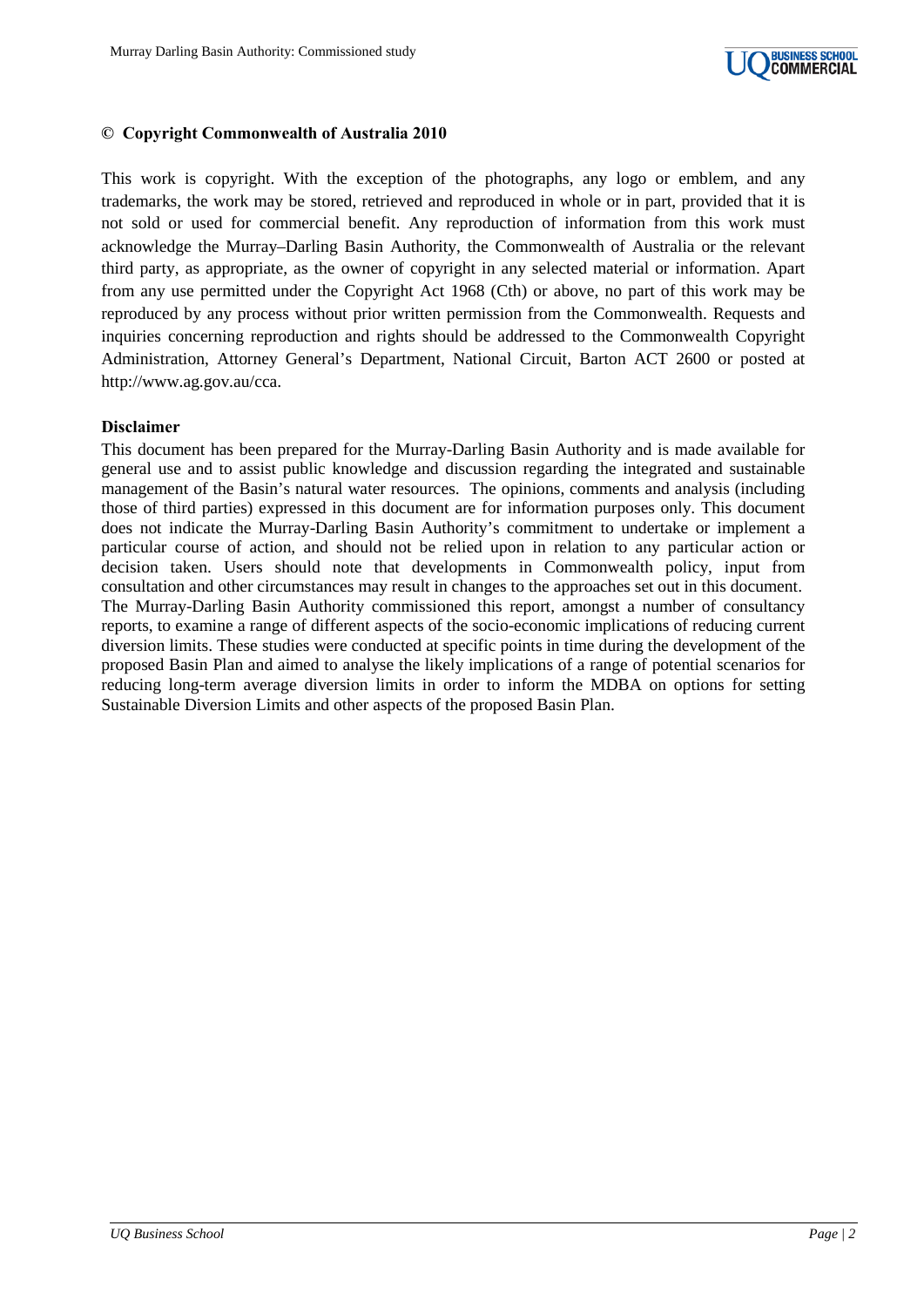# **TABLE OF CONTENTS**

| 1.               |  |
|------------------|--|
| 2.               |  |
|                  |  |
|                  |  |
|                  |  |
|                  |  |
|                  |  |
|                  |  |
|                  |  |
| 3.               |  |
|                  |  |
|                  |  |
|                  |  |
|                  |  |
|                  |  |
|                  |  |
|                  |  |
|                  |  |
|                  |  |
|                  |  |
|                  |  |
|                  |  |
|                  |  |
|                  |  |
|                  |  |
|                  |  |
| $\overline{4}$ . |  |
|                  |  |
| 5.               |  |
|                  |  |
|                  |  |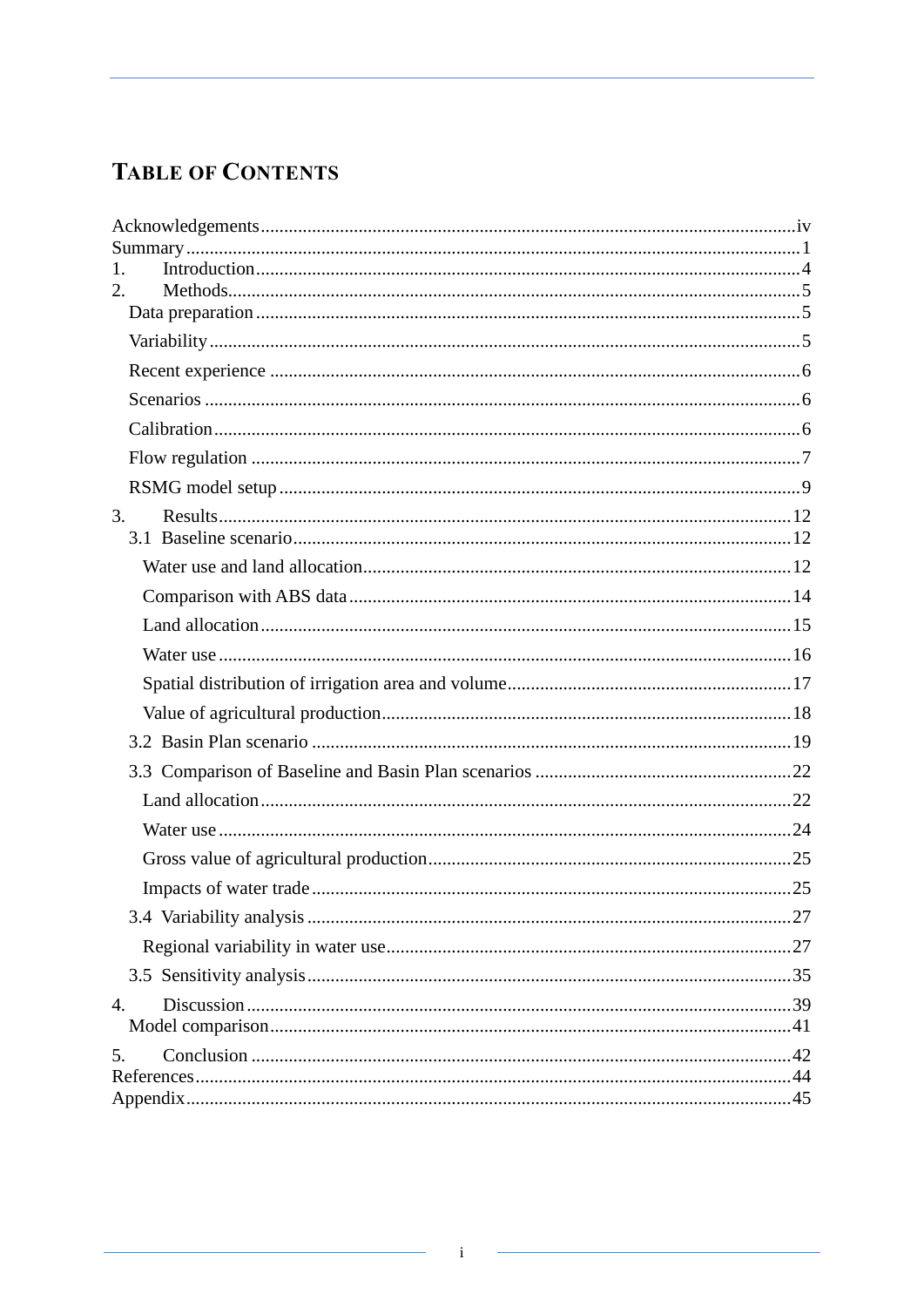# **TABLES**

| Table 6: Baseline gross value of irrigated production, by catchment14                      |  |
|--------------------------------------------------------------------------------------------|--|
| Table 7: Area irrigated in Murray-Darling Basin, by agricultural commodity 15              |  |
| Table 8: Area irrigated — ABS data and Baseline model comparison  15                       |  |
|                                                                                            |  |
| Table 10: Water consumption - ABS data and Baseline model comparison 17                    |  |
| Table 11: Comparison of spatial distribution of irrigation across states17                 |  |
| Table 12: Comparison of spatial distribution of irrigation across catchments 18            |  |
| Table 13: Gross value of irrigated agricultural production — ABS estimates  19             |  |
| Table 14: Gross value of irrigated agricultural production - ABS data and Baseline model   |  |
|                                                                                            |  |
|                                                                                            |  |
|                                                                                            |  |
|                                                                                            |  |
| Table 18: Basin Plan — gross value of irrigated production, by catchment21                 |  |
|                                                                                            |  |
| Table 20: Area irrigated — comparison of Baseline and Basin Plan results, by commodity23   |  |
| Table 21: Area irrigated — comparison of Baseline and Basin Plan results, by catchment and |  |
| Table 22: Water consumption — comparison of Baseline and Basin Plan results, by            |  |
| Table 23: Water consumption — comparison of Baseline and Basin Plan results, by            |  |
| Table 24: Gross value of irrigated agricultural production — comparison of Baseline and    |  |
| Table 25: Gross value of irrigated agricultural production — comparison of Baseline and    |  |
|                                                                                            |  |
| Table 27: Implied elasticities under progressive reductions in water availability38        |  |
|                                                                                            |  |
| Table 29: ABS and RSMG agricultural commodities and production systems47                   |  |
| Table 30: RSMG Model production systems, commodity classifications and commodities 48      |  |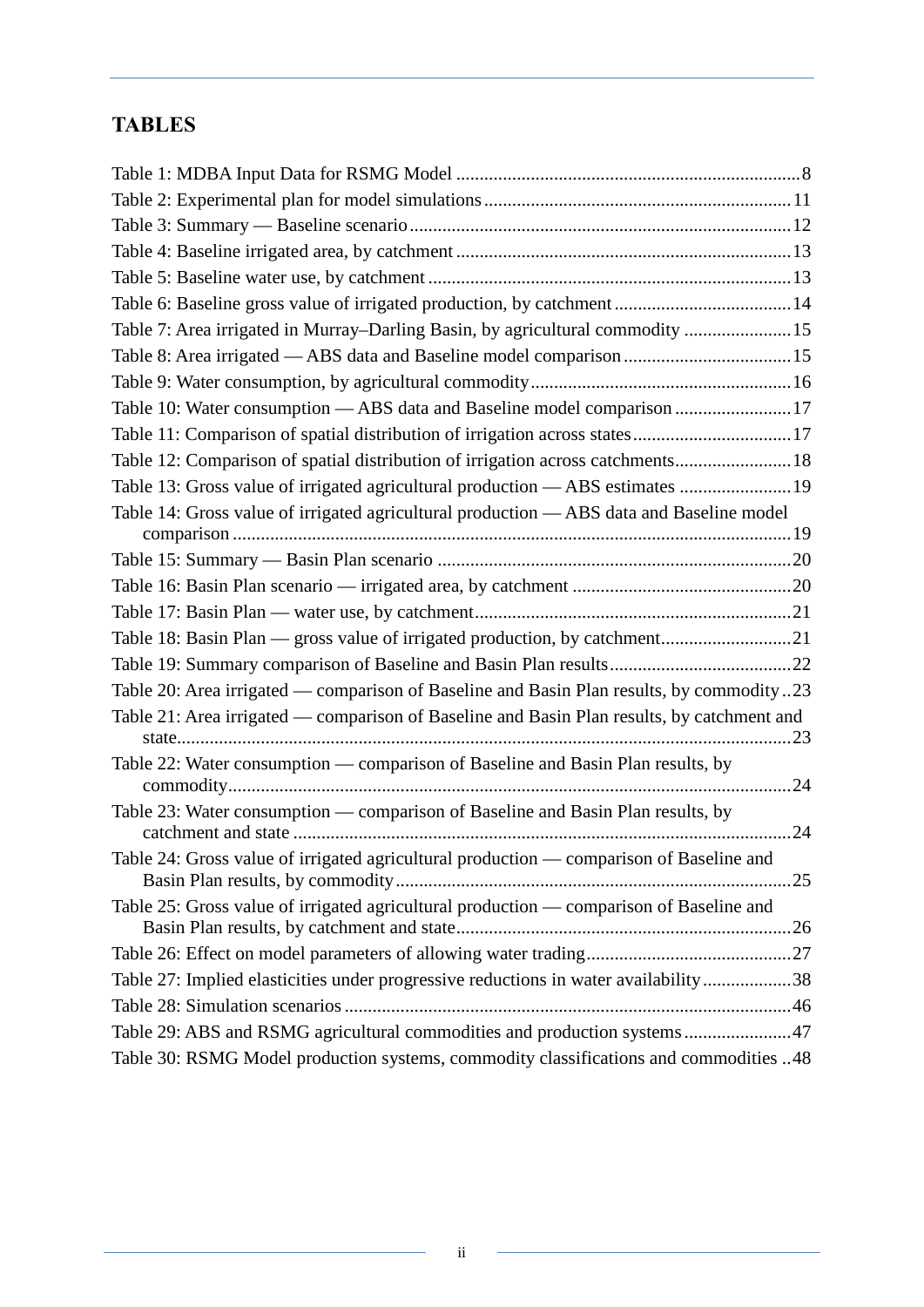# **FIGURES**

# **ABBREVIATIONS AND ACRONYMS**

| ABARE                  |                      | : Australian Bureau of Agricultural and Resource Economics     |
|------------------------|----------------------|----------------------------------------------------------------|
| <b>ABS</b>             |                      | : Australian Bureau of Statistics                              |
| CDL                    |                      | : Current Diversion Limit                                      |
| CP                     | ÷                    | <b>Common Property</b>                                         |
| CSIRO                  |                      | : Commonwealth Scientific and Industrial Research Organisation |
| GL                     | $\ddot{\phantom{a}}$ | Gigalitre                                                      |
| Ha                     |                      | : Hectare                                                      |
| <b>MDBA</b>            |                      | : Murray–Darling Basin Authority                               |
| M1                     |                      | : Murray $1$                                                   |
| M2                     |                      | : Murray 2                                                     |
| M3                     |                      | : Murray $3$                                                   |
| <b>NSW</b>             |                      | : New South Wales                                              |
| QLD                    |                      | : Queensland                                                   |
| <b>RSMG</b>            |                      | : Risk and Sustainable Management Group                        |
|                        |                      | SAMDB : South Australian Murray-Darling Basin                  |
| SC                     |                      | : State-contingent                                             |
| SDL                    |                      | : Sustainable Diversion Limit                                  |
| SEQ                    |                      | : Sequential                                                   |
|                        |                      | TOR : Terms of Reference                                       |
| $\mathop{\mathrm{Sm}}$ |                      | : Million dollars                                              |
|                        |                      |                                                                |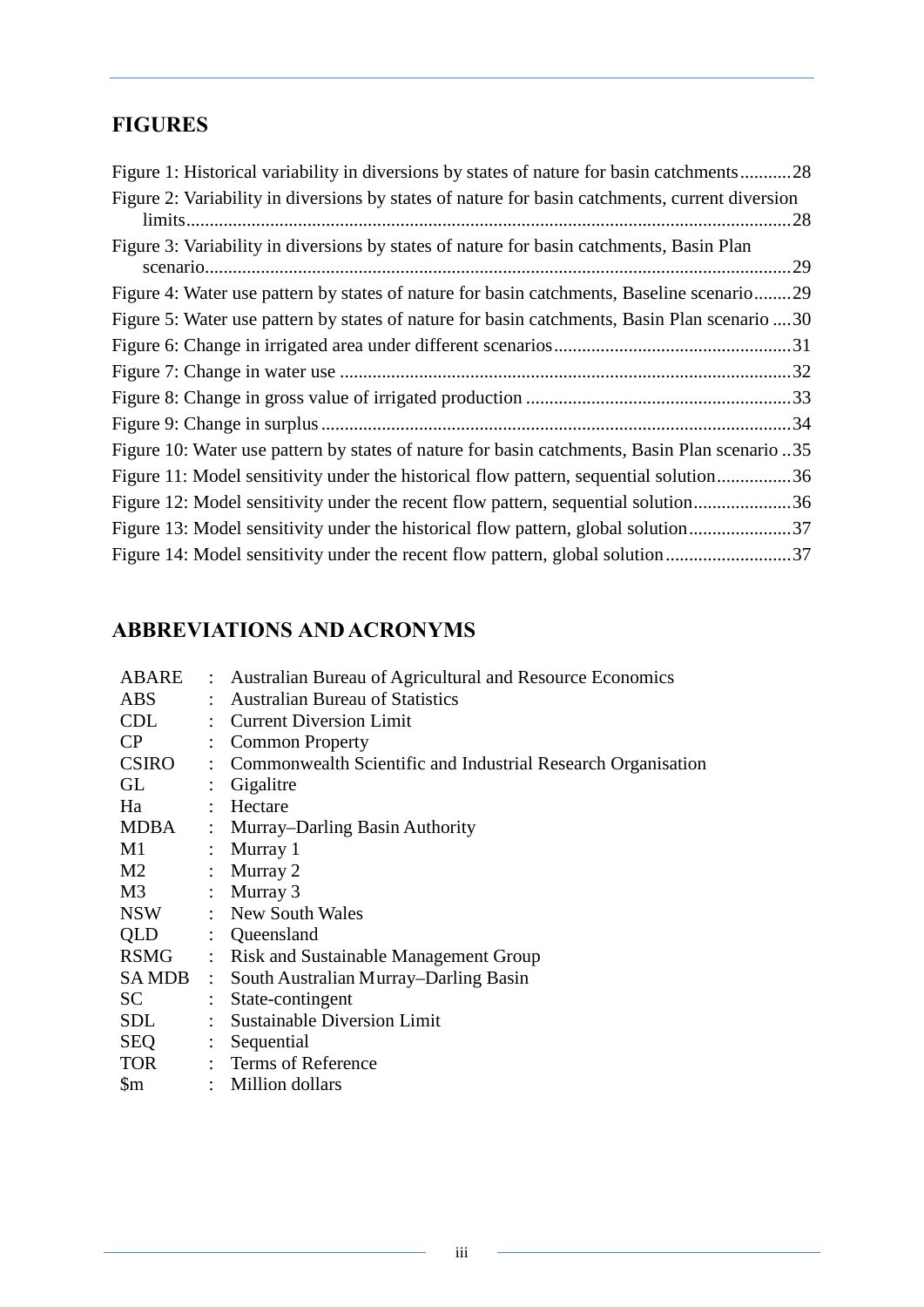# <span id="page-5-0"></span>**ACKNOWLEDGEMENTS**

This work was made possible by the availability of hydrological information from the Murray–Darling Basin Commission. We thank Peter Bridgeman for helping us to understand the complexities in the catchment hydrology, and for making summary data available to us. We also thank Jim Donaldson, Jeff Connor and Brenda Dyack for their advice on data issues.

We also thank Professor John Quiggin for his direction and general oversight and Nancy Wallace for her excellent editorial work.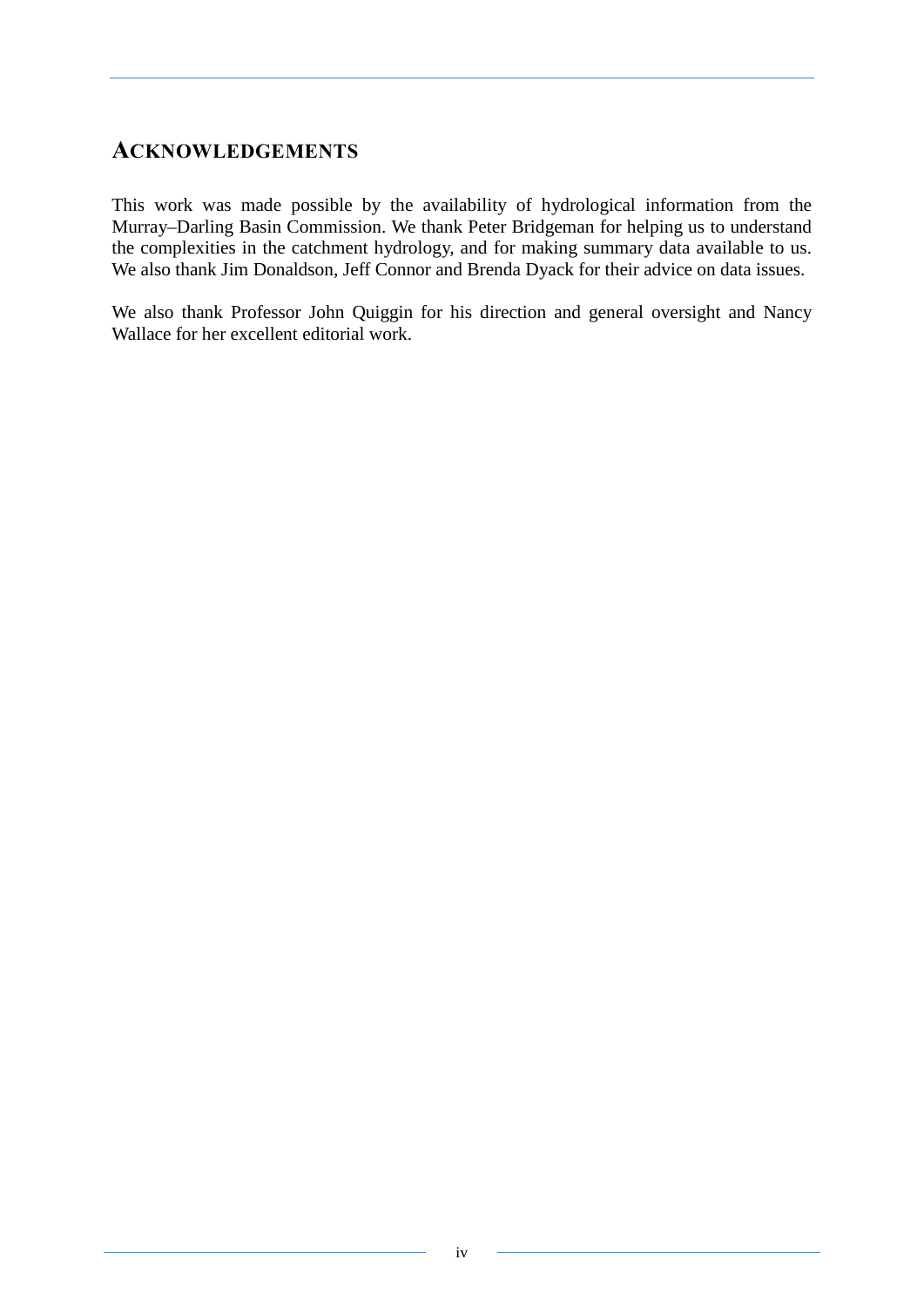# <span id="page-6-0"></span>**SUMMARY**

The Murray–Darling Basin Authority (MDBA), in its consideration of the proposed Basin Plan, asked the Risk and Sustainable Management Group (hereafter called: RSMG) of The University of Queensland to undertake an analysis of economic impacts of likely reductions in irrigation in the Murray–Darling Basin (hereafter called: Basin). This analysis is intended to assist MDBA in its assessment of the socio-economic impacts of the Basin Plan.

The analysis utilises hydrological data on surface water diversions supplied by MDBA that draws on the best available science. This data was used as input to RSMG's water allocation model to simulate producers' responses to changes in access to irrigation water. The model represents 19 catchments within the Basin, where annual irrigation allocation is regulated through a cap on surface water diversions. The hydrological data was used to define regional water availability caps for representative land use allocation models specified for each of these catchments. Using the best available data on agricultural production, optimal land allocations were simulated for a set of production systems that represent the major irrigated land use activities in the Basin. These production systems incorporate a range of water using technologies specified over a set of three states of nature relating to seasonal water availability. The model thus represents irrigators' options, input requirements and outputs achievable under normal, drought and wet conditions. Irrigators are assumed to choose activities that best utilise the available water under prevailing seasonal conditions. Returns to irrigation are calculated as a weighted sum over the three states of seasonal variability, to determine the best achievable outcome for the set of commodities considered.

The data supplied by MDBA was used to define the variability associated with water flow patterns under each state of nature for a 114 year historical period.

The analysis compares the economic returns from irrigation for the Baseline scenario that represents the current diversion limit (CDL) and the Basin Plan Cap scenario that incorporates sustainable diversion limits (SDL). The Basin Plan Cap, simulated across the 19 catchments, on average, represents a 37 per cent overall reduction in water availability compared to the Baseline.

To illustrate the impact of Basin Plan extraction limits under variable seasonal patterns, simulations were conducted using flow variability estimates for the full historical period as well as the recent decade, 1998 to 2008.

The RSMG model has two solution modes. In the sequential optimisation mode, the Basin water allocation is solved for the 19 catchments from Condamine to South Australian Murray in order as they appear in a connected network, but allowing for water trade within each catchment. In the global optimisation mode, the model allows for trade across regions in the southern connected system from Murrumbidgee to South Australian Murray. Within-region trade is allowed for other catchments, as is currently feasible. In this mode, a globally optimal water use pattern for the entire Basin is simulated, in a manner consistent with the current institutional rules for water trading.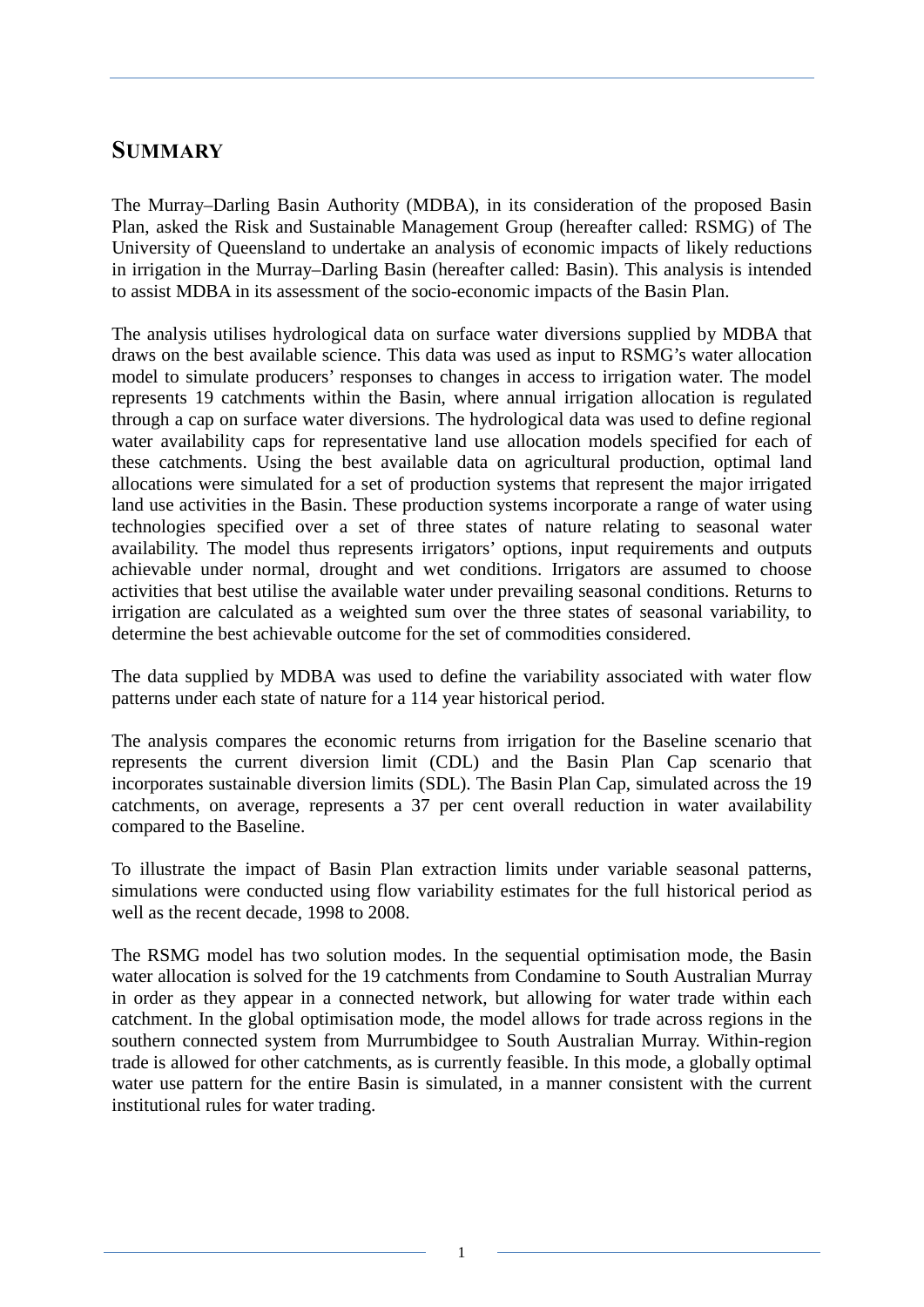The Baseline simulation of the RSMG model has been calibrated to be consistent with the 2000-01 irrigation water use data drawn from the Australian Bureau of Statistics (ABS) census of agriculture. The price data used represents 2007-08 values.

The simulations indicate that the Baseline water availability under the current diversion limit of 10,758 gigalitres is adequate to support an agricultural system consistent with the recent peak water use of 10,516 gigalitres in 2000-01. The model estimate of water use for this scenario of 10,560 gigalitres and the associated irrigated land area of 1,770 thousand hectares is comparable to ABS estimates. The small deviation in irrigated area between the modelled and ABS estimates is attributable to the advancements in technology since 2000-01 and the ABS area of 'other agriculture' (41,000 ha) that is not modelled in the production systems used in the model.

Under the Basin Plan scenario, the estimated water use fell by 3,746 gigalitres or 35.5 per cent compared to the Baseline scenario. The associated opportunity cost, in gross value of irrigated production was \$1,445 million, or 16 per cent compared to the Baseline. The regional profit from agricultural production was estimated to fall from \$2,325 million to \$1,954 million, a drop of \$371 million or 16 per cent from the Baseline.

The analysis indicates that if the current cap on diversions were to be reduced by 37 per cent to allow water for the environment, gross agricultural returns would fall by 16 per cent. The associated loss in regional economic surplus would also be 16 per cent.

These results are broadly consistent with the observed pattern of change in agricultural production in the Basin over the past ten years. In this period, levels of reduction in water availability ranged from 4 to 70 per cent, compared to 2000-01.

The model estimates noted above were drawn from the global optimisation runs of the RSMG model. In this mode, the model allows for water trade within a region only for all regions in Queensland and regions down to Lachlan in New South Wales. It allows for trade across regions in the southern connected system from Murrumbidgee to South Australian Murray. When the model was simulated in this mode, it solved for a globally optimal water use pattern for the Basin.

For comparison, the model was also run as a sequential optimisation where the Basin water allocation was solved for each catchment allowing water trade within each region. In these runs, under the Basin Plan, the estimated water use fell by 29 per cent compared to the Baseline. The area irrigated fell by 14 per cent with an associated drop in gross value of production and the regional surplus by 20 and 19 per cent respectively. The relative benefits of water trade under the Baseline scenario were around 4 and 9 per cent respectively for the gross value of production and regional surplus.

Therefore it is reasonable to conclude from this analysis that the proposed cut in current diversion limits to allow for environmental water would result in a reduction in irrigation net returns of around 16 to 20 per cent compared to the Baseline. In real 2007-08 dollars, this drop in economic surplus is equivalent to around \$371 to \$405 million per annum. Under the Basin Plan scenario, the trade related gain in estimated gross value of production was 7 per cent and the regional surplus was 12 per cent higher compared to the Baseline. This indicates that water trading is a significant factor that could mitigate the impact of reduced water availability on regional incomes under the Basin Plan.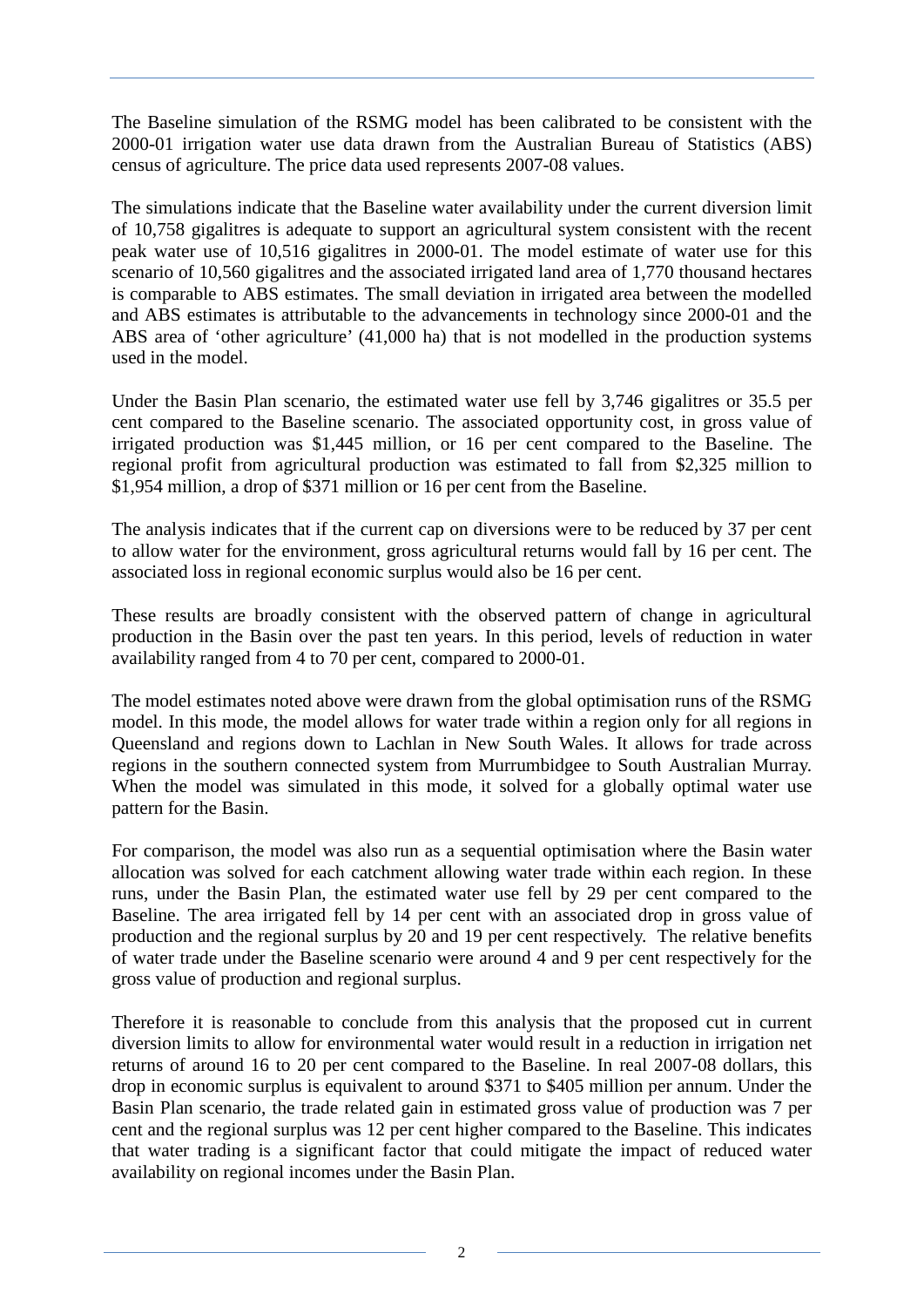A detailed discussion on the production impacts by key regions are presented in the report along with comparisons using ABS data.

The analysis presented here needs to be viewed as indicative only, taking account of the annual variability observed in recent years. It was noted in both the analysis of hydrological data, and in model simulations, that water flows were highly variable in northern catchments that represent tributaries of the Darling system. Flow variability is moderated in the Murray through storages that offer the ability to pool resources that can be reallocated through water trade.

Overall, the analysis indicates that the economic costs associated with changes in agricultural production due to reduced water availability resulting from the introduction of the Basin Plan will vary across regions. The magnitude of costs will be dependent on the extent of adjustment already undertaken by irrigators to respond to low water availability and the flexibility of the farming systems to adjust. In these adjustments availability of water trade provides greater flexibility thus providing opportunities to increase the productivity of water. The differences in the relative magnitude of production variables between the sequential and global model runs indicates the potential benefits of removing barriers to trade in water and allowing a more efficient allocation of water.

This analysis was undertaken within a short period of time to address the objectives stated earlier. By necessity, detailed analysis on adaptation options to examine how irrigators would handle the transition from high water availability to a low water availability regime was not possible. The analysis also does not take into account variations in the security attached to water entitlements such as low and high reliability. As the relative mix of these entitlements vary widely across catchments the impacts of water availability changes at the individual irrigator level will also vary widely. Further work is needed to better understand adaptation patterns in different regions and ways to minimise associated adjustment costs.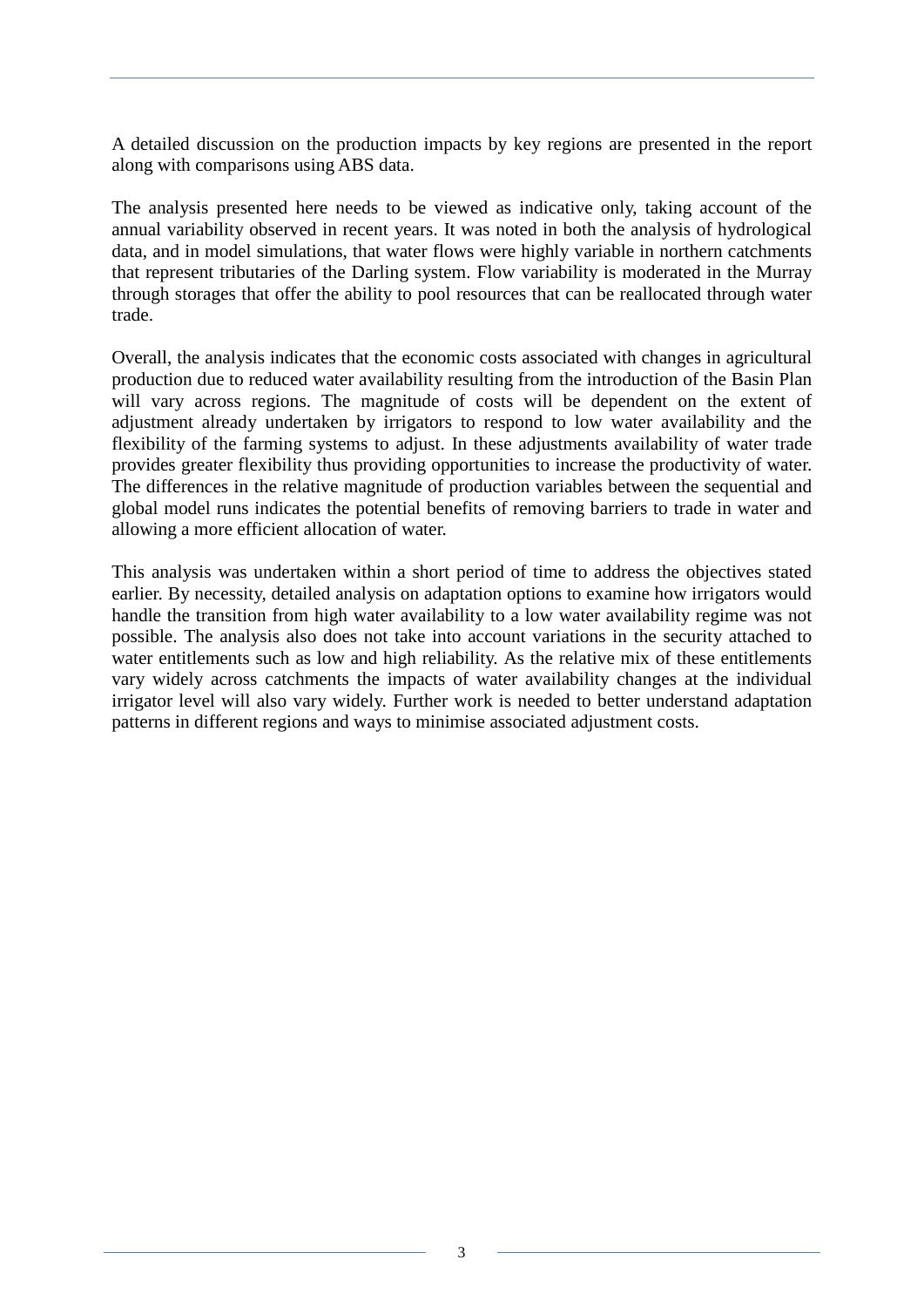# <span id="page-9-0"></span>**1. INTRODUCTION**

This study was commissioned by the Murray–Darling Basin Authority to help inform social and economic analysis underpinning the development of the Murray–Darling Basin Plan. The analysis is to be based on the best available science and economic tools. This work is intended to supplement the main analysis of costs for the agricultural sector conducted by the Australian Bureau of Agricultural and Resource Economics (ABARE).

The analysis reported here is based on the Risk and Sustainable Management Group's Murray–Darling Basin model. This work has been commissioned with two objectives:

- To provide a basis to assess whether different leading models, in this case the University of Queensland's Murray–Darling Basin model, produces results that are similar to or divergent from results produced by ABARE. If results are divergent, the analysis will help gain insight into any divergence.
- To provide insight into the economic implications of the Basin Plan by understanding the relationship between the catchment level water availability and its variability as observed in historical data.

This report summarises model outputs and provides a discussion comparing likely patterns and expected returns from water use for irrigation. A series of model runs are discussed in comparison with observations from 1998-2008, using ABS data where available. The primary aim of this study is to estimate the regional impact of introducing sustainable diversion limits. The analysis assumes that the water users will respond by reallocating water between different production systems to maximise profits. The optimisation approach permits the assessment of changes in production benefits by comparing simulations for the Baseline and Basin Plan scenarios at the individual catchment and the Basin scale.

This analysis incorporates the best available hydrological data provided by MDBA which is used as input to an economic optimisation model. The research team worked closely with MDBA hydrologists and other researchers from CSIRO and ABARE working on the economic assessment. This interaction helped develop a shared understanding of the data set, its limitations and appropriate ways to summarise the data for economic analysis. The analysis remains independent.

The optimisation model used for the analysis is analytically robust as an economic assessment tool. It has received international peer review and has been used in similar work in the past (Adamson et al. 2007; Garnaut 2008: Mallawaarachchi et al. 2008).

The report is presented in four sections including this introduction. Section 2 provides an overview of the methods used. The model results are discussed in Section 3, including a discussion on variability and water trade. Section 4 provides a comparison of the RSMG model with the ABARE's Water Trade Model. Section 5 concludes the report with some general insights. The appendix includes detailed model documentation, some data tables and a short description of assumptions used.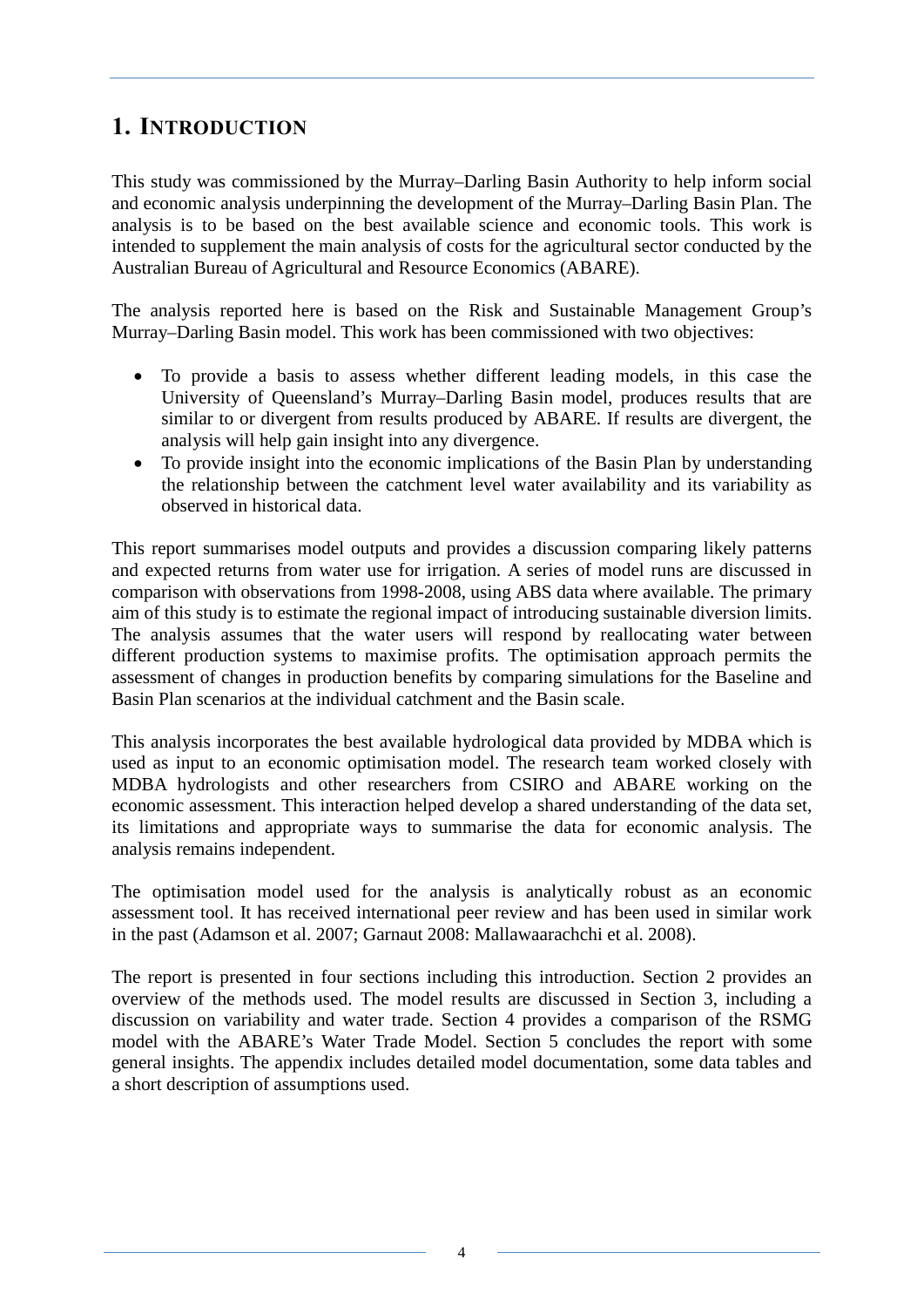# <span id="page-10-0"></span>**2. METHODS**

The key study objective was to determine, through model simulations, the potential impacts of reduced water availability on agricultural production in the Basin. This was to be achieved by undertaking model runs for scenarios that include:

- Baseline analysis of mean and variance; and
- A Basin Plan scenario that draws on data provided by MDBA that specified the specific spatial patterns of reduced water availability for consumptive water uses based on the ecologically determined sustainable diversion limits (SDLs) by catchment.

For both the Baseline and Basin Plan scenario, 114 years of annual water availability data are used to evaluate and report on the impacts of changes in allocation variability. To achieve this with limited data and time available a number of simplifying assumptions have been used both in data preparation and model simulation. This chapter outlines the study methods, including the assumptions and limitations of the modelling and analysis used.

### <span id="page-10-1"></span>**DATA PREPARATION**

Data supplied by MDBA was used to analyse variability associated with water flow patterns under each state of nature. The RSMG model data was modified using three simulated annual time series datasets (1895-2008) supplied by MDBA:

- 'Water availability' or the highest point of flow within a catchment;
- 'Current diversions limits' (CDLs) or the historical surface water diversions; and
- 'Sustainable diversions limits' (SDLs) or the expected future diversions as a result of cuts applied under the Basin Plan.

Data was drawn from the MDBA WRON hydrological database for each catchment as defined by CSIRO. As the spatial boundaries of individual data sets and those of the RSMG model were different, this data was adjusted to match the RSMG spatial boundaries which follow the Australian Government natural resource management regions.

This analysis was undertaken for the full 114 year historical series as well as for the recent ten years commencing in 1998. The flow variability is represented over the three states of nature for each catchment drawing on the catchment level data set provided. The flows that vary by state of nature for each catchment define the seasonal water availability constraint. The model then determines the water use by catchment within the diversion cap.

# <span id="page-10-2"></span>**VARIABILITY**

The RSMG model incorporates medium term water availability over individual states of nature, rather than just the mean. In this model three states of nature are used to represent normal, drought and wet years. These states of nature are defined as their probability of occurrence over the historical medium term. It is assumed that over the medium term the normal state occurs 50 per cent of the time, the drought state 20 per cent of the time, and the wet state 30 per cent of the time. These assumptions are based on historical records of Basin inflows confirmed through personal correspondence with the Murray Darling Basin Commission in July 2007.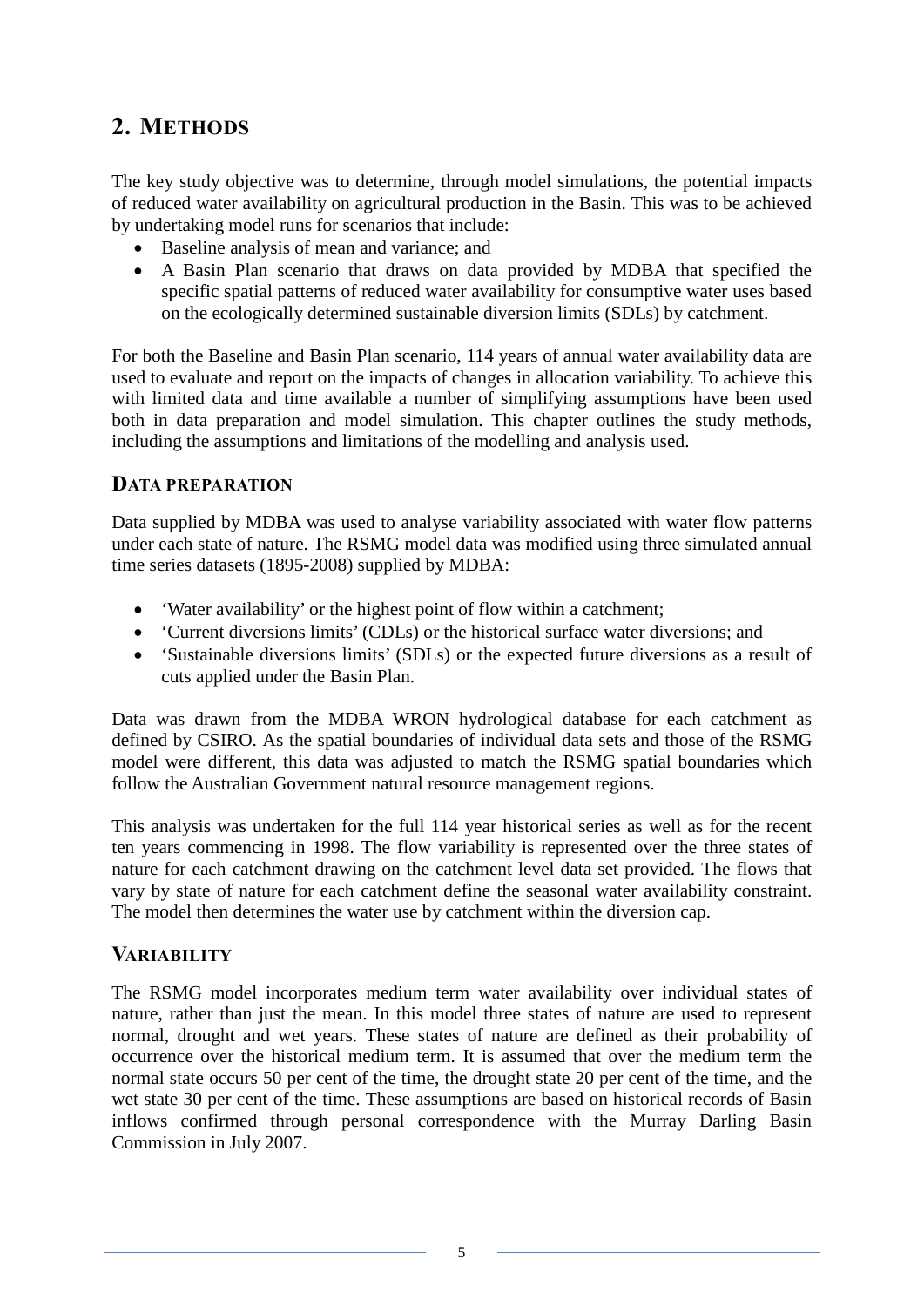This concept of representing variability was applied to annual time series data to find the volumes associated with each state of nature. This was achieved by fitting a statistical distribution to the diversion dataset, to produce a rank order for volumes available. The volume of the lowest 20th percentile of the distribution was used to represent water availability in a drought state. Similarly the volume of the 50th percentile and the 70th percentile were chosen to represent a normal and a wet year respectively.

Variability is represented as the difference between the volumes that define the three states of nature. Variability is treated as catchment specific, except the catchments of the river Murray (M1, M2, M3, Mallee, LMDB and SAMDB) which are pooled. The percentage change in the drought and the wet state volumes from the normal volumes reflects the skewness and variability in the dataset. These values of skewness are used as flow multipliers in the model to relate normal state flows over the dry and wet states.

### <span id="page-11-0"></span>**RECENT EXPERIENCE**

An analysis was conducted on water availability over the last 10 years, considering the change in the frequency of states of nature. The inflow variability and the availability of diversion volumes of the last 10 years have been different to the historical experience. Average water available was lower due to the higher frequency of drought years. Therefore, the probabilities of occurrence of the states of nature were adjusted accordingly. To update the probabilities, the number of occurrences of each state of nature, based on the historical flow volumes in the Basin over the last 10 years was determined. Over the last 10 years, the historical drought state occurred 60 per cent of the time, the normal state occurred 30 per cent of the time, and the wet state occurred only 10 per cent of the time. The comparable figures for the historical period were, 50, 20 and 30 per cent respectively.

### <span id="page-11-1"></span>**SCENARIOS**

Two different flow scenarios were chosen: a historical scenario based on the complete 114 years water availability dataset (1895-2008), and a reduced water availability scenario based on the last 10 years of the water availability dataset (1998-2008). After all adjustments have been made to the water availability for each state, the probabilities of occurrence were applied as weights to determine the expected average water availability over the medium term (Table 1).

# <span id="page-11-2"></span>**CALIBRATION**

Aggregated catchment level water availability and variability (volumes by state of nature) were adjusted to match the total Basin water availability and variability. This ensured that the variability was not overstated by assuming homogenous states of nature across the entire Basin. The approach adopted recognises that under the Basin Plan the flow variability may be lower in certain catchments.

For each catchment the volumes for a normal season were calibrated to the  $50<sup>th</sup>$  percentile of the distribution, drawn from MDBA data. This was to ensure consistency with the ABARE model for the Baseline runs. The flow multipliers for the drought and the wet state of nature were calibrated to the  $20<sup>th</sup>$  and  $70<sup>th</sup>$  percentile of the distribution respectively.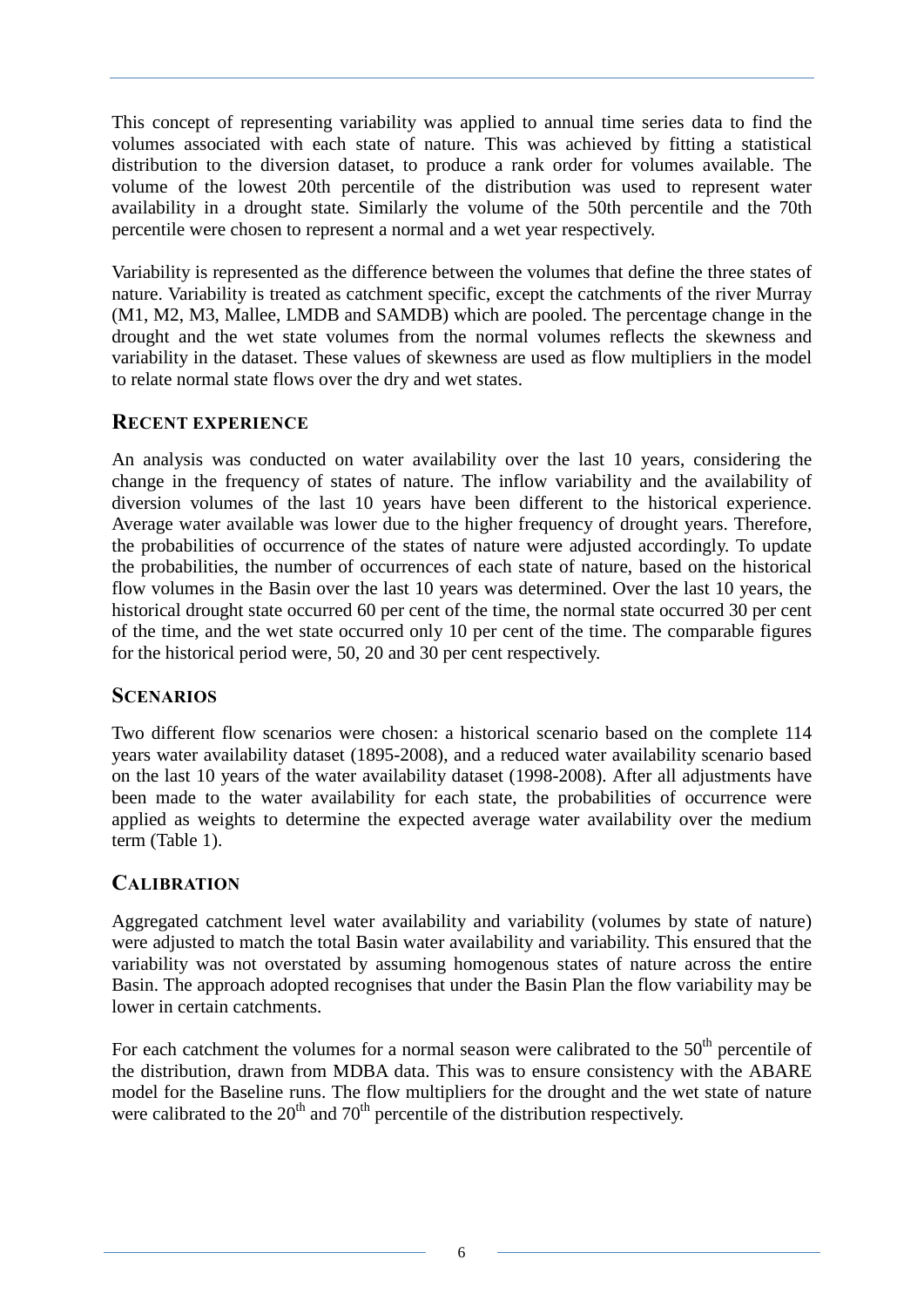# <span id="page-12-0"></span>**FLOW REGULATION**

Basin storages are a major mechanism to moderate the inter-annual variability of flows in the Basin. The affect of dams has been simulated in the model by adjusting the state contingent variability of inflows. Adjustments were made to catchments that have dams with capacity over 1,000 gigalitre, where a portion of wet state inflows are allowed to be transferred over to a dry state.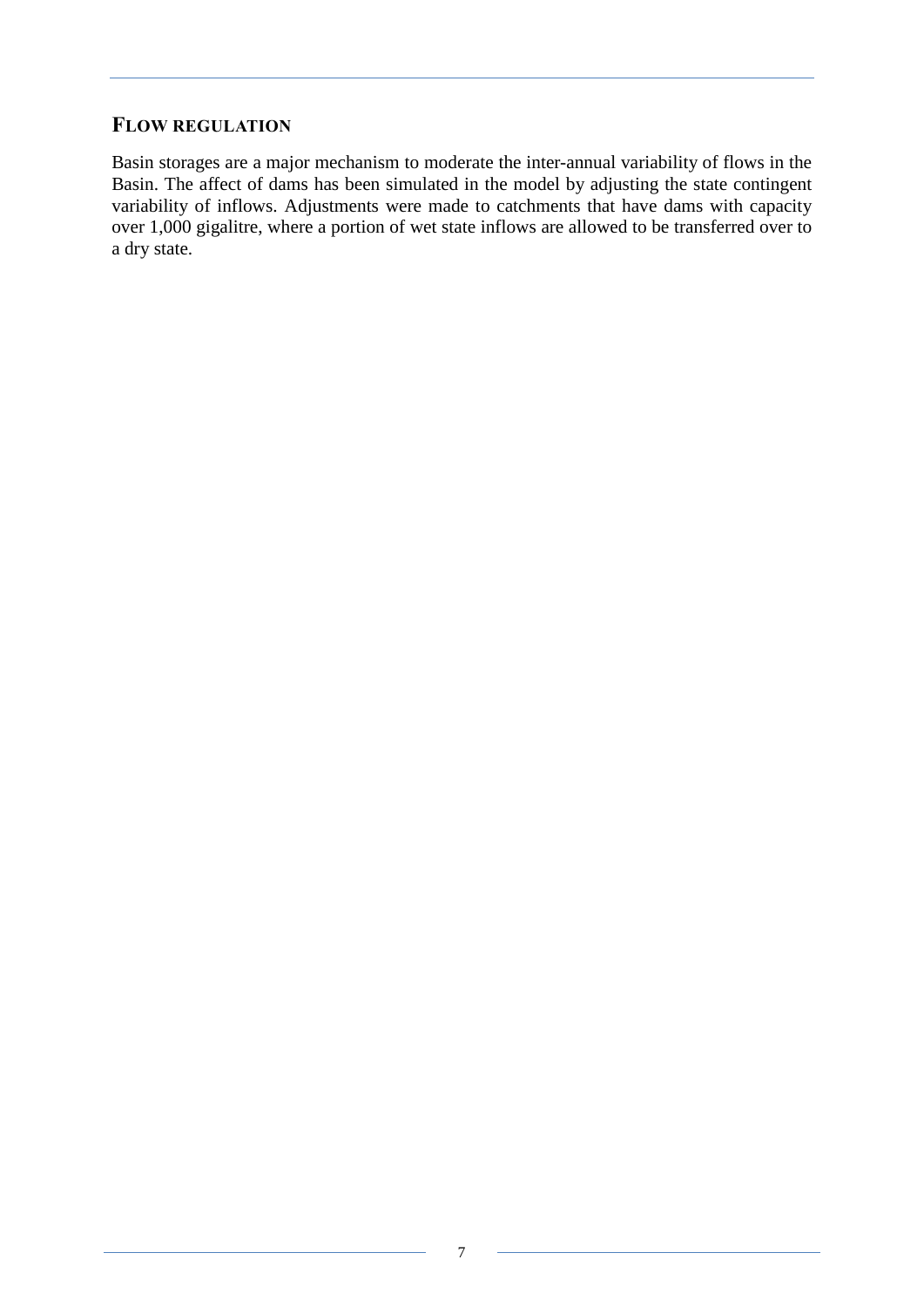| Table 1: MDBA liiput Data for RSMG Model<br>Catchment | Dam      | Historical diversions |                  |                  | <b>Baseline Cap</b> |                  |                  | Basin Plan Cap   |                |                  |
|-------------------------------------------------------|----------|-----------------------|------------------|------------------|---------------------|------------------|------------------|------------------|----------------|------------------|
|                                                       | Capacity | Normal                | $Dry^*$          | Wet*             | Normal              | $Dry^*$          | Wet*             | Normal           | $Dry^*$        | Wet*             |
|                                                       | (GL)     | (GL)                  |                  |                  | (GL)                |                  |                  | (GL)             |                |                  |
| Condamine                                             | 139      | 858                   | 0.34             | 1.66             | 482                 | 0.42             | 1.50             | 285              | 0.60           | 1.27             |
| <b>Border Rivers QLD</b>                              | 69       | 536                   | 0.35             | 1.64             | 256                 | 0.50             | 1.37             | 178              | 0.52           | 1.40             |
| Warrego Paroo                                         |          | 874                   | 0.34             | 1.66             | 49                  | 0.43             | 1.47             | 43               | 0.50           | 1.38             |
| Namoi                                                 | 883      | 879                   | 0.37             | 1.83             | 266                 | 0.72             | 1.11             | 226              | 0.93           | 1.03             |
| <b>Central West</b>                                   | 1,556    | 1,536                 | 0.47             | 1.30             | 380                 | 0.57             | 1.29             | 292              | 0.33           | 1.68             |
| Maranoa Balonne                                       | 92       | 478                   | 0.34             | 1.66             | 241                 | 0.42             | 1.50             | 143              | 0.60           | 1.27             |
| Border Rivers Gwydir                                  | 1,927    | 1,441                 | 0.74             | 1.24             | 507                 | 0.67             | 1.18             | 366              | 0.79           | 1.11             |
| Western                                               |          | 414                   | 0.30             | 2.78             | 198                 | 0.81             | 1.10             | 147              | 0.82           | 1.09             |
| Lachlan                                               | 1,256    | 1,114                 | 0.67             | 1.29             | 287                 | 0.59             | 1.17             | 261              | 0.61           | 1.14             |
| Murrumbidgee                                          | 2,657    | 4,304                 | 0.73             | 1.10             | 2,106               | 0.87             | 1.06             | 1,267            | 0.85           | 1.07             |
| North East                                            | 6,981    | 1,728                 | 0.73             | 1.13             | 103                 | 0.90             | 1.04             | 63               | 0.88           | 1.03             |
| Murray 1                                              |          | 2,964                 | 0.76             | 1.09             | 85                  | 0.81             | 1.10             | 50               | 0.67           | 1.23             |
| Goulburn Broken                                       | 4,171    | 3,369                 | 0.71             | 1.11             | 1,790               | 0.88             | 1.05             | 1,095            | 0.82           | 1.05             |
| Murray 2                                              | 524      | 988                   | 0.76             | 1.09             | 847                 | 0.83             | 1.08             | 500              | 0.72           | 1.20             |
| North Central                                         |          | 501                   | 0.48             | 1.37             | 1,454               | 0.89             | 1.05             | 890              | 0.82           | 1.05             |
| Murray 3                                              | 2,355    | 222                   | 0.76             | 1.09             | 762                 | 0.87             | 1.06             | 450              | 0.75           | 1.13             |
| Mallee                                                |          | 422                   | 0.76             | 1.09             | 205                 | 0.90             | 1.04             | 125              | 0.78           | 1.07             |
| Lower Murray Darling                                  |          | 209                   | 0.76             | 1.09             | 73                  | 0.66             | 1.26             | 42               | 0.93           | 1.03             |
| <b>SA MDB</b>                                         |          | 261                   | 0.76             | 1.09             | 667                 | 0.89             | 1.05             | 391              | 0.35           | 1.93             |
| Adelaide                                              |          | $\overline{0}$        | $\boldsymbol{0}$ | $\boldsymbol{0}$ | $\overline{0}$      | $\boldsymbol{0}$ | $\boldsymbol{0}$ | $\boldsymbol{0}$ | $\Omega$       | $\boldsymbol{0}$ |
| Coorong                                               |          | $\boldsymbol{0}$      | $\boldsymbol{0}$ | $\boldsymbol{0}$ | $\mathbf{0}$        | $\boldsymbol{0}$ | $\boldsymbol{0}$ | $\boldsymbol{0}$ | $\overline{0}$ | $\boldsymbol{0}$ |
| <b>TOTAL</b>                                          | 22,609   | 23,098                | 0.71             | 1.14             | 10,758              | 0.81             | 1.11             | 6,814            | 0.75           | 1.15             |

#### Table 1: MDBA Input Data for RSMG Model

<span id="page-13-0"></span>Note: \* The values for the Dry and Wet columns refer to the expected variability of the diversion volume compared to the Normal.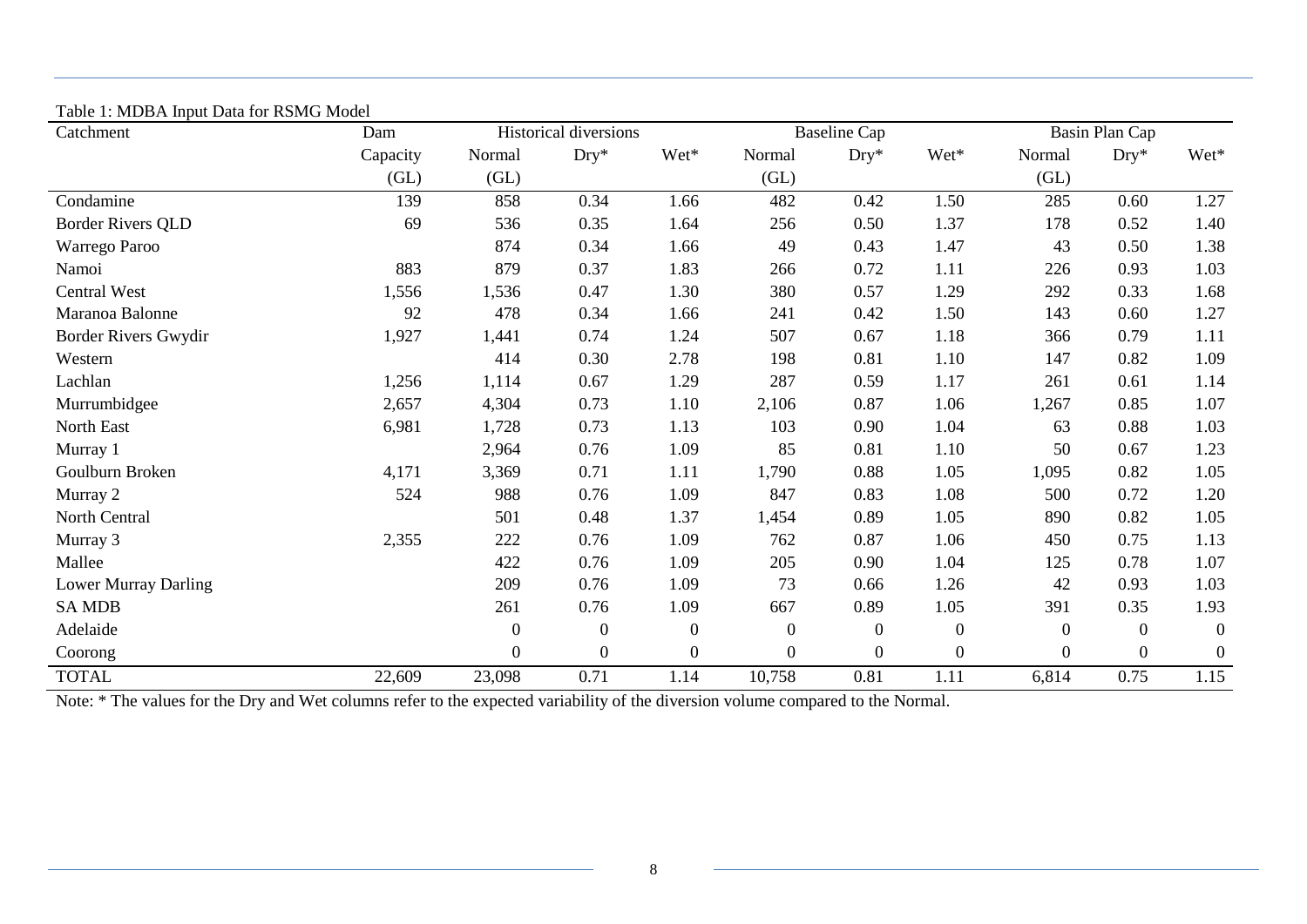# <span id="page-14-0"></span>**RSMG MODEL SETUP**

#### *Model overview*

The RSMG water allocation model is a regional programming model developed by The University of Queensland to simulate water allocation for irrigated agriculture within the Basin. For 19 regions within the Basin, the model optimally allocates an amount of water among enterprises according to relative profitability. The impacts of water availability on production are quantified as changes in the gross value of irrigated agricultural production (GVIAP) for a set of commodities. The GVIAP reflect changes in areas and yields resulting from water reallocations, as prices are assumed fixed. Other outputs from the model are farm profit, land use and water use.

The RSMG model broadly reflects existing biophysical conditions in each of the regions. The RSMG model's 19 regions are broadly consistent with the CSIRO sustainable yield regions. The two additional entities not used in the current simulations account for urban water use in Adelaide and residual flows to the sea. These regions and entities are sequentially linked in the model to mimic the natural flow patterns of the Basin river system.

- Water availability in the model comprises both surface and groundwater. However, assumed reductions in water availability in the simulations reflect only the reductions in surface runoff. Groundwater availability over the medium term is incorporated in the specified diversion limits. For these simulations, flow variability has been accounted by region and state of nature.
- The regions are linked by endogenously determined flows of salt and water. For the current simulations the salt module has been switched off. Water flows into and out of a region are modelled as being equal to inflows (net of evaporation and seepage), less extractions, net of return flows. Maximum extraction rates for each region are specified via the Murray–Darling Basin Cap (the Cap).
- The irrigated agricultural enterprises modelled were horticulture (citrus, stone fruit, grapes, and vegetables), a number of broadacre systems including dairy, beef, sheep, wheat, rice–wheat (on a rotational system), cotton, grain legumes, and a generic dryland enterprise. The dryland option accounts for any shifts from irrigation to dryland production. That is, if returns to irrigated agriculture decline, or irrigation is constrained by reductions in water availability, land may be transferred from irrigated to dryland agriculture.
- While the model accounts for all irrigable land within each region it does not specifically identify individual irrigation schemes within regions. Within each region, water and land are allocated so as to maximise net returns subject to the Cap and other constraints such as available land in a catchment.
- The RSMG model assumes uniform water charges across the Basin. This is in contrast with the existing situation where a range of water charging arrangements exists, even within regions.
- In general, if agricultural commodity output falls, then any resultant price increases may offset the reductions in farm income. Such changes have not been considered in the current assessment. A key assumption made in this analysis is constant commodity prices. This assumption means that production impacts in response to reduced surface water availability are considered in isolation from any price changes.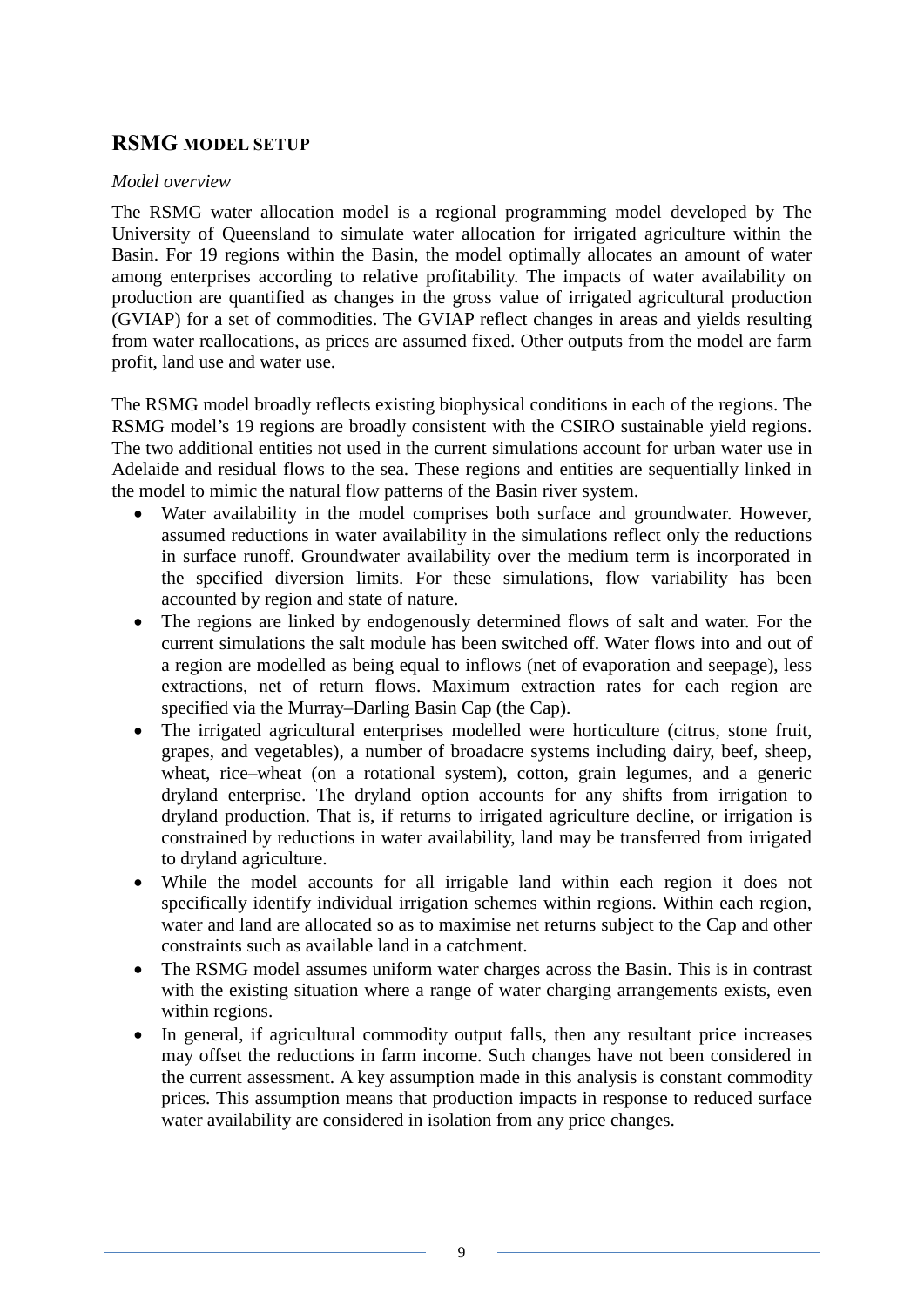• Under a medium-term analysis timeframe (approximately 10 years), key factors of production are assumed to be mobile. A wide set of technology choices provide greater flexibility in land use as water availability declines.

The modelling assumes annual allocations of water under the Cap and therefore water management policies within a season (such as storage releases) are not explicitly considered. Although the model parameters represent all available seasonal conditions for most regions, modelling estimates for some regions may not fully correspond to available estimates from other sources. However, disparities have been minimised through model calibrations. Further details on the RSMG model are at appendix A and can also be accessed from: [http://www.uq.edu.au/rsmg/docs/RSMG\\_MDB\\_Model\\_Documentation\\_010610.docx.](http://www.uq.edu.au/rsmg/docs/RSMG_MDB_Model_Documentation_010610.docx)

#### *Simulation of irrigation impacts*

The RSMG model has two principal ways of modelling changes to water availability, or a diversion limit.

Option 1: Determine the regional impact of SDL. Here the SDL is used within the catchment only with intraregional water trade (there is no water trade across catchments). The model is solved as water flows down the Basin flow network (sequential runs).

Option 2: Optimise the Basin water allocations for the national benefit of the SDLs (global run).

In this case, the SDL must be used within the trading region incorporating a set of catchments (southern Basin including state borders) but the solution is globally optimised so that impacts of trade are incorporated.

Two sets of model simulations were conducted for the range of water availability across the three states of nature. The first set, the Baseline, developed a modelled irrigated land use that utilised water within the CDL. The second set, the Basin Plan scenario represents an alternative irrigated land use that utilised water within the Basin Plan Cap on diversions. The Basin Plan Cap, simulated across the 19 catchments, on average represents a 37 per cent Basin wide reduction of water availability compared to the Baseline scenario.

To illustrate the impact of Basin Plan extraction limits under variable seasonal patterns, simulations were conducted using flow variability estimates for the full historical period as well as the recent decade, 1998 to 2008.

All model runs were produced under both the sequential (SEQ) and global or common property (CP) modes of the RSMG model following the experimental plan summarised in Table 2. However, summary results are only provided for key model runs, R4, R8, R12 and R16. The discussion in the report draws on other model runs where appropriate.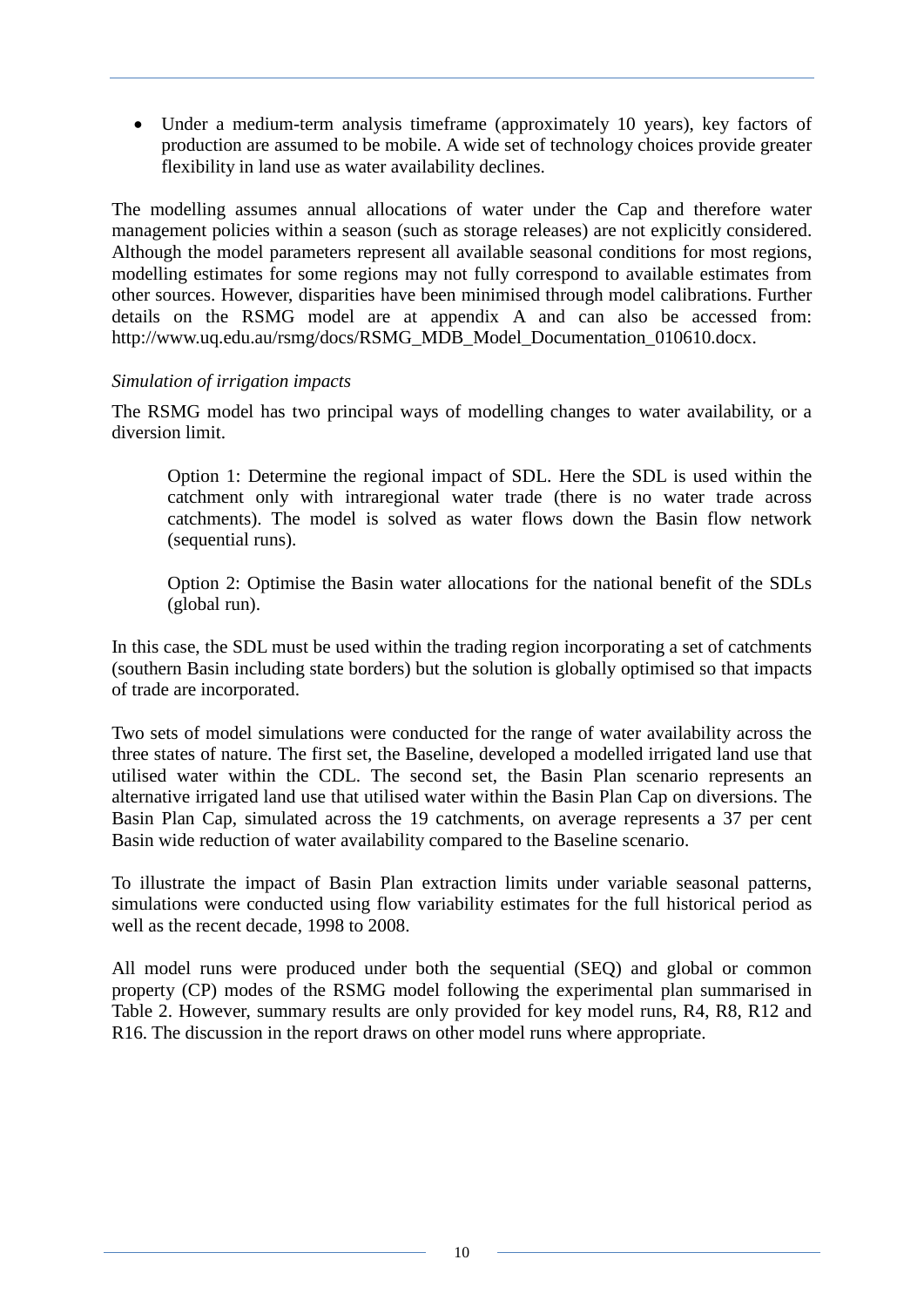| Run             | raore 2. Experimental plan for moder simulations<br>Scenarios | Water          | State probabilities          | Flow data coverage        |
|-----------------|---------------------------------------------------------------|----------------|------------------------------|---------------------------|
| ID              |                                                               | Access Cap     |                              |                           |
| R1              | <b>Baseline</b>                                               | <b>CDL</b>     | Normal $= 1$                 | Historical data           |
| R2              | <b>Baseline</b>                                               | <b>CDL</b>     | $Dry = 1$                    | Historical data           |
| R <sub>3</sub>  | <b>Baseline</b>                                               | <b>CDL</b>     | $Wet=1$                      | Historical data           |
| R4              | <b>Baseline</b>                                               | <b>CDL</b>     | SC run (N:0.5;D:0.2;W:0.3)   | Historical data           |
| R <sub>5</sub>  | <b>Basin Plan</b>                                             | <b>SDL</b>     | Normal $= 1$                 | Historical data           |
| R <sub>6</sub>  | <b>Basin Plan</b>                                             | <b>SDL</b>     | $Dry = 1$                    | Historical data           |
| R7              | <b>Basin Plan</b>                                             | <b>SDL</b>     | $Wet=1$                      | Historical data           |
| R8              | <b>Basin Plan</b>                                             | <b>SDL</b>     | SC run (N:0.5;D:0.2;W:0.3)   | Historical data           |
| R <sub>9</sub>  | <b>Baseline</b>                                               | <b>CDL</b>     | Normal $= 1$                 | Last 10 years data        |
| R10             | <b>Baseline</b>                                               | <b>CDL</b>     | $Dry = 1$                    | Last 10 years data        |
| R11             | <b>Baseline</b>                                               | <b>CDL</b>     | $Wet=1$                      | Last 10 years data        |
| R12             | <b>Baseline</b>                                               | <b>CDL</b>     | SC run $(N:0.3;D:0.6;W:0.1)$ | Last 10 years data        |
| R13             | <b>Basin Plan</b>                                             | <b>SDL</b>     | Normal $= 1$                 | Last 10 years data        |
| R14             | <b>Basin Plan</b>                                             | <b>SDL</b>     | $Dry = 1$                    | Last 10 years data        |
| R15             | <b>Basin Plan</b>                                             | <b>SDL</b>     | $Wet=1$                      | Last 10 years data        |
| R <sub>16</sub> | <b>Basin Plan</b>                                             | <b>SDL</b>     | SC run $(N:0.3;D:0.6;W:0.1)$ | Last 10 years data        |
| R17             | <b>Supply Response</b>                                        | 90% CDL        | SC run (N:0.5;D:0.2;W:0.3)   | SC model under historical |
| R18             | <b>Supply Response</b>                                        | 80% CDL        | SC run (N:0.5;D:0.2;W:0.3)   | SC model under historical |
| R <sub>19</sub> | <b>Supply Response</b>                                        | 70% CDL        | SC run (N:0.5;D:0.2;W:0.3)   | SC model under historical |
| R20             | <b>Supply Response</b>                                        | 60% CDL        | SC run (N:0.5;D:0.2;W:0.3)   | SC model under historical |
| R21             | <b>Supply Response</b>                                        | 90% CDL        | SC run $(N:0.3;D:0.6;W:0.1)$ | SC model under Last 10    |
|                 |                                                               |                |                              | years data                |
| R22             | <b>Supply Response</b>                                        | <b>80% CDL</b> | SC run (N:0.3;D:0.6;W:0.1)   | SC model under Last 10    |
|                 |                                                               |                |                              | years data                |
| R23             | <b>Supply Response</b>                                        | 70% CDL        | SC run $(N:0.3;D:0.6;W:0.1)$ | SC model under Last 10    |
|                 |                                                               |                |                              | years data                |
| R24             | <b>Supply Response</b>                                        | 60% CDL        | SC run $(N:0.3;D:0.6;W:0.1)$ | SC model under Last 10    |
|                 |                                                               |                |                              | years data                |

<span id="page-16-0"></span>Table 2: Experimental plan for model simulations

The above run IDs were further coded as R1SEQ and R1CP etc, for the sequential and global (common property) solutions respectively.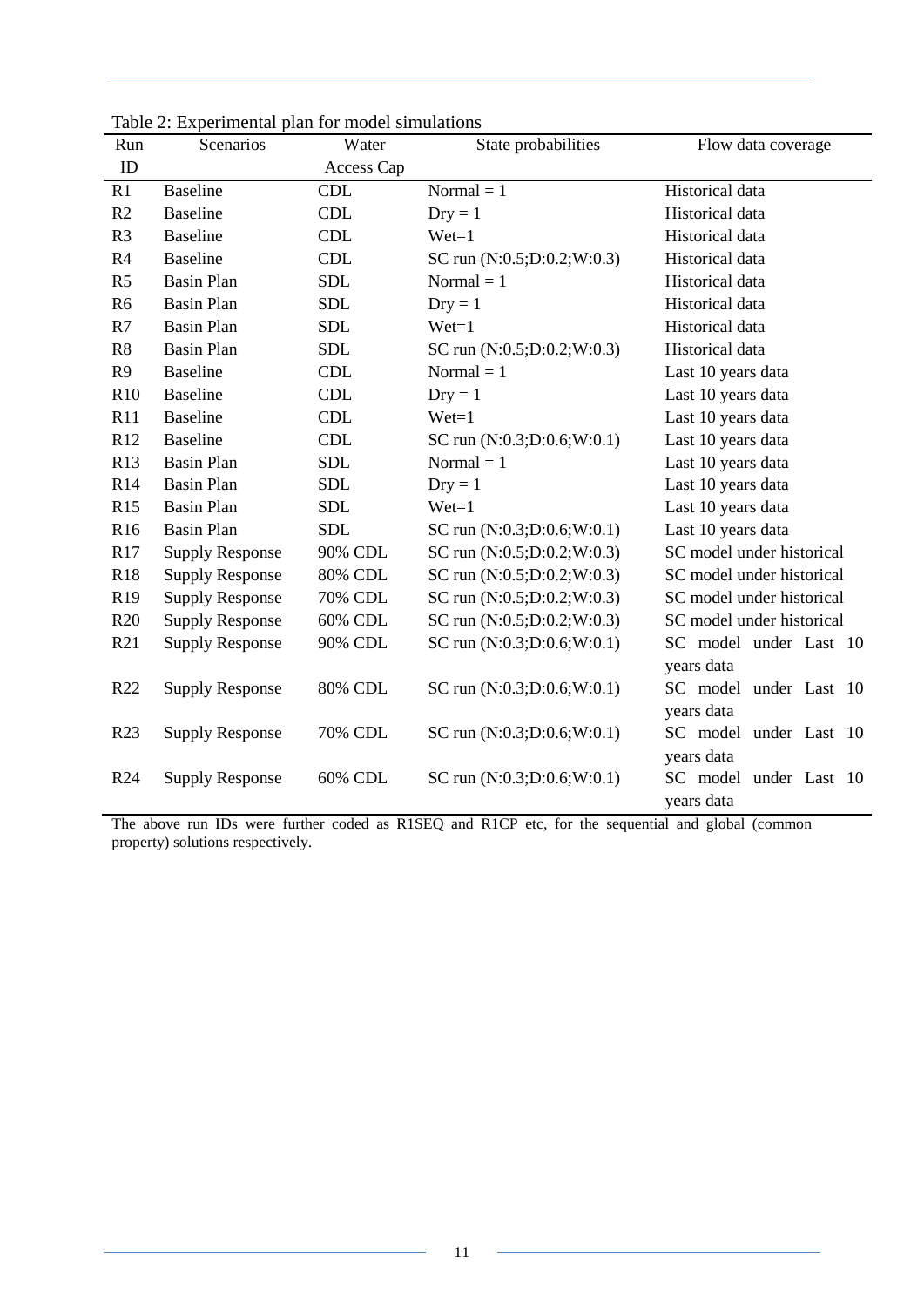# <span id="page-17-0"></span>**3. RESULTS**

#### <span id="page-17-1"></span>**3.1 BASELINE SCENARIO**

In this section the results for the Baseline scenarios that represent the land allocation under current diversion limits are presented. The analysis focuses on the key variables, water use, land allocations, value of agricultural production, and profits from irrigated agricultural production for each scenario to meet the Terms of Reference (TOR).

*TOR: A Baseline run results report including outputs on predicted water use, land allocation, value of agricultural production, and profits from irrigated agricultural production* 

#### <span id="page-17-2"></span>**WATER USE AND LAND ALLOCATION**

In this section, the results for the Baseline scenarios are presented. These are based on the historical data, assuming no trade between catchments. Three Baseline scenarios represent the Normal, Dry and Wet state of nature. These three simulations have been run independent by one another, to represent the mean and variance associated with flow diversions, which allow production systems to change depending on the availability of water. The expected value is the weighted average over the medium term. However, due to uncertainty, it is not possible for producers to change production systems so easily. In reality, constraints such as capital costs and fixed investments such as tree and vine crops, restrict the flexibility to adapt to year-to-year changes in water availability.

The state-contingent scenario provides results for production under the assumption that, over the medium term, producers adopt a set of production systems that give them the flexibility to respond to variable conditions based on the expected pattern of seasonal variability. The result is a higher irrigated area and water use than the expected value. Similarly the surplus and gross value of irrigated agriculture is lower. The summary results are shown in Table 3 below.

| <b>Baseline</b>          | Normal | Dry   | Wet    | Expected<br>Value | State-<br>Contingent |
|--------------------------|--------|-------|--------|-------------------|----------------------|
| Area irrigated ('000 ha) | 2.067  | 2,229 | 1,367  | 1,890             | 2,012                |
| Water use (GL)           | 9.342  | 6,521 | 9,893  | 8,943             | 9,534                |
| Surplus $(\text{Sm})$    | 2.555  | 1.508 | 3,570  | 2,650             | 2,118                |
| Gross value (\$m)        | 10.238 | 6.224 | 14,629 | 10,753            | 8,940                |

#### <span id="page-17-3"></span>Table 3: Summary — Baseline scenario

The irrigated area, water use and gross value of irrigated agriculture are presented by catchment in Tables 4, 5 and 6 below. In these results, in catchments where there is greater flexibility to respond to changes in seasonal conditions (state-allocable technological options), the return for irrigation are greater under the state-contingent specification.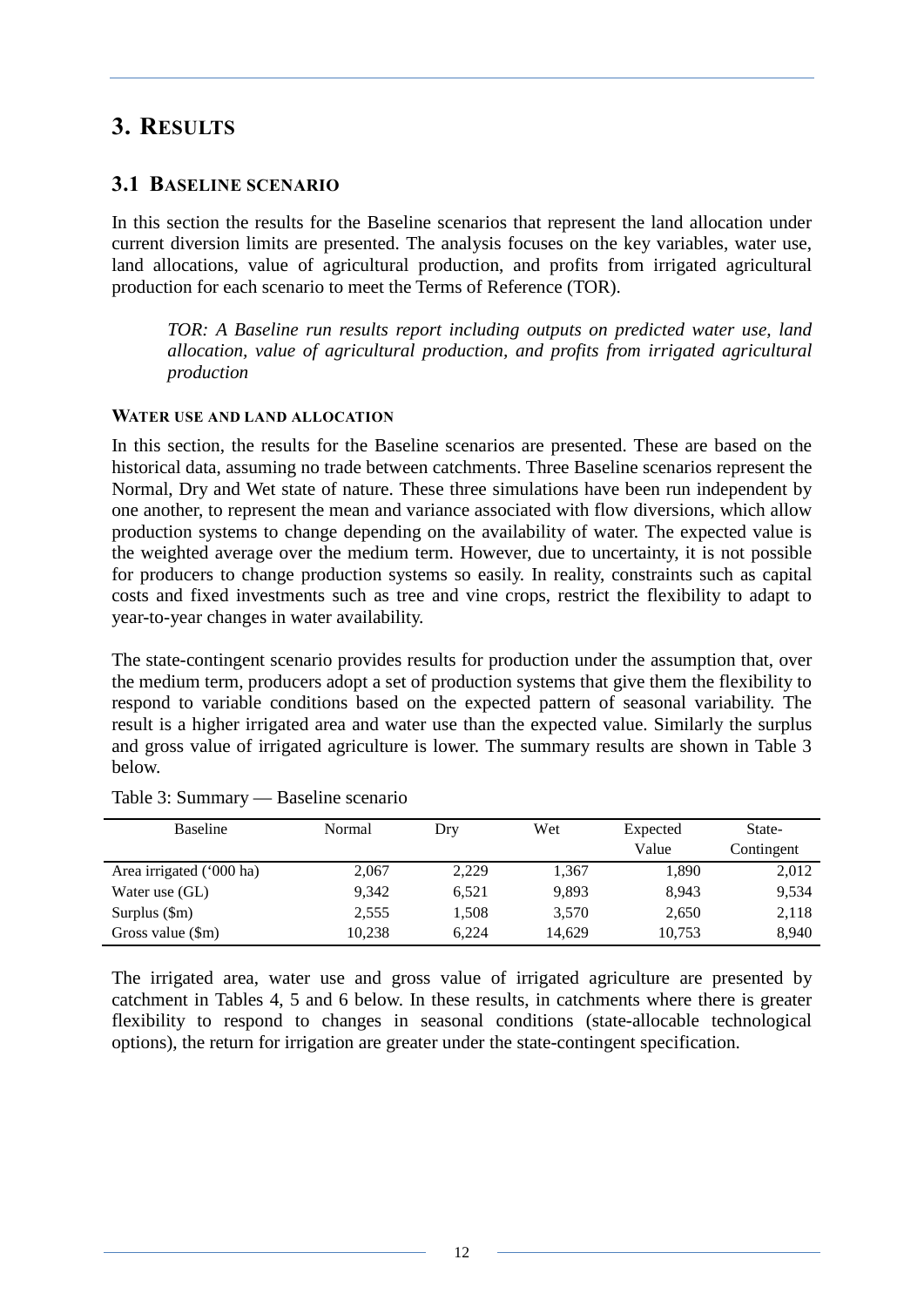| Baseline ('000 ha)       | Normal | Dry      | Wet   | Expected | State-     |
|--------------------------|--------|----------|-------|----------|------------|
|                          |        |          |       | Value    | Contingent |
| Condamine                | 84     | 84       | 84    | 84       | 84         |
| <b>Border Rivers QLD</b> | 88     | 88       | 88    | 88       | 58         |
| Warrego Paroo            | 29     | 29       | 27    | 29       | 12         |
| Namoi                    | 141    | 47       | 47    | 94       | 59         |
| Central West             | 130    | 55       | 59    | 93       | 130        |
| Maranoa Balonne          | 45     | 45       | 45    | 45       | 45         |
| Border Rivers Gwydir     | 158    | 135      | 72    | 128      | 164        |
| Western                  | 52     | $\Omega$ | 52    | 42       | 52         |
| Lachlan                  | 88     | 45       | 30    | 62       | 33         |
| Murrumbidgee             | 341    | 458      | 238   | 333      | 458        |
| North East               | 14     | 21       | 12    | 15       | 14         |
| Murray 1                 | 18     | 18       | 9     | 16       | 10         |
| Goulburn Broken          | 197    | 334      | 189   | 222      | 204        |
| Murray 2                 | 228    | 216      | 82    | 182      | 228        |
| North Central            | 165    | 362      | 151   | 200      | 172        |
| Murray 3                 | 168    | 168      | 71    | 139      | 168        |
| Mallee                   | 27     | 21       | 24    | 25       | 26         |
| Lower Murray Darling     | 10     | 8        | 9     | 9        | 9          |
| <b>SAMDB</b>             | 84     | 95       | 77    | 84       | 85         |
| Total                    | 2,067  | 2,229    | 1,367 | 1,890    | 2,012      |

<span id="page-18-0"></span>Table 4: Baseline irrigated area, by catchment

# <span id="page-18-1"></span>Table 5: Baseline water use, by catchment

| Baseline (GL)            | Normal | Dry      | Wet   | Expected | State-     |
|--------------------------|--------|----------|-------|----------|------------|
|                          |        |          |       | Value    | Contingent |
| Condamine                | 427    | 65       | 431   | 356      | 347        |
| <b>Border Rivers QLD</b> | 256    | 59       | 256   | 217      | 256        |
| Warrego Paroo            | 49     | 45       | 49    | 48       | 49         |
| Namoi                    | 266    | 105      | 266   | 234      | 266        |
| <b>Central West</b>      | 380    | 61       | 380   | 316      | 380        |
| Maranoa Balonne          | 223    | 26       | 223   | 183      | 178        |
| Border Rivers Gwydir     | 507    | 290      | 507   | 464      | 507        |
| Western                  | 8      | $\Omega$ | 198   | 64       | 198        |
| Lachlan                  | 92     | 198      | 260   | 164      | 287        |
| Murrumbidgee             | 2,106  | 1,425    | 2,106 | 1,970    | 2,106      |
| <b>North East</b>        | 103    | 100      | 103   | 102      | 103        |
| Murray 1                 | 85     | 85       | 85    | 85       | 85         |
| Goulburn Broken          | 1,790  | 1,531    | 1,790 | 1,738    | 1,790      |
| Murray 2                 | 847    | 847      | 847   | 847      | 847        |
| North Central            | 496    | 614      | 850   | 626      | 602        |
| Murray 3                 | 762    | 614      | 762   | 732      | 762        |
| Mallee                   | 205    | 205      | 205   | 205      | 205        |
| Lower Murray Darling     | 73     | 73       | 73    | 73       | 73         |
| <b>SAMDB</b>             | 667    | 177      | 502   | 519      | 492        |
| Total                    | 9,342  | 6,521    | 9,893 | 8,943    | 9,534      |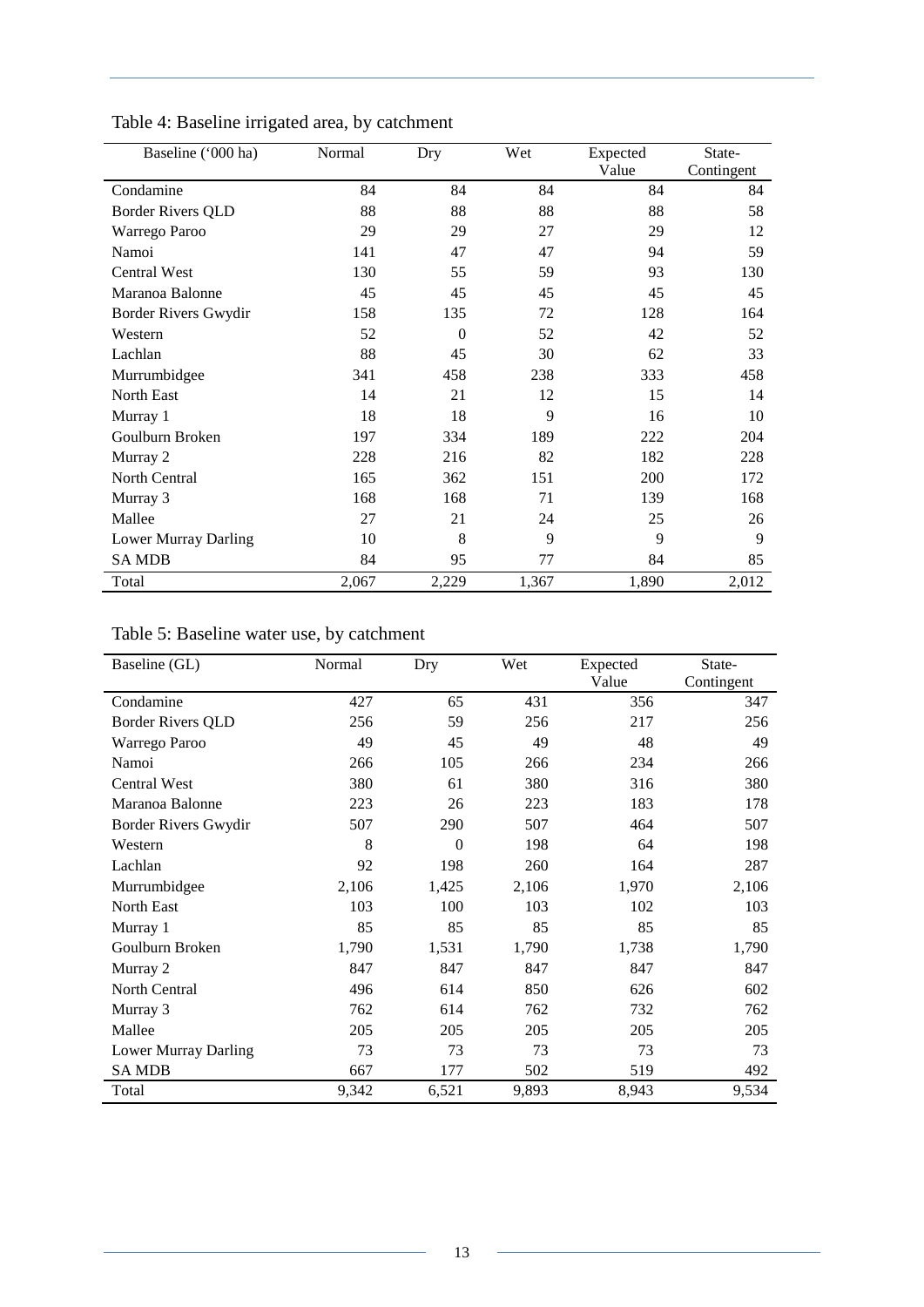| Baseline (\$million)     | Normal | Dry      | Wet    | Expected | State-     |  |
|--------------------------|--------|----------|--------|----------|------------|--|
|                          |        |          |        | Value    | Contingent |  |
| Condamine                | 569    | 157      | 595    | 494      | 518        |  |
| <b>Border Rivers QLD</b> | 675    | 136      | 612    | 548      | 631        |  |
| Warrego Paroo            | 92     | 38       | 31     | 63       | 58         |  |
| Namoi                    | 552    | 297      | 362    | 444      | 373        |  |
| <b>Central West</b>      | 592    | 367      | 629    | 558      | 545        |  |
| Maranoa Balonne          | 242    | 59       | 242    | 205      | 211        |  |
| Border Rivers Gwydir     | 613    | 200      | 461    | 485      | 560        |  |
| Western                  | 132    | $\theta$ | 96     | 95       | 83         |  |
| Lachlan                  | 406    | 260      | 859    | 513      | 307        |  |
| Murrumbidgee             | 1,593  | 1,304    | 3,297  | 2,047    | 1,505      |  |
| North East               | 128    | 104      | 360    | 193      | 133        |  |
| Murray 1                 | 63     | 46       | 70     | 62       | 56         |  |
| Goulburn Broken          | 951    | 741      | 2,141  | 1,266    | 1,000      |  |
| Murray 2                 | 612    | 357      | 417    | 502      | 407        |  |
| <b>North Central</b>     | 638    | 599      | 988    | 735      | 675        |  |
| Murray 3                 | 448    | 274      | 372    | 390      | 329        |  |
| Mallee                   | 485    | 363      | 1,648  | 810      | 466        |  |
| Lower Murray Darling     | 180    | 141      | 413    | 242      | 173        |  |
| <b>SAMDB</b>             | 1,269  | 781      | 1,035  | 1,101    | 908        |  |
| Total                    | 10,238 | 6,224    | 14,629 | 10,753   | 8,940      |  |

<span id="page-19-1"></span>Table 6: Baseline gross value of irrigated production, by catchment

#### <span id="page-19-0"></span>**COMPARISON WITH ABS DATA**

In order to evaluate the accuracy of the Baseline model solutions a comparison with various historical data provided by ABS was undertaken. This specifically meets the TOR:

*TOR: A Baseline run results report including outputs on tables and discussion comparing predictions with recent observations from public reporting such as ABS data* 

In considering the following analysis, two key points should be considered. Firstly, the results obtained in the modelling process are based on an optimised allocation of resources that provide the greatest net return. Secondly, the returns are based on gross margin budgets that represent average returns and production costs over a wide area. Consequently, farmers' actual yields, prices received and the costs associated with irrigated production will vary significantly from the gross margin budgets used here. Therefore, actual allocation of resources by individuals will be different to that described in the model as each producer rationally takes advantage of their own comparative advantage or resource constraints in determining production levels. However, the modelling results presented here provide an overview of the average comparative advantage for irrigated production across the Basin catchments.

In this comparison the simulation results are drawn from the sequential solution of RSMG runs because that run is more consistent with the water trade situation as of 2000-01.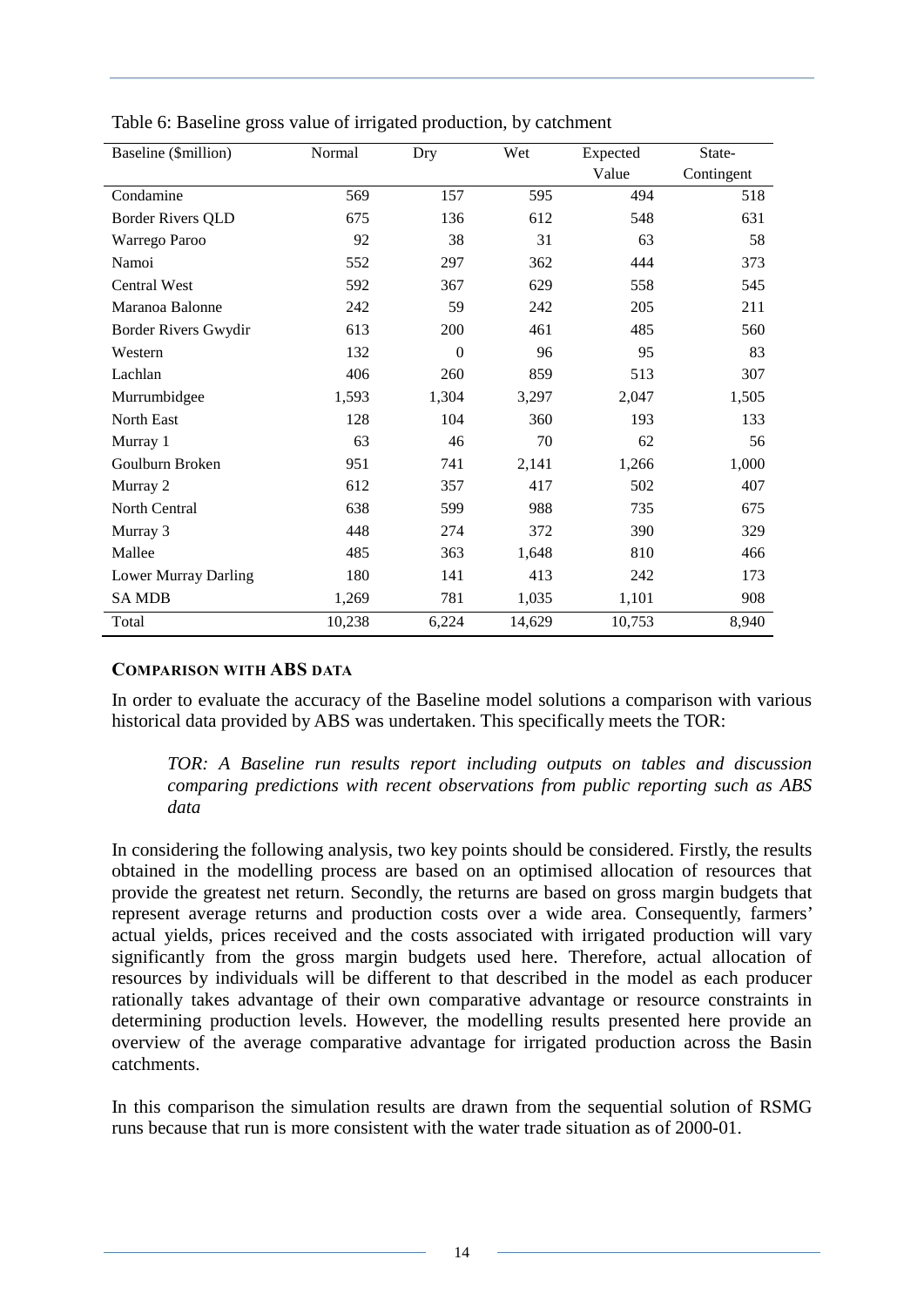#### <span id="page-20-0"></span>**LAND ALLOCATION**

Historical ABS data for area distribution among irrigated activities within the Basin is shown in Table 7.

| Area Irrigated              | $2000 -$ | $2001 -$ | $2002 -$ | $2003 -$ | $2004 -$ | $2005 -$ | $2006 -$ | $2007 -$ | 2008- |
|-----------------------------|----------|----------|----------|----------|----------|----------|----------|----------|-------|
| $(000)$ ha)                 | 01       | 02       | 03       | 04       | 05       | 06       | 07       | 08       | 09    |
| Pasture for dairy and other | 760      | 707      | 551      | 669      | 703      | 717      | 446      | 365      | 267   |
| livestock farming           |          |          |          |          |          |          |          |          |       |
| Rice                        | 178      | 145      | 44       | 65       | 51       | 102      | 20       | 2        |       |
| Cereals (excl. rice)        | 260      | 354      | 416      | 340      | 324      | 329      | 266      | 291      | 291   |
| Cotton                      | 405      | 394      | 218      | 174      | 258      | 247      | 126      | 53       | 128   |
| Grapes                      | 84       | 86       | 89       | 87       | 92       | 106      | 112      | 106      | 102   |
| Horticulture (excl. grapes) | 96       | 97       | 105      | 99       | 98       | 107      | 104      | 99       | 94    |
| Other agricultural          | 41       | 34       | 43       | 67       | 62       | 46       | 26       | 35       | 35    |
| commodities                 |          |          |          |          |          |          |          |          |       |
| Total                       | 1,824    | 1,817    | 1,466    | 1,501    | 1,588    | 1,654    | 1,101    | 958      | 929   |

<span id="page-20-1"></span>Table 7: Area irrigated in Murray–Darling Basin, by agricultural commodity

Source: ABS 2010, ABS 2009a, ABS 2009b, ABS 2008

In Table 8, the model results for area irrigated by commodity in the Baseline scenario is compared to the 2000-01 ABS data.

| Area Irrigated ('000 ha)              | <b>ABS</b>  | <b>Baseline</b> | Absolute          | Percentage |
|---------------------------------------|-------------|-----------------|-------------------|------------|
|                                       | $2000 - 01$ |                 | <b>Difference</b> | Difference |
| Pasture for dairy and other livestock | 760         | 398             | $-362$            | $-48%$     |
| farming                               |             |                 |                   |            |
| Rice                                  | 178         | 383             | 205               | 115%       |
| Cereals (excl. rice)                  | 260         | 501             | 241               | 93%        |
| Cotton                                | 405         | 533             | 128               | 31%        |
| Grapes                                | 84          | 72              | $-12$             | $-15%$     |
| Horticulture (excl. grapes)           | 96          | 126             | 30                | 31%        |
| Other agriculture                     | 41          | $\theta$        | $-41$             |            |
| Total                                 | 1.824       | 2.012           | 188               | 10%        |

<span id="page-20-2"></span>Table 8: Area irrigated — ABS data and Baseline model comparison

In Tables 9 to 12, ABS data for key parameters are shown for the 2000-01 to 2007-08 production periods, where available. This allows a comparison of irrigated agriculture within the Basin and those of the model results.

This data indicates that the Baseline of the RSMG model is broadly consistent with the 2000- 01 agricultural production patterns estimated by ABS. It should be noted that the price data used represents 2007-08 values and hence 2000-01 ABS value data are not comparable to model estimates, except in a relative sense.

In this comparison the state-contingent Baseline results are compared to ABS data for key variables, area irrigated, water consumption, and gross value of irrigated agricultural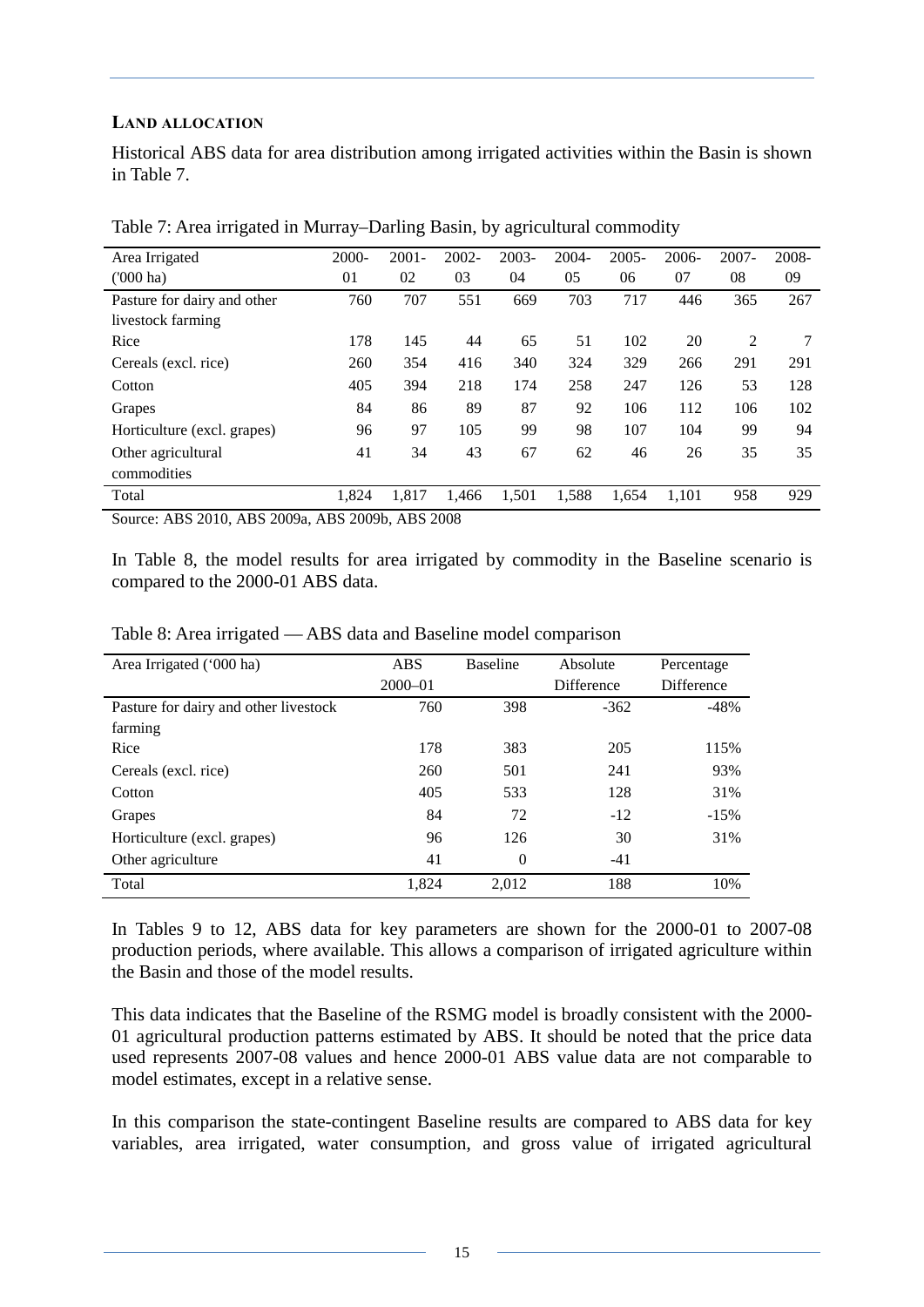production. The 2000-01 data has been used as the main year of comparison, as it is considered to be a normal year of rainfall and production in the Basin.

The simulations indicate that the Baseline water availability under the current diversion limit of 10,758 gigalitres is adequate to support an agricultural system largely consistent with the recent peak water use of 10,516 gigalitres in 2000-01. The model estimate of water use for this scenario of 10,560 gigalitres and the associated irrigated land area of 1,770 thousand hectares is comparable to ABS estimates. The small deviation in irrigated area between the modelled and ABS estimates, is attributable to the advancements in technology since 2000-01 and the ABS area of 'other agriculture' (41,000 ha) that is not modelled in the production systems used in the model.

#### <span id="page-21-0"></span>**WATER USE**

[Table 9](#page-21-1) provides an overview of water consumption by different agricultural commodities produced within the Basin. This data and data in Table 10 indicates that the Baseline water use of the RSMG model is broadly consistent with the 2000-01 Agricultural production patterns estimated by ABS.

| Water consumption (GL)      | $2000 -$ | $2001 -$ | $2002 -$ | $2003 -$ | $2004 -$ | $2005 -$ | $2006 -$ | $2007 -$ | 2008- |
|-----------------------------|----------|----------|----------|----------|----------|----------|----------|----------|-------|
|                             | 01       | 02       | 03       | 04       | 05       | 06       | 07       | 08       | 09    |
| Pasture for dairy and other | 3,227    | 2,971    | 2,343    | 2,549    | 2,371    | 2,571    | 1,143    | 997      | 760   |
| livestock farming           |          |          |          |          |          |          |          |          |       |
| Rice                        | 2.418    | 1.978    | 615      | 814      | 619      | 1,252    | 239      | 27       | 101   |
| Cereals (excl. rice)        | 751      | 1,015    | 1,230    | 876      | 844      | 782      | 572      | 805      | 789   |
| Cotton                      | 2,599    | 2,581    | 1,428    | 1,186    | 1,743    | 1,574    | 819      | 283      | 793   |
| Grapes                      | 469      | 479      | 492      | 489      | 510      | 515      | 534      | 434      | 439   |
| Horticulture (excl. grapes) | 538      | 541      | 567      | 576      | 551      | 565      | 542      | 480      | 494   |
| Other agriculture           | 514      | 504      | 475      | 596      | 564      | 460      | 607      | 95       | 100   |
| Total                       | 10,516   | 10.069   | 7.150    | 7.087    | 7.204    | 7.720    | 4.458    | 3.142    | 3.492 |

<span id="page-21-1"></span>Table 9: Water consumption, by agricultural commodity

Source: ABS 2009a, ABS 2009b, ABS 2009c, ABS 2009d; Note: Explanatory notes on the categorisation of agricultural commodities are provided in the Appendix.

In Table 10, the Baseline water consumption by commodity is compared to the 2000-01 data. In the model calibrations the focus was to seek consistency with the ABS data for the level of water consumption for key crops/cropping systems. It should be noted that when accounting for the nature of the rice farming system modelled, the area of rice rotation in the Baseline is not significantly higher than that observed in 2000-01.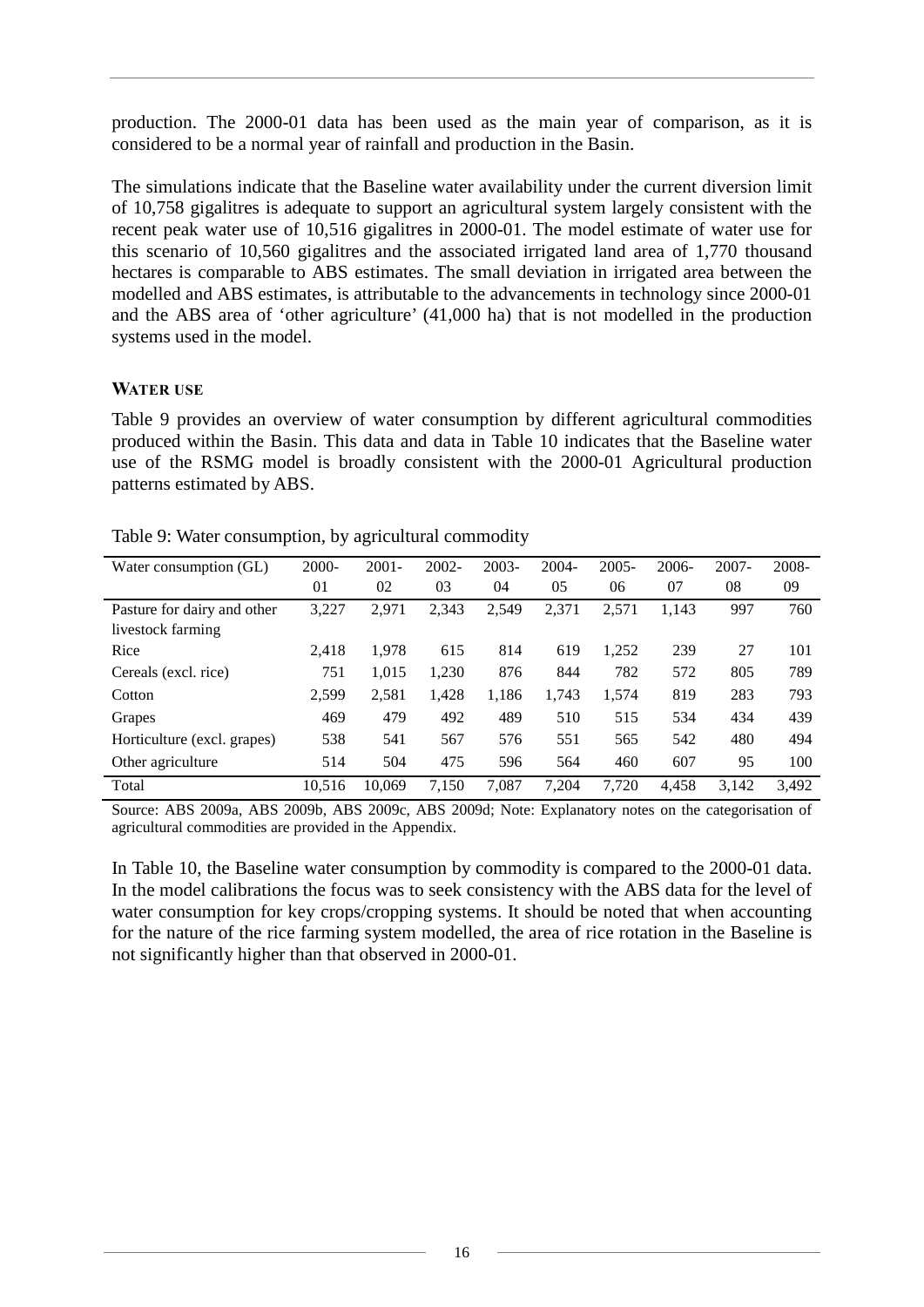| Water consumption (GL)                | <b>ABS</b><br>$2000 - 01$ | <b>Baseline</b> | Absolute<br><b>Difference</b> | Percentage<br>Difference |  |
|---------------------------------------|---------------------------|-----------------|-------------------------------|--------------------------|--|
|                                       |                           |                 |                               |                          |  |
| Pasture for dairy and other livestock | 3,227                     | 3.441           | 214                           | 7%                       |  |
| farming                               |                           |                 |                               |                          |  |
| Rice                                  | 2.418                     | 3,452           | 1,034                         | 43%                      |  |
| Cereals (excl. rice)                  | 751                       | 189             | $-562$                        | $-75%$                   |  |
| Cotton                                | 2,599                     | 1,838           | $-761$                        | $-29%$                   |  |
| Grapes                                | 469                       | 482             | 13                            | 3%                       |  |
| Horticulture (excl. grapes)           | 538                       | 1,159           | 621                           | 115%                     |  |
| Other agriculture                     | 514                       | $\Omega$        | $-514$                        |                          |  |
| Total                                 | 10,516                    | 10,560          | 44                            | $0\%$                    |  |

<span id="page-22-1"></span>Table 10: Water consumption — ABS data and Baseline model comparison

#### <span id="page-22-0"></span>**SPATIAL DISTRIBUTION OF IRRIGATION AREA AND VOLUME**

Due to a lack of earlier reporting, the ABS data for 2007-08 has been used to investigate the area and volume of irrigation, by state and by catchments in Table 11 and Table 12. These are only to be used as a general guide to the order of magnitudes as this was a very dry year.

<span id="page-22-2"></span>Table 11: Comparison of spatial distribution of irrigation across states

| Irrigation Area     | ABS 2007-08 |              |             | Baseline     |
|---------------------|-------------|--------------|-------------|--------------|
| and Volume          | Irrig. Area | Vol. Applied | Irrig. Area | Vol. Applied |
| Proportion of total | $\%$        | $\%$         | $\%$        | $\%$         |
| Oueensland          | 14          | 13           | 10          | $\mathbf Q$  |
| New South Wales     | 48          | 48           | 65          | 58           |
| Victoria            | 30          | 29           | 21          | 28           |
| South Australia     | 8           | 10           | 4           |              |
| Total               | 100         | 100          | 100         | 100          |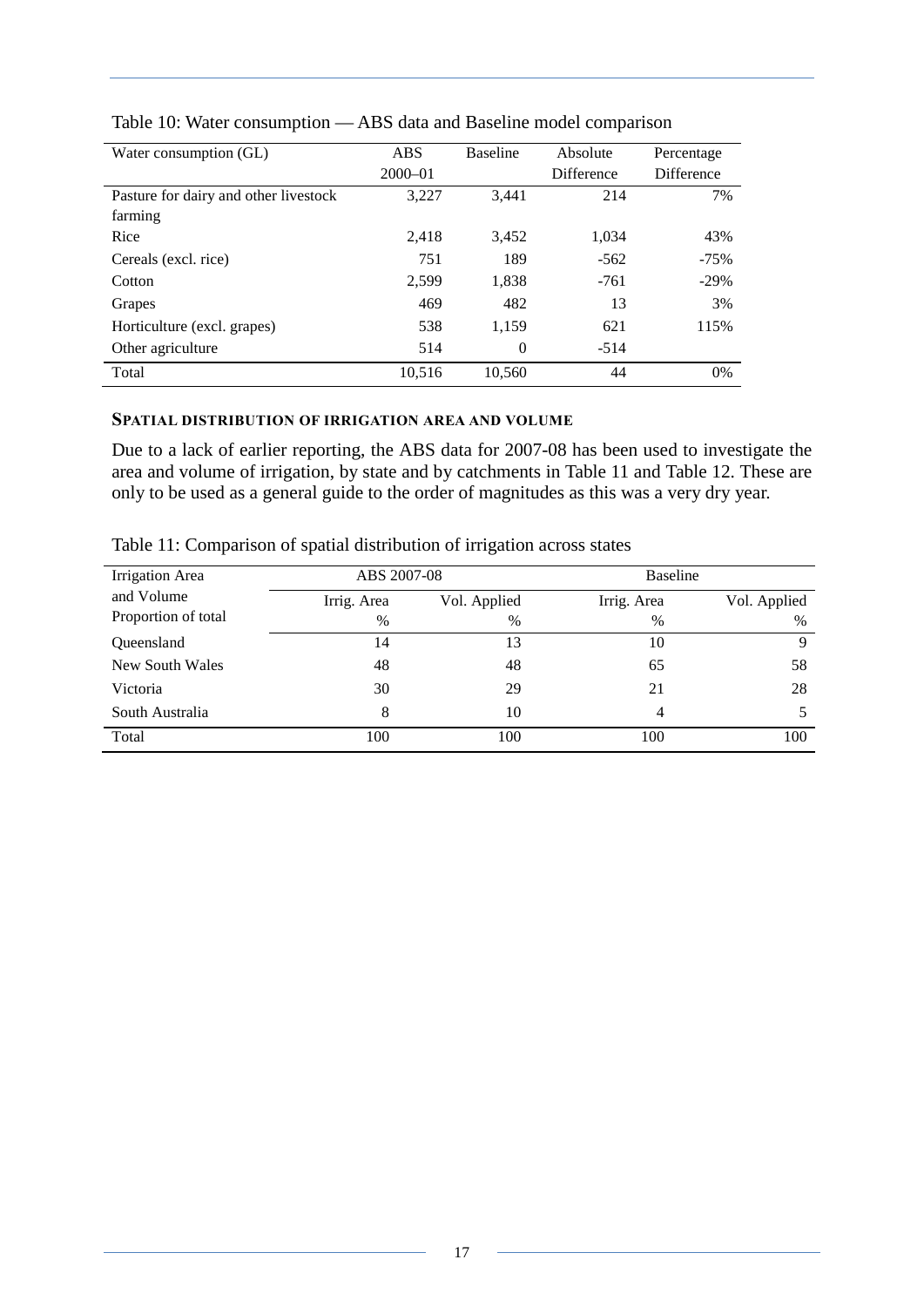| <b>Catchment Management</b> | ABS 2007-08 |              | <b>Baseline</b> |              |  |
|-----------------------------|-------------|--------------|-----------------|--------------|--|
| Region                      | Irrig. Area | Vol. Applied | Irrig. Area     | Vol. Applied |  |
|                             | % of total  | % of total   | % of total      | % of total   |  |
| Condamine                   | 6.6         | 4.6          | 4.2             | 3.6          |  |
| <b>Border Rivers QLD</b>    | 7.7         | 8.4          | 2.9             | 2.7          |  |
| Warrego-Paroo               | 0.0         | 0.0          | 0.6             | 0.5          |  |
| Namoi                       | 7.6         | 6.4          | 2.9             | 2.8          |  |
| <b>Central West</b>         | 4.8         | 4.7          | 6.4             | 4.0          |  |
| Maranoa-Balonne             | 0.0         | 0.0          | 2.2             | 1.9          |  |
| Border Rivers-Gwydir        | 6.6         | 6.0          | 8.1             | 5.3          |  |
| Western                     | 1.0         | 1.2          | 2.6             | 2.1          |  |
| Lachlan                     | 7.7         | 7.8          | 1.7             | 3.0          |  |
| Murrumbidgee                | 12.7        | 14.6         | 22.8            | 22.1         |  |
| North East                  | 1.4         | 1.4          | 0.7             | 1.1          |  |
| Murray 1                    | 6.1         | 4.9          | 20.2            | 17.8         |  |
| Goulburn-Broken             | 13.7        | 12.2         | 10.2            | 18.8         |  |
| Murray 2                    |             |              |                 |              |  |
| North Central               | 11.0        | 9.1          | 8.6             | 6.3          |  |
| Murray 3                    |             |              |                 |              |  |
| Mallee                      | 4.3         | 6.6          | 1.3             | 2.2          |  |
| Lower Murray Darling        | 1.2         | 2.2          | 0.5             | 0.8          |  |
| <b>SAMDB</b>                | 7.7         | 10.1         | 4.2             | 5.2          |  |
| Total                       | 100         | 100          | 100             | 100.         |  |

<span id="page-23-1"></span>Table 12: Comparison of spatial distribution of irrigation across catchments

Source: ABS 2009b

#### <span id="page-23-0"></span>**VALUE OF AGRICULTURAL PRODUCTION**

ABS data for the gross value of irrigated agricultural productions as presented in Table 13 refers to the gross value of agricultural commodities that are produced with the assistance of irrigation. The estimated values in the ABS data set (ABS 2009c) reflect the recorded value of production at the wholesale prices realised in the marketplace. The ABS explanatory notes highlight that the gross value of irrigated production should not be used as a proxy for determining the highest value of water uses. The data presented should rather be used as a tool for measuring changes over time or for comparing regional differences in irrigated agricultural production (ABS 2009c). Furthermore, in considering Table 14, it should be noted that estimates for GVIAP are presented in current (2007-08) prices; therefore changes between the years shown in these tables partly reflect the effects of price changes (ABS 2009c).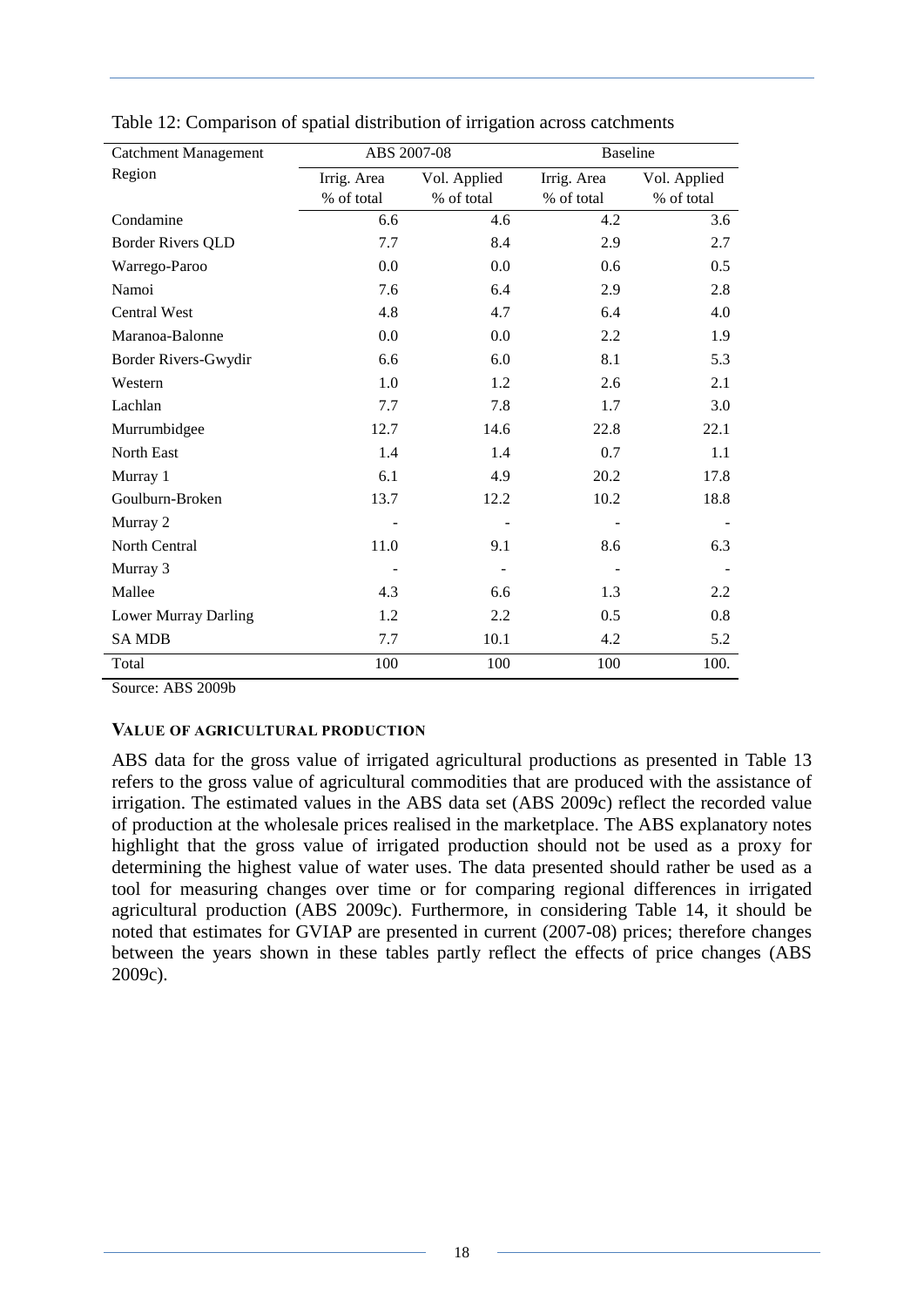| Gross Value of Irrigated Agricultural Production (\$m) | $2000 - 01$ | $2005 - 06$ | 2006-07 |
|--------------------------------------------------------|-------------|-------------|---------|
| Pasture for dairy and other livestock farming          | 1,395       | 1,798       | 1,662   |
| Rice                                                   | 349         | 274         | 55      |
| Cereals (excl. rice)                                   | 149         | 180         | 191     |
| Cotton                                                 | 1,111       | 798         | 457     |
| Grapes                                                 | 785         | 721         | 651     |
| Horticulture (excl. grapes)                            | 1,169       | 1,566       | 1,777   |
| Other agricultural commodities                         | 90          | 150         | 129     |
| <b>Total Agriculture</b>                               | 5,085       | 5,522       | 4,936   |

<span id="page-24-1"></span>Table 13: Gross value of irrigated agricultural production — ABS estimates

Source: ABS data available on request, value of agricultural commodities produced, Australia, 2005–06

<span id="page-24-2"></span>Table 14: Gross value of irrigated agricultural production — ABS data and Baseline model comparison

| Gross Value of Irrigated Agriculture (\$m)    | ABS 2000-01 | <b>Baseline</b> | Absolute   | Percentage |
|-----------------------------------------------|-------------|-----------------|------------|------------|
|                                               |             |                 | Difference | Difference |
| Pasture for dairy and other livestock farming | 1,395       | 1,311           | -84        | -6         |
| Rice                                          | 349         | 1,022           | 673        | 193        |
| Cereals (excl. rice)                          | 149         | 426             | 277        | 186        |
| Cotton                                        | 1,111       | 2,194           | 1,083      | 98         |
| Grapes                                        | 785         | 1,133           | 347        | 44         |
| Horticulture (excl. grapes)                   | 1,169       | 2,856           | 1,687      | 144        |
| Other agricultural commodities                | 90          | $\Omega$        | $-90$      |            |
| <b>Total Agriculture</b>                      | 5,085       | 8.940           | 3,855      | 76         |

# <span id="page-24-0"></span>**3.2 BASIN PLAN SCENARIO**

The purpose of this section is to address the next part of the TOR:

*A MDBA plan run report including reporting on:* 

- *predicted water use, land allocation, value of agricultural production, and profits from irrigated agricultural production by region and crop,*
- *changes in (a) from Baseline, implied elasticities of supply with respect to water and/or water price by catchment and the extent possible commodity,*
- *tables and discussion comparing predictions to patterns of land and water use change reported publicly for the recent drought (e.g. ABS data for 2001 versus 2005 change trends in comparison to modelling results),*
- *for the MDBA plan run a with trade scenario consider trade in the southern system subject to hydrologic constraints on the trade upstream into tributaries and upstream of the Barmah choke from downstream of the Barmah choke,*
- *model documentation (governing equations, relevant data and assumptions).*

In this section, the results for the Basin Plan scenarios are presented. Three scenarios represent the Normal, Dry and Wet state of nature. As with the Baseline scenario runs, the state-contingent scenario results in higher irrigated area and water use, and lower surplus and gross value of irrigated agriculture, when compared to the expected value, as shown in Table 15.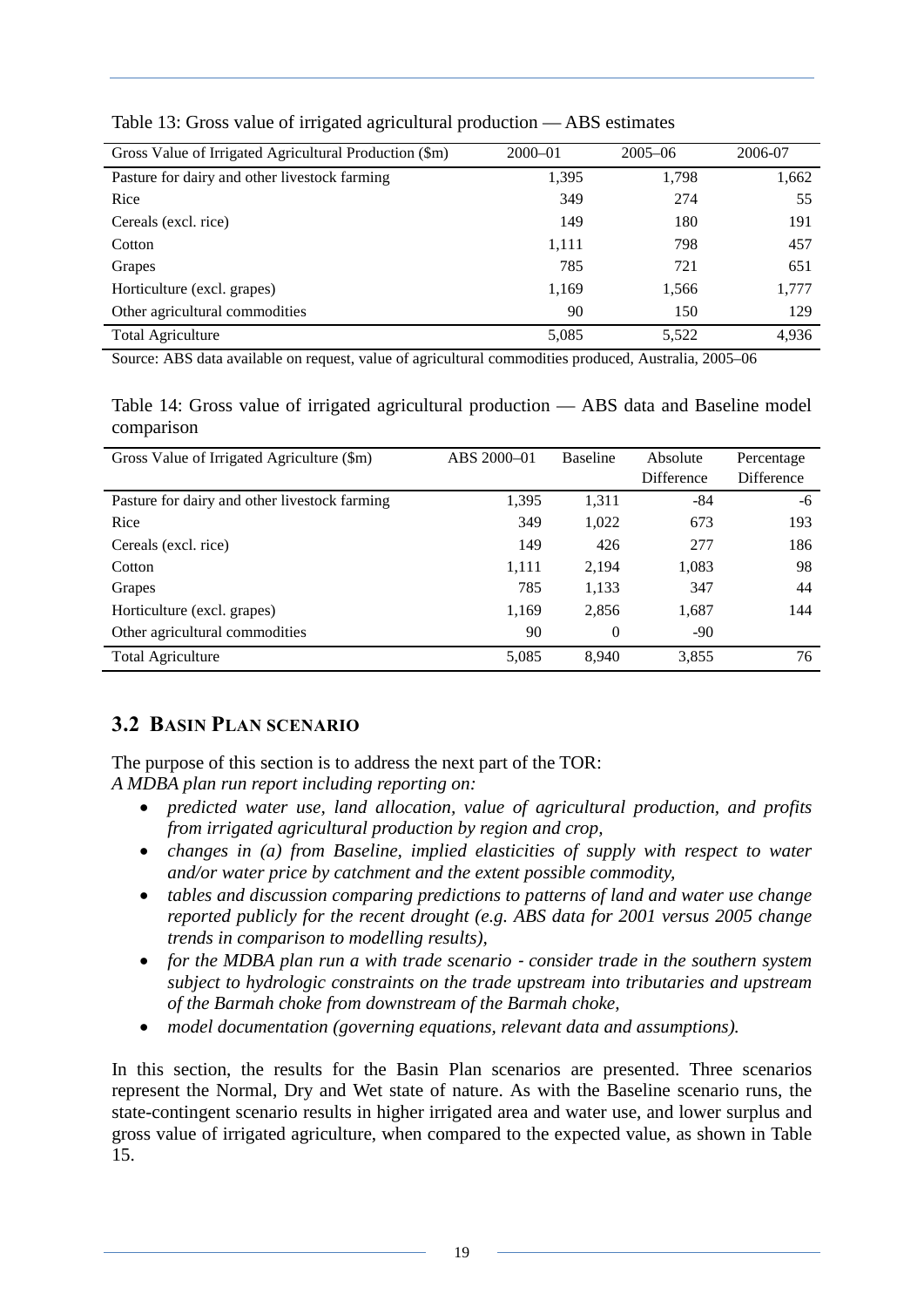| Basin Plan                | Normal | Dry   | Wet    | <b>Expected Value</b> | State-Contingent |
|---------------------------|--------|-------|--------|-----------------------|------------------|
| Sequential solution       |        |       |        |                       |                  |
| Area irrigated ('000 ha)  | 1.841  | 1,586 | 960    | 1,525                 | 1,726            |
| Water use (GL)            | 6.507  | 5,720 | 6,813  | 6.441                 | 6,814            |
| Surplus $(\text{Sm})$     | 2.184  | 1.217 | 2,787  | 2,172                 | 1,713            |
| Gross value $(\text{Sm})$ | 8.776  | 5.061 | 11.751 | 8.925                 | 7.184            |

<span id="page-25-0"></span>Table 15: Summary — Basin Plan scenario

The irrigated area, water use and gross value of irrigated agriculture are presented by catchment in Tables 16, 17 and 18 below.

| <b>Basin Plan</b>        | Normal | Dry   | Wet | <b>Expected Value</b> | State-Contingent |
|--------------------------|--------|-------|-----|-----------------------|------------------|
| $(000 \text{ ha})$       |        |       |     |                       |                  |
| Condamine                | 84     | 84    | 84  | 84                    | 69               |
| <b>Border Rivers QLD</b> | 88     | 88    | 75  | 84                    | 39               |
| Warrego-Paroo            | 29     | 26    | 24  | 27                    | 11               |
| Namoi                    | 141    | 40    | 40  | 91                    | 50               |
| <b>Central West</b>      | 130    | 45    | 45  | 87                    | 118              |
| Maranoa-Balonne          | 45     | 45    | 45  | 45                    | 36               |
| Border Rivers-Gwydir     | 153    | 97    | 52  | 112                   | 144              |
| Western                  | 52     | 38    | 40  | 46                    | 52               |
| Lachlan                  | 88     | 40    | 28  | 60                    | 31               |
| Murrumbidgee             | 310    | 279   | 144 | 254                   | 458              |
| North East               | 9      | 13    | 7   | 9                     | 9                |
| Murray 1                 | 18     | 12    | 6   | 13                    | 6                |
| Goulburn-Broken          | 120    | 232   | 117 | 141                   | 123              |
| Murray 2                 | 228    | 126   | 48  | 154                   | 228              |
| North Central            | 102    | 227   | 93  | 124                   | 106              |
| Murray 3                 | 168    | 114   | 42  | 119                   | 168              |
| Mallee                   | 17     | 13    | 15  | 15                    | 16               |
| Lower Murray Darling     | 6      | 4     | 5   | 5                     | 5                |
| <b>SAMDB</b>             | 53     | 62    | 50  | 54                    | 57               |
| Total                    | 1,841  | 1,586 | 960 | 1,525                 | 1,726            |

<span id="page-25-1"></span>Table 16: Basin Plan scenario — irrigated area, by catchment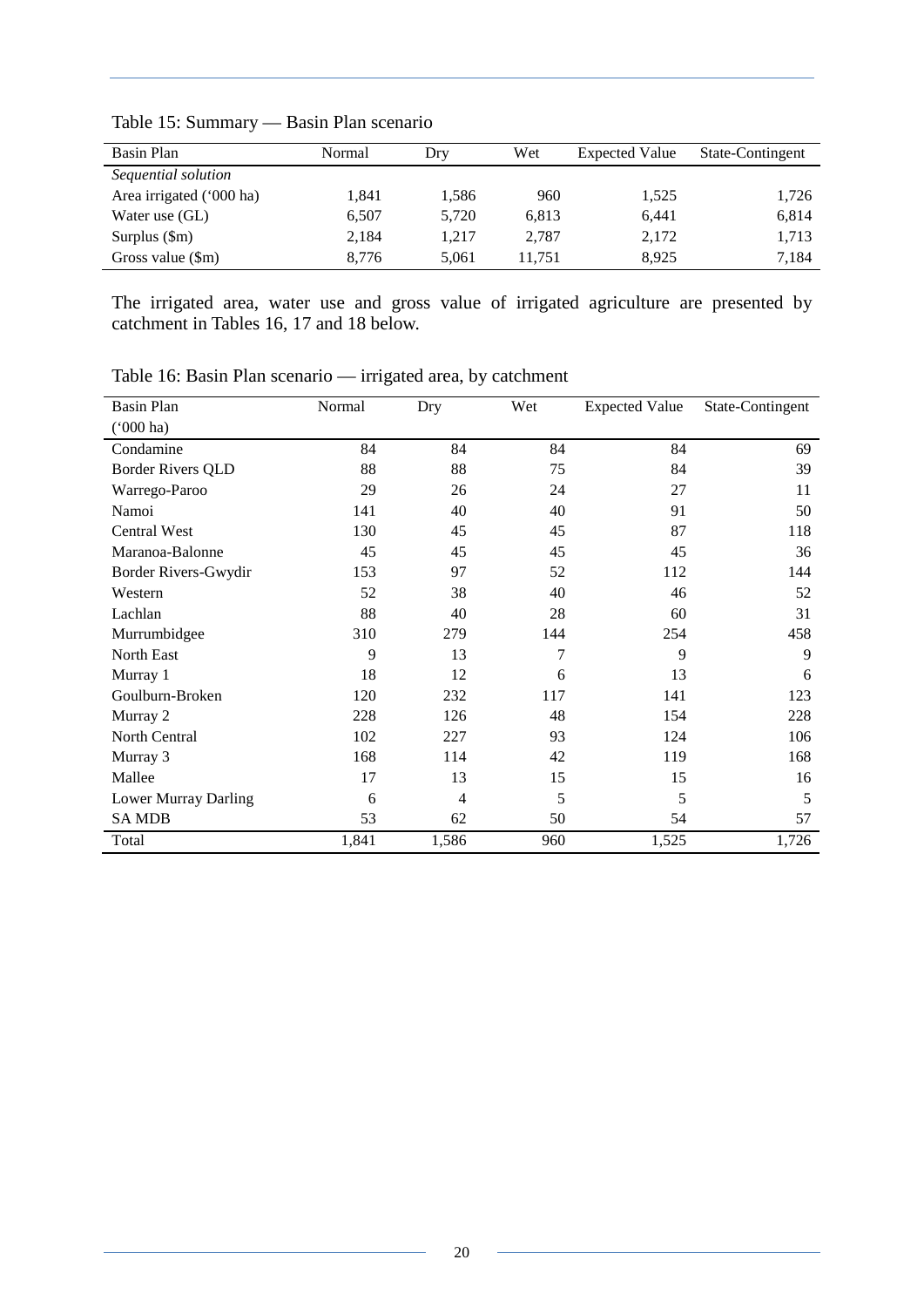| Basin Plan (GL)          | Normal | Dry            | Wet   | <b>Expected Value</b> | State-Contingent |
|--------------------------|--------|----------------|-------|-----------------------|------------------|
| Condamine                | 285    | 65             | 285   | 241                   | 285              |
| <b>Border Rivers QLD</b> | 178    | 59             | 178   | 154                   | 178              |
| Warrego-Paroo            | 43     | 43             | 43    | 43                    | 43               |
| Namoi                    | 226    | 105            | 226   | 202                   | 226              |
| <b>Central West</b>      | 292    | 61             | 292   | 246                   | 292              |
| Maranoa-Balonne          | 143    | 26             | 143   | 120                   | 143              |
| Border Rivers-Gwydir     | 366    | 290            | 366   | 351                   | 366              |
| Western                  | 8      | $\overline{0}$ | 147   | 48                    | 147              |
| Lachlan                  | 92     | 198            | 260   | 164                   | 261              |
| Murrumbidgee             | 1,267  | 1,267          | 1,267 | 1,267                 | 1,267            |
| <b>North East</b>        | 63     | 63             | 63    | 63                    | 63               |
| Murray 1                 | 50     | 50             | 50    | 50                    | 50               |
| Goulburn Broken          | 1,095  | 1,095          | 1,095 | 1,095                 | 1,095            |
| Murray 2                 | 500    | 500            | 500   | 500                   | 500              |
| North Central            | 890    | 890            | 890   | 890                   | 890              |
| Murray 3                 | 450    | 450            | 450   | 450                   | 450              |
| Mallee                   | 125    | 125            | 125   | 125                   | 125              |
| Lower Murray Darling     | 42     | 42             | 42    | 42                    | 42               |
| <b>SAMDB</b>             | 391    | 391            | 391   | 391                   | 391              |
| Total                    | 6,507  | 5,720          | 6,813 | 6,441                 | 6,814            |

<span id="page-26-0"></span>Table 17: Basin Plan — water use, by catchment

<span id="page-26-1"></span>Table 18: Basin Plan — gross value of irrigated production, by catchment

| Basin Plan (million)     | Normal | Dry   | Wet    | <b>Expected Value</b> | State-Contingent |
|--------------------------|--------|-------|--------|-----------------------|------------------|
| Condamine                | 471    | 157   | 400    | 387                   | 444              |
| <b>Border Rivers QLD</b> | 621    | 136   | 524    | 495                   | 539              |
| Warrego-Paroo            | 88     | 33    | 28     | 59                    | 51               |
| Namoi                    | 516    | 253   | 311    | 402                   | 318              |
| <b>Central West</b>      | 542    | 313   | 548    | 498                   | 464              |
| Maranoa-Balonne          | 187    | 59    | 135    | 146                   | 169              |
| Border Rivers-Gwydir     | 530    | 147   | 345    | 398                   | 440              |
| Western                  | 132    | 72    | 81     | 104                   | 82               |
| Lachlan                  | 406    | 255   | 851    | 509                   | 300              |
| Murrumbidgee             | 1,450  | 1,029 | 2,965  | 1,820                 | 1,268            |
| North East               | 108    | 93    | 335    | 173                   | 112              |
| Murray 1                 | 48     | 33    | 48     | 45                    | 40               |
| Goulburn-Broken          | 689    | 602   | 1,815  | 1,010                 | 722              |
| Murray 2                 | 579    | 225   | 265    | 414                   | 304              |
| North Central            | 441    | 421   | 742    | 527                   | 465              |
| Murray 3                 | 424    | 196   | 249    | 326                   | 242              |
| Mallee                   | 296    | 222   | 1,005  | 494                   | 284              |
| Lower Murray Darling     | 104    | 81    | 238    | 139                   | 100              |
| <b>SAMDB</b>             | 1,148  | 736   | 867    | 981                   | 842              |
| Total                    | 8,776  | 5,061 | 11,751 | 8,925                 | 7,184            |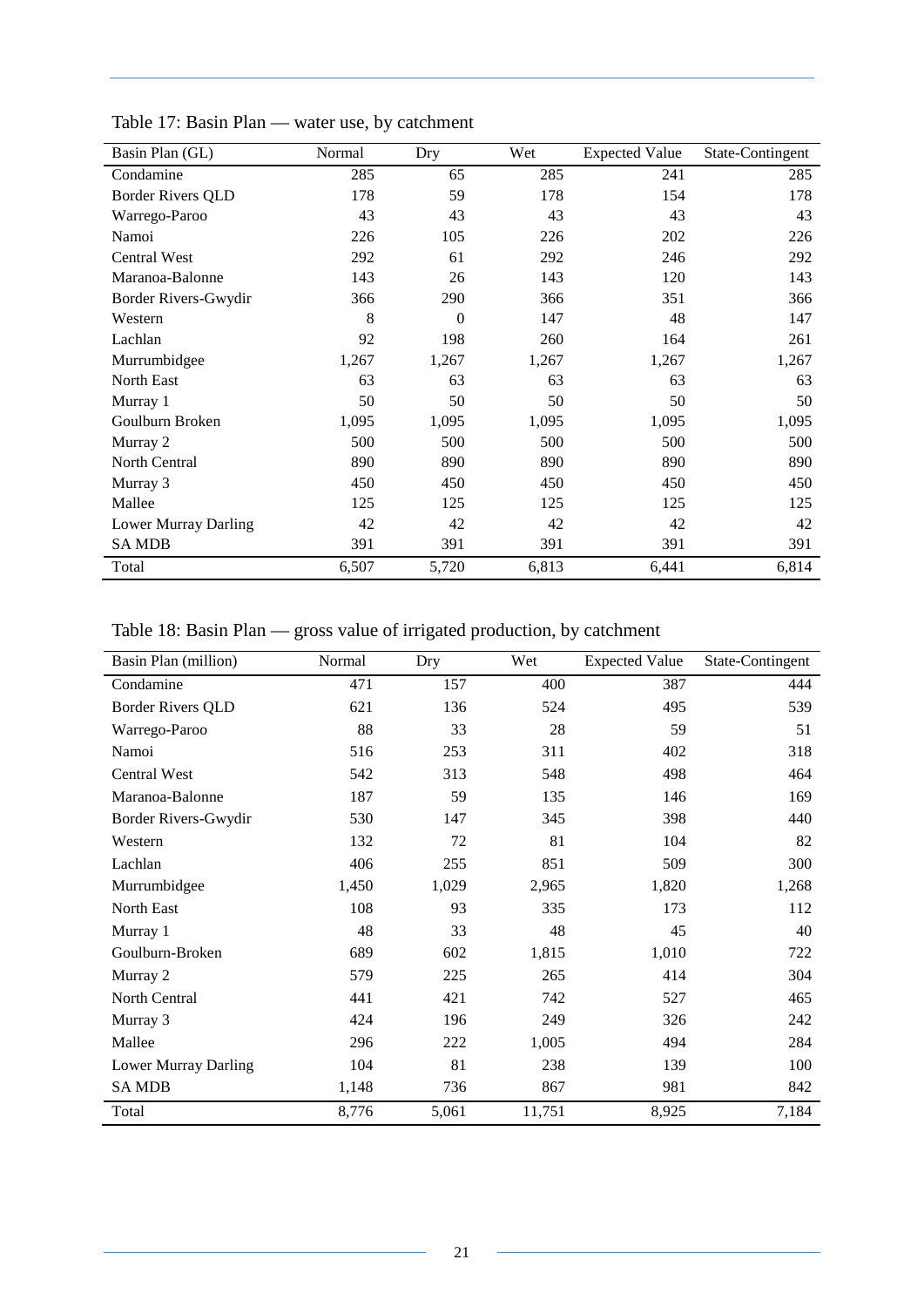Under the Baseline scenario, the mean variance weighted solution (expected value) is an overestimation of the achievable production outcomes. But it provides a basis on which to compare the possible range of outcomes, given likely variability in seasonal flow patterns.

# <span id="page-27-0"></span>**3.3 COMPARISON OF BASELINE AND BASIN PLAN SCENARIOS**

In this comparison the state-contingent Basin Plan scenario results are compared with the Baseline scenario results for area irrigated, water consumption, and gross value of irrigated agricultural production. This comparison will show the impact of the cut in diversions limits as a result of implementing SDLs, other things being held constant.

As a result of the Basin Plan, in the absence of interregional water trade, the area irrigated will likely decline by 14 per cent, along with a decline in water use by 29 per cent, and a fall in gross value of irrigated agriculture of 20 per cent (Table 19). When full trade is allowed for the southern Basin, the regional economic impacts of the Basin Plan reduces somewhat, as water moves to more profitable uses.

| Comparison                | <b>Baseline</b> | Basin Plan | Absolute<br>Difference | Percentage<br>Difference |
|---------------------------|-----------------|------------|------------------------|--------------------------|
| Sequential solution       |                 |            |                        |                          |
| Area irrigated ('000 ha)  | 2,012           | 1,726      | $-286$                 | $-14$                    |
| Water use (GL)            | 9,534           | 6,814      | $-2,720$               | $-29$                    |
| Surplus $(\text{Sm})$     | 2,118           | 1,713      | $-405$                 | $-19$                    |
| Gross value $(\text{Sm})$ | 8,940           | 7,184      | $-1,756$               | $-20$                    |
| Global solution           |                 |            |                        |                          |
| Area irrigated ('000 ha)  | 1,821           | 1,614      | $-207$                 | $-11$                    |
| Water use (GL)            | 10,560          | 6,814      | $-3.746$               | $-35$                    |
| Surplus $(\text{Sm})$     | 2,325           | 1,954      | $-371$                 | $-16$                    |
| Gross value (\$m)         | 9.170           | 7.725      | $-1.445$               | $-16$                    |

<span id="page-27-2"></span>Table 19: Summary comparison of Baseline and Basin Plan results

### <span id="page-27-1"></span>**LAND ALLOCATION**

In Table 20, the area irrigated by commodity, under the Basin Plan scenario is compared to the Baseline scenario. There is an overall reduction in irrigated land by 14 per cent. Land use shifts away from rice production and dairy, and cereal production is likely to increase. Grape production is likely to remain unchanged. This result is possibly due to changes in the reliability (reduced variance) in the availability of water for regions with permanent agriculture such as the Murray region. While there is large disparity, the biggest reductions in irrigated land is experienced in Victoria (39 per cent) followed by South Australia (34 per cent). Murrumbidgee, the catchment with the most irrigated land in the Basin, retains all of its area and as a result, the fall in NSW irrigated land is not as severe (Table 20).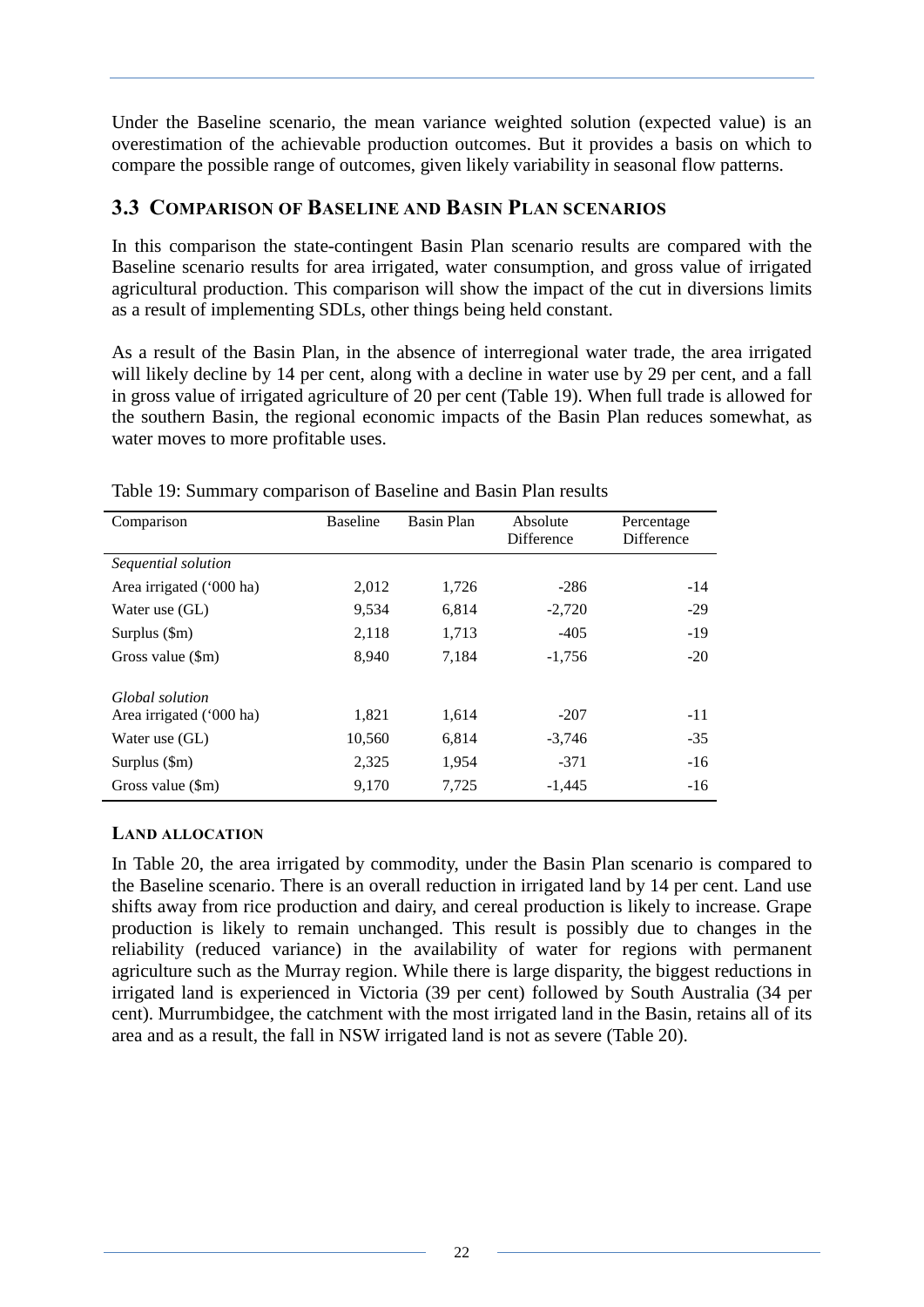| Area irrigated ('000 ha)                         | <b>Baseline</b> | <b>Basin Plan</b> | Absolute<br><b>Difference</b> | Percentage<br><b>Difference</b> |
|--------------------------------------------------|-----------------|-------------------|-------------------------------|---------------------------------|
| Pasture for dairy and other<br>livestock farming | 398             | 213               | -184                          | $-46$                           |
| Rice                                             | 383             | 151               | $-232$                        | $-60$                           |
| Cereals (excl. rice)                             | 501             | 730               | 229                           | 46                              |
| Cotton                                           | 533             | 448               | $-85$                         | $-16$                           |
| Grapes                                           | 72              | 72                | $\Omega$                      | $\Omega$                        |
| Horticulture (excl. grapes)                      | 126             | 112               | $-14$                         | $-11$                           |
| Other agriculture                                | $\theta$        | $\Omega$          | $\theta$                      |                                 |
| Total                                            | 2,012           | 1,726             | $-286$                        | $-14$                           |

<span id="page-28-0"></span>Table 20: Area irrigated — comparison of Baseline and Basin Plan results, by commodity

The comparison in Table 21 between the Baseline and the Basin Plan scenarios indicates the extent of the likely changes in irrigated land use.

<span id="page-28-1"></span>Table 21: Area irrigated — comparison of Baseline and Basin Plan results, by catchment and state

| Area irrigated ('000 ha) | <b>Baseline</b> | <b>Basin Plan</b> | Absolute     | Percentage       |
|--------------------------|-----------------|-------------------|--------------|------------------|
|                          |                 |                   | Difference   | Difference       |
| Condamine                | 84              | 69                | $-16$        | $-18$            |
| <b>Border Rivers QLD</b> | 58              | 39                | $-20$        | $-33$            |
| Warrego-Paroo            | 12              | 11                | $-2$         | $-12$            |
| Namoi                    | 59              | 50                | $-9$         | $-15$            |
| <b>Central West</b>      | 130             | 118               | $-11$        | $-9$             |
| Maranoa-Balonne          | 45              | 36                | $-9$         | $-20$            |
| Border Rivers-Gwydir     | 164             | 144               | $-20$        | $-12$            |
| Western                  | 52              | 52                | $\mathbf{0}$ | $\mathbf{0}$     |
| Lachlan                  | 33              | 31                | $-3$         | $-9$             |
| Murrumbidgee             | 458             | 458               | $\Omega$     | $\mathbf{0}$     |
| North East               | 14              | 9                 | $-5$         | $-36$            |
| Murray 1                 | 10              | 6                 | $-4$         | $-40$            |
| Goulburn-Broken          | 204             | 123               | $-81$        | $-40$            |
| Murray 2                 | 228             | 228               | $\mathbf{0}$ | $\boldsymbol{0}$ |
| North Central            | 172             | 106               | $-66$        | $-38$            |
| Murray 3                 | 168             | 168               | $\mathbf{0}$ | $\boldsymbol{0}$ |
| Mallee                   | 26              | 16                | $-10$        | $-39$            |
| Lower Murray Darling     | 9               | 5                 | $-4$         | $-42$            |
| <b>SAMDB</b>             | 85              | 57                | $-29$        | $-34$            |
| <b>QLD</b>               | 199             | 154               | $-45$        | $-23$            |
| <b>NSW</b>               | 1,302           | 1,255             | $-46$        | $-4$             |
| Victoria                 | 416             | 254               | $-162$       | $-39$            |
| <b>SA</b>                | 85              | 57                | $-29$        | $-34$            |
| Total                    | 2,012           | 1,726             | $-286$       | $-14$            |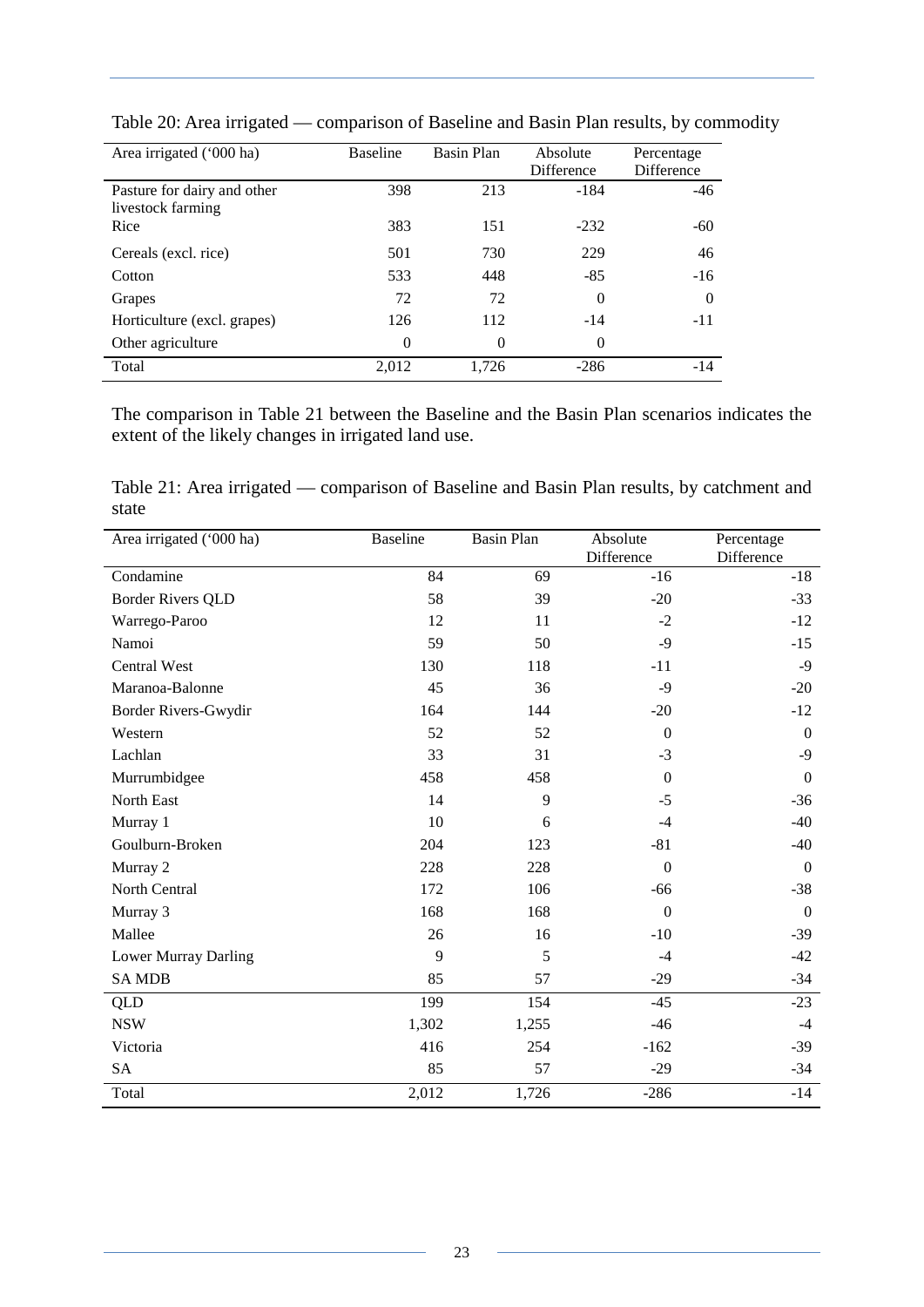#### <span id="page-29-0"></span>**WATER USE**

There is an overall reduction in water consumption by 14 per cent. As with land use, the biggest cuts are from the rice and dairy production systems, transferring to less waterintensive cereal crops. Water use for grape production falls by 10 per cent, although the land use remains unchanged (Table 22).

<span id="page-29-1"></span>Table 22: Water consumption — comparison of Baseline and Basin Plan results, by commodity

| Water consumption (GL)                | <b>Baseline</b> | Basin Plan | Absolute          | Percentage |
|---------------------------------------|-----------------|------------|-------------------|------------|
|                                       |                 |            | <b>Difference</b> | Difference |
| Pasture for dairy and other livestock | 3.441           | 1.644      | $-1,798$          | $-52$      |
| farming                               |                 |            |                   |            |
| Rice                                  | 3,452           | 1,740      | $-1,712$          | $-50$      |
| Cereals (excl. rice)                  | 189             | 813        | 624               | 330        |
| Cotton                                | 1,838           | 1,266      | $-572$            | $-31$      |
| Grapes                                | 482             | 432        | $-49$             | $-10$      |
| Horticulture (excl. grapes)           | 1,159           | 920        | $-239$            | $-21$      |
| Other agricultural                    | $\Omega$        | $\Omega$   | $\theta$          | $\Omega$   |
| Total agricultural                    | 10,560          | 6.814      | $-3,746$          | $-35$      |

<span id="page-29-2"></span>Table 23: Water consumption — comparison of Baseline and Basin Plan results, by catchment and state

| Water consumption (GL)   | <b>Baseline</b> | <b>Basin Plan</b> | Absolute   | Percentage |  |
|--------------------------|-----------------|-------------------|------------|------------|--|
|                          |                 |                   | Difference | Difference |  |
| Condamine                | 347             | 285               | $-62$      | $-18$      |  |
| <b>Border Rivers QLD</b> | 256             | 178               | $-78$      | $-30$      |  |
| Warrego-Paroo            | 49              | 43                | -6         | $-12$      |  |
| Namoi                    | 266             | 226               | $-40$      | $-15$      |  |
| <b>Central West</b>      | 380             | 292               | $-88$      | $-23$      |  |
| Maranoa-Balonne          | 178             | 143               | $-35$      | $-20$      |  |
| Border Rivers-Gwydir     | 507             | 366               | $-141$     | $-28$      |  |
| Western                  | 198             | 147               | $-51$      | $-26$      |  |
| Lachlan                  | 287             | 261               | $-26$      | $-9$       |  |
| Murrumbidgee             | 2,106           | 1,267             | $-839$     | $-40$      |  |
| North East               | 103             | 63                | $-40$      | $-39$      |  |
| Murray 1                 | 85              | 50                | $-35$      | $-41$      |  |
| Goulburn-Broken          | 1,790           | 1,095             | $-695$     | $-39$      |  |
| Murray 2                 | 847             | 500               | $-347$     | $-41$      |  |
| North Central            | 602             | 890               | 288        | 48         |  |
| Murray 3                 | 762             | 450               | $-312$     | $-41$      |  |
| Mallee                   | 205             | 125               | $-80$      | $-39$      |  |
| Lower Murray Darling     | 73              | 42                | $-31$      | $-42$      |  |
| <b>SAMDB</b>             | 492             | 391               | $-101$     | $-21$      |  |
| QLD                      | 831             | 649               | $-182$     | $-22$      |  |
| <b>NSW</b>               | 5,438           | 3,559             | $-1,879$   | $-35$      |  |
| Victoria                 | 2,700           | 2,173             | $-527$     | $-20$      |  |
| SA                       | 492             | 391               | $-101$     | $-21$      |  |
| <b>Total</b>             | 9,534           | 6,814             | $-2,720$   | $-29$      |  |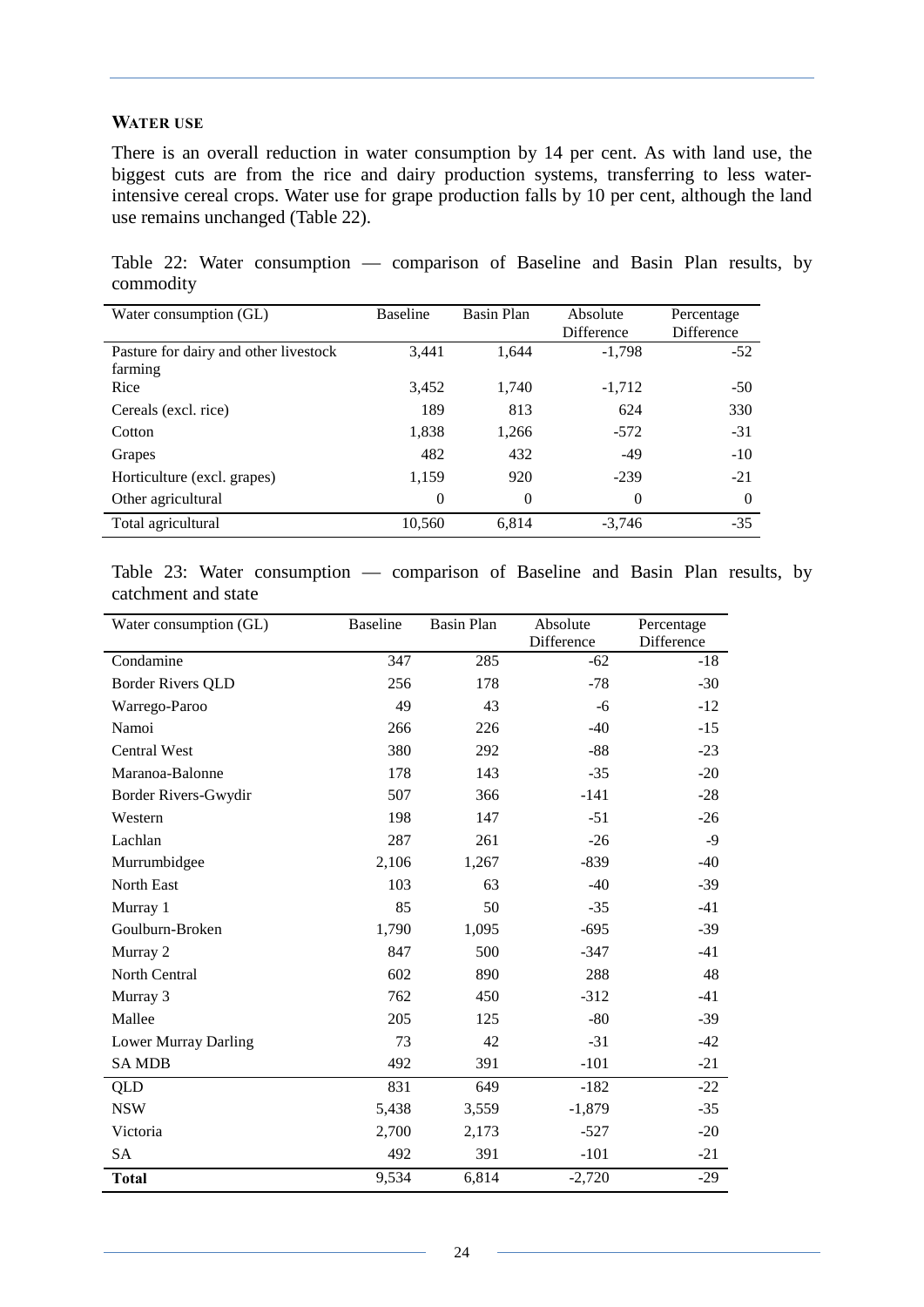The biggest reductions in water use are likely in NSW (35 per cent), and the Murrumbidgee water consumption is likely to fall by around 40 per cent. The fall in water use and retention of irrigated land indicates that there likely to be a partial shift in rice production to cereal production in the Murrumbidgee as a result of the Basin Plan (Table 23).

#### <span id="page-30-0"></span>**GROSS VALUE OF AGRICULTURAL PRODUCTION**

There is an overall reduction in GVIAP by 20 per cent in the Basin, as the opportunity cost of contracting dairy (45 per cent fall) and rice (61 per cent fall) industries is not fully compensated for an increase in the value of cereal production (43 per cent increase). The reduction in water use for grapes does not result in a loss in value (Table 24).

<span id="page-30-2"></span>

|  |  |                                  | Table 24: Gross value of irrigated agricultural production — comparison of Baseline and |  |  |
|--|--|----------------------------------|-----------------------------------------------------------------------------------------|--|--|
|  |  | Basin Plan results, by commodity |                                                                                         |  |  |

| Gross Value of Irrigated Agriculture (\$m)    | <b>Baseline</b> | Basin Plan | Absolute   | Percentage |
|-----------------------------------------------|-----------------|------------|------------|------------|
|                                               |                 |            | Difference | Difference |
| Pasture for dairy and other livestock farming | 1,311           | 717        | $-594$     | $-45$      |
| Rice                                          | 1,022           | 401        | $-621$     | $-61$      |
| Cereals (excl. rice)                          | 426             | 610        | 184        | 43         |
| Cotton                                        | 2,194           | 1,741      | $-452$     | $-21$      |
| Grapes                                        | 1,133           | 1,133      | 0          | $\Omega$   |
| Horticulture (excl. grapes)                   | 2,856           | 2,582      | $-274$     | $-10$      |
| Other agricultural commodities                | $\Omega$        | $\Omega$   | 0          | $\Omega$   |
| Total                                         | 8.940           | 7.184      | $-1.756$   | $-20$      |

The greatest fall in GVIAP was in Victoria, as a result of a shift away from dairy production (Table 25). It should be noted that the objective of the analysis was to determine the most profitable uses for water, and, in that search, activities with high gross values were only chosen if the associated net benefits were also high. As the opportunity costs of water increase, activities with lower profit margins would were phased out.

#### <span id="page-30-1"></span>**IMPACTS OF WATER TRADE**

A number of studies indicate that, in adjusting to a low water availability environment, water trading has provided significant flexibility to irrigators (Mallawaarachchi and Foster 2009; National Water Commission 2010). Water trading facilitates an efficient allocation of water, allowing society to realise greater economic gains from limited available water.

While water trading is widespread in the Basin, much of the trade is limited to trading of water allocations, known commonly as temporary trade. Trading of water entitlements or permanent trade is limited but increasing. Ongoing water sector reform is expected to facilitate greater trade, but physical barriers such as a lack of storage may hinder trade in certain catchments which makes water transfers not possible.

In these simulations, water trading was incorporated in two ways. In the RSMG sequential model simulations, within-region trade was allowed for all catchments. In the global optimisation runs of the RSMG model, trade was allowed across regions in the southern connected system from Murrumbidgee to South Australian Murray. For all regions in Queensland, and regions down to Lachlan in New South Wales, trade is allowed only within a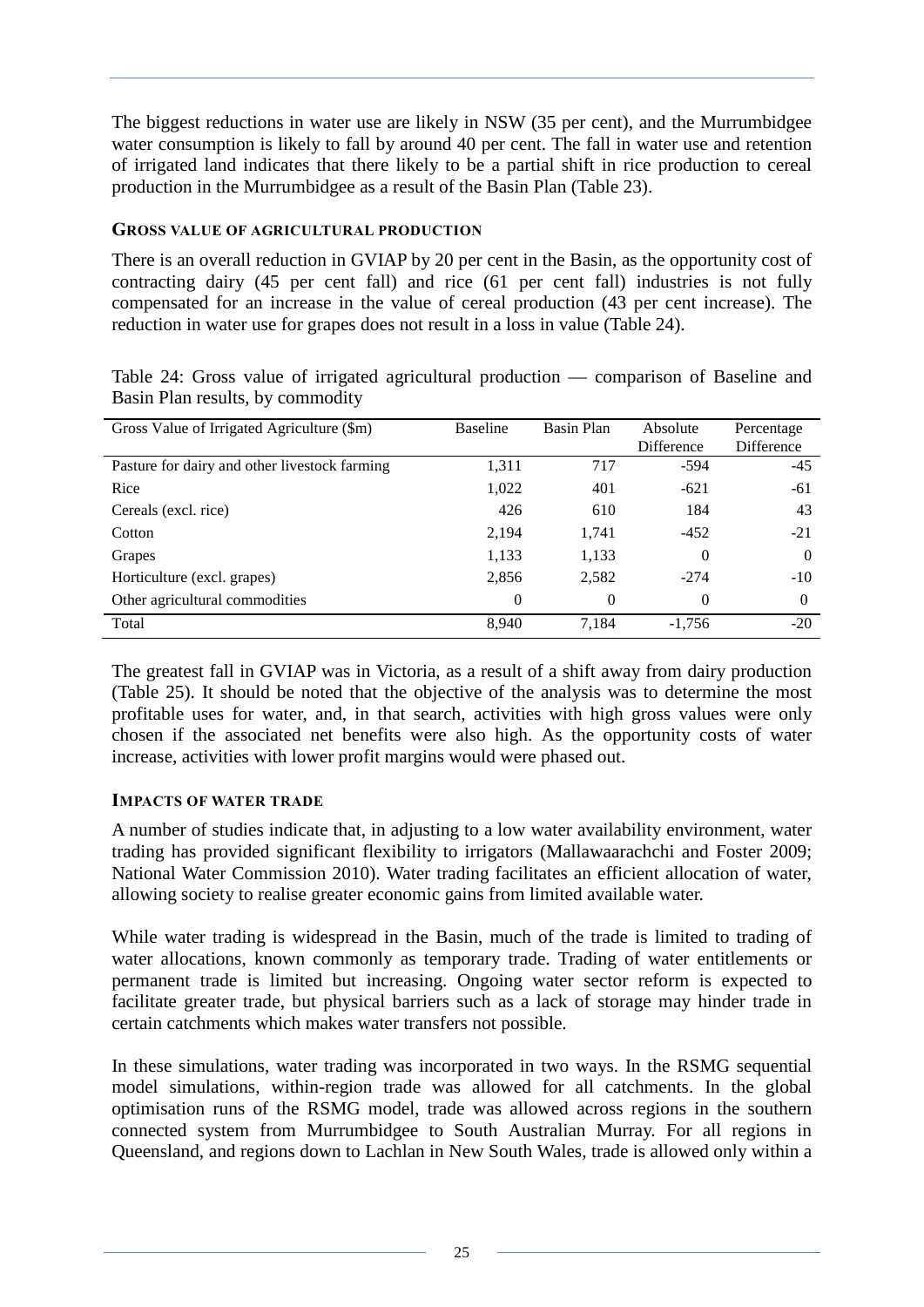region, as is feasible at present. When the model was simulated in this mode, it solved for a globally optimal water use pattern for the Basin, within this extended trading regime.

| GVIAP (\$million)        | <b>Baseline</b> | <b>Basin Plan</b> | Absolute<br>Difference | Percentage<br>Difference |
|--------------------------|-----------------|-------------------|------------------------|--------------------------|
| Condamine                | 518             | 444               | $-74$                  | $-14$                    |
| <b>Border Rivers QLD</b> | 631             | 539               | $-92$                  | $-15$                    |
| Warrego-Paroo            | 58              | 51                | $-7$                   | $-12$                    |
| Namoi                    | 373             | 318               | $-55$                  | $-15$                    |
| <b>Central West</b>      | 545             | 464               | $-81$                  | $-15$                    |
| Maranoa-Balonne          | 211             | 169               | $-42$                  | $-20$                    |
| Border Rivers-Gwydir     | 560             | 440               | $-120$                 | $-21$                    |
| Western                  | 83              | 82                | $-1$                   | $-2$                     |
| Lachlan                  | 307             | 300               | $-8$                   | $-2$                     |
| Murrumbidgee             | 1,505           | 1,268             | $-237$                 | $-16$                    |
| North East               | 133             | 112               | $-21$                  | $-16$                    |
| Murray 1                 | 56              | 40                | $-17$                  | $-30$                    |
| Goulburn-Broken          | 1,000           | 722               | $-278$                 | $-28$                    |
| Murray 2                 | 407             | 304               | $-104$                 | $-25$                    |
| North Central            | 675             | 465               | $-210$                 | $-31$                    |
| Murray 3                 | 329             | 242               | $-87$                  | $-27$                    |
| Mallee                   | 466             | 284               | $-182$                 | $-39$                    |
| Lower Murray Darling     | 173             | 100               | $-74$                  | $-42$                    |
| <b>SAMDB</b>             | 908             | 842               | $-67$                  | $-7$                     |
| <b>QLD</b>               | 1,418           | 1,203             | $-215$                 | $-15$                    |
| <b>NSW</b>               | 4,166           | 3,457             | $-709$                 | $-17$                    |
| Victoria                 | 2,275           | 1,583             | $-692$                 | $-30$                    |
| <b>SAMDB</b>             | 908             | 842               | $-67$                  | $-7$                     |
| Total                    | 8,940           | 7,184             | $-1,756$               | $-20$                    |

<span id="page-31-0"></span>Table 25: Gross value of irrigated agricultural production — comparison of Baseline and Basin Plan results, by catchment and state

Although there is some concern about the implications for water trading of some physical restrictions in the southern connected systems such as the Barmah choke, RSMG model does not incorporate a mechanism to introduce that restriction. The authors believe, on the basis of past experience, that the volume of trade that is likely to occur will not be effected by the restriction, because the upstream–downstream net flow is not large enough to cause difficulties for the water authorities to manage.

Model runs indicates that the availability of unrestricted trade in the southern Basin is important to contain the costs to irrigators of introducing the Basin Plan. For example, under the Basin Plan, the estimated benefits of water trading would be around \$240 million or 12 per cent, in terms of regional surplus (Table 26). Under the more restricted flow conditions, as experienced over the past decade, the benefits would be limited to around \$149 million. Water use fell by 29 per cent compared to the Base solution. With the availability of trade, production moves to higher value land uses, resulting in a lower irrigated area, but also higher returns.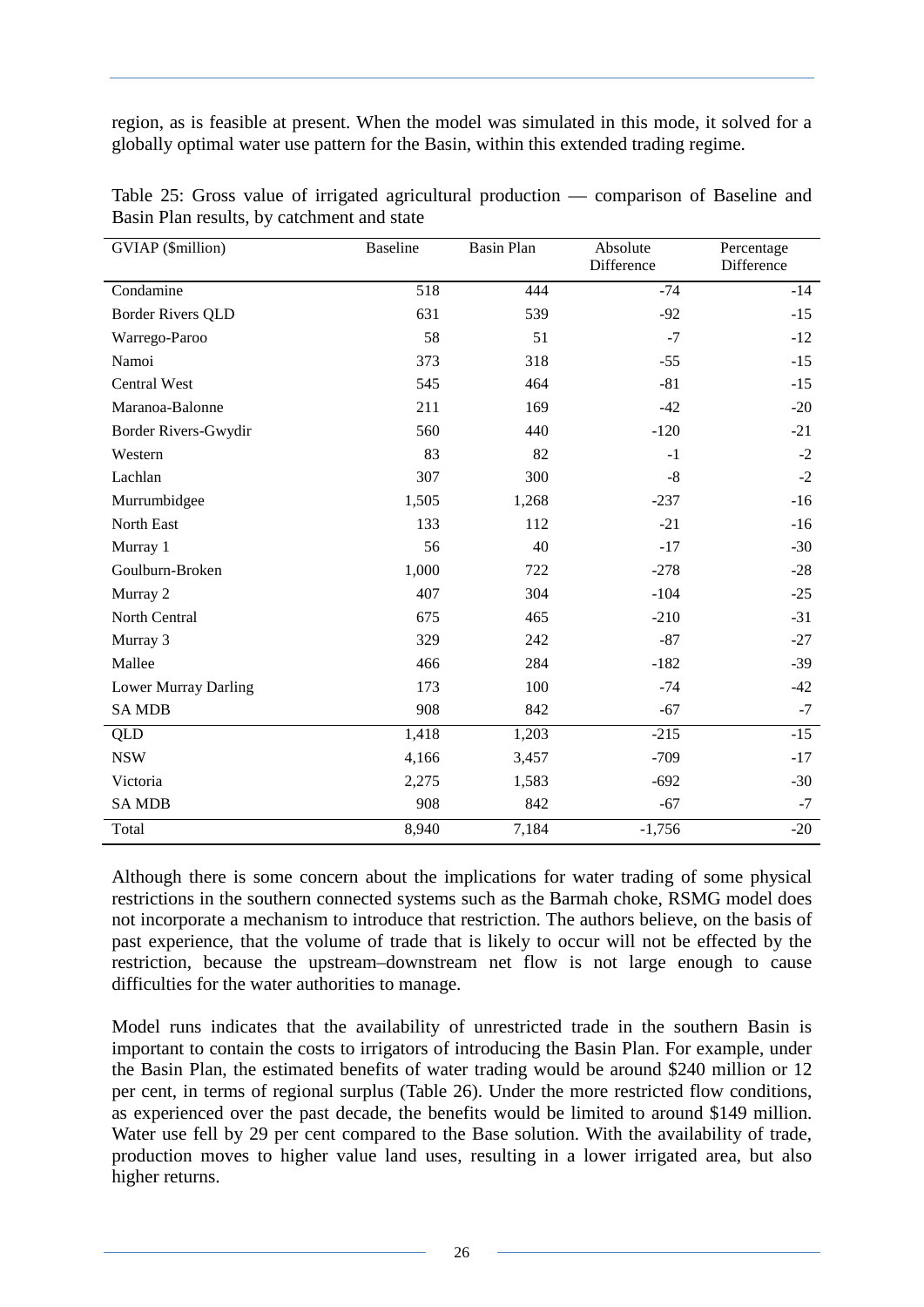| Model run                    | Area irrigated |       | Water use |          | <b>GVIAP</b> |    | Surplus          |      |
|------------------------------|----------------|-------|-----------|----------|--------------|----|------------------|------|
|                              | (Ha '000)      | $\%$  | (GL)      | %        | (Sm)         | %  | $(\mathbb{S}_m)$ | $\%$ |
| Baseline (R4)                | $-190.6$       | $-10$ | 1026.4    | 10       | 394.1        | 4  | 206.7            | 9    |
| Baseline recent flow (R12)   | $-76.4$        | $-3$  | 820.1     | 8        | 204.1        | 2  | 120.5            | 6    |
| Basin Plan (R8)              | $-111.7$       | -7    | 0.0       | $\Omega$ | 540.4        |    | 240.5            | 12   |
| Basin Plan recent flow (R16) | $-252.9$       | $-13$ | 55.0      |          | 1192.9       | 12 | 148.6            | 8    |

<span id="page-32-2"></span>Table 26: Effect on model parameters of allowing water trading

Note: These values represent the difference between the global and sequential solutions for the respective model runs.

# <span id="page-32-0"></span>**3.4 VARIABILITY ANALYSIS**

Climatic variability is a key driver of adaptation in agricultural industries. At a broad level, past and ongoing water reforms have secured water rights, facilitated trade, and allowed carry-over storage, thus assisting water entitlement holders to manage the risks of increased climatic variability (Bates et al. 2010). However, at a regional or enterprise scale the differences in the operating environment (including water access and trading policies), permissible enterprise mix (bound by bio-physical constraints), as well as personal choices and financial circumstances will all affect the level of management of climatic and related risks.

The reliability of water allocations, in particular the timing of water allocation announcements has a significant bearing on irrigator returns. The model runs examined here assume perfect knowledge within a given season. Under that assumption the choice of cropping systems such as rice, dairy and cotton becomes more feasible as decisions are taken at a single point in time.

The data presented in [Table 1i](#page-13-0)ndicates the extent of variability in the diversions for irrigation across different catchments. A close comparison indicates that, for a number of regions, the disparity between the Dry and Wet season availability of water is less under the Basin Plan scenario.

A detailed examination of model runs with respect to variability around the mean for the three states of nature shows the significance of reliability of water supply to irrigators in terms of likely economic impacts on farm and regional performance.

#### <span id="page-32-1"></span>**REGIONAL VARIABILITY IN WATER USE**

This analysis recognises that the diversion limit proposed for a given catchment is an expected value, representing an average availability target for the purposes of planning. The actual amount of water available to irrigators in a particular catchment under a given diversion limit is thus influenced by the variability in the volume of water available across seasons. The dataset made available by the MDBA indicates that there is significant diversity in this variability across catchments within the Basin.

To analyse and compare variability across catchments, the proportional variation around the mean by states of nature was examined. As illustrated in Figure 1, historically the diversions are more variable in the northern catchments (Darling and its tributaries – RN1 to RN9), than in the southern catchments (Murray and its tributaries).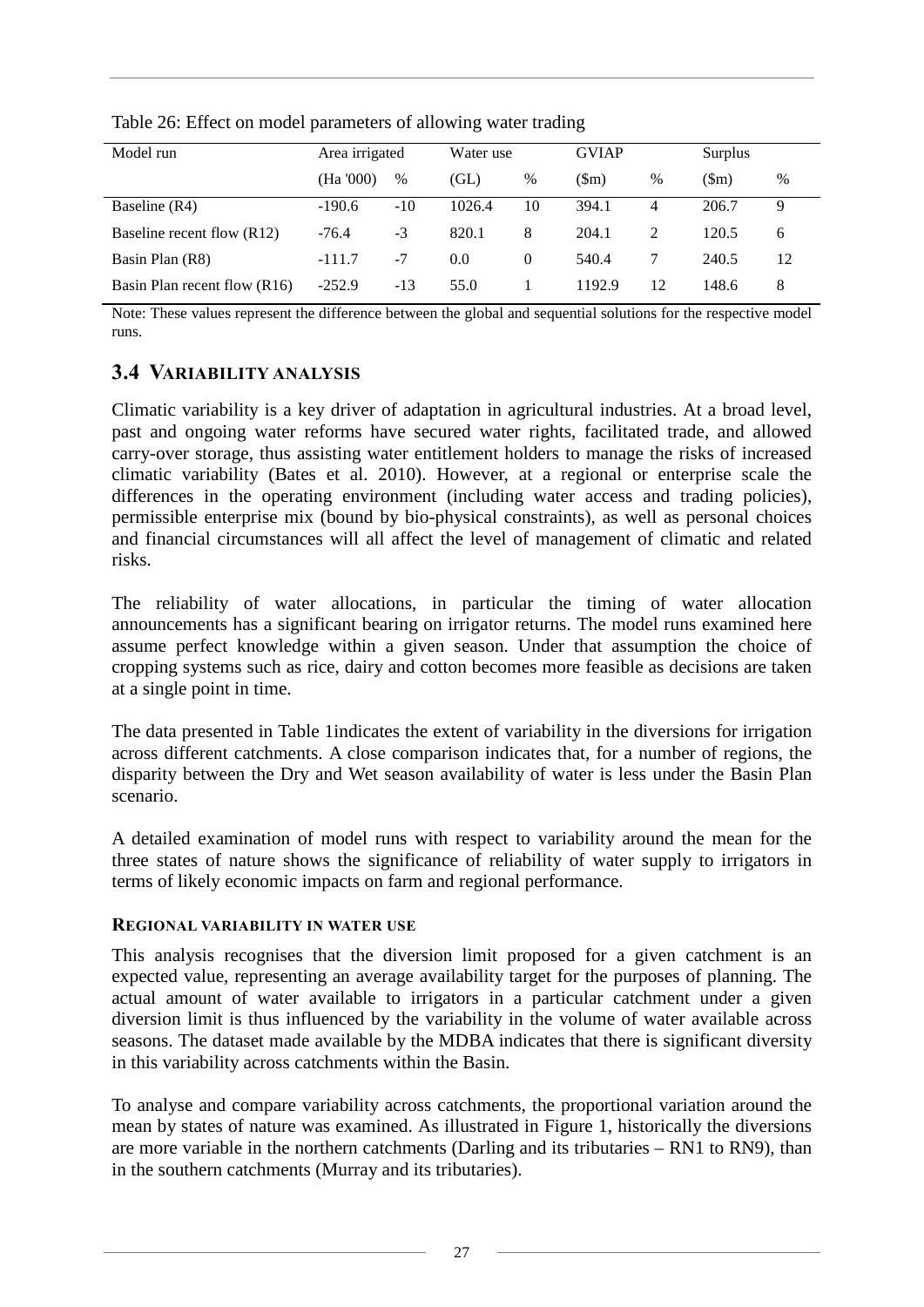

<span id="page-33-0"></span>Figure 1: Historical variability in diversions for Basin catchments, by states of nature

The variability by states of nature for the current diversion limits is illustrated in Figure 2.

<span id="page-33-1"></span>Figure 2: Variability in diversions for Basin catchments, by states of nature (current diversion limits)



As illustrated in Figure 3, under the proposed sustainable diversion limits for the Basin Plan the variability decreases in some northern catchments, but increases in some southern catchments. What is clear, however, is that under the Basin Plan scenario the projected reliability of seasonal water availability increases under all states of nature for most catchments.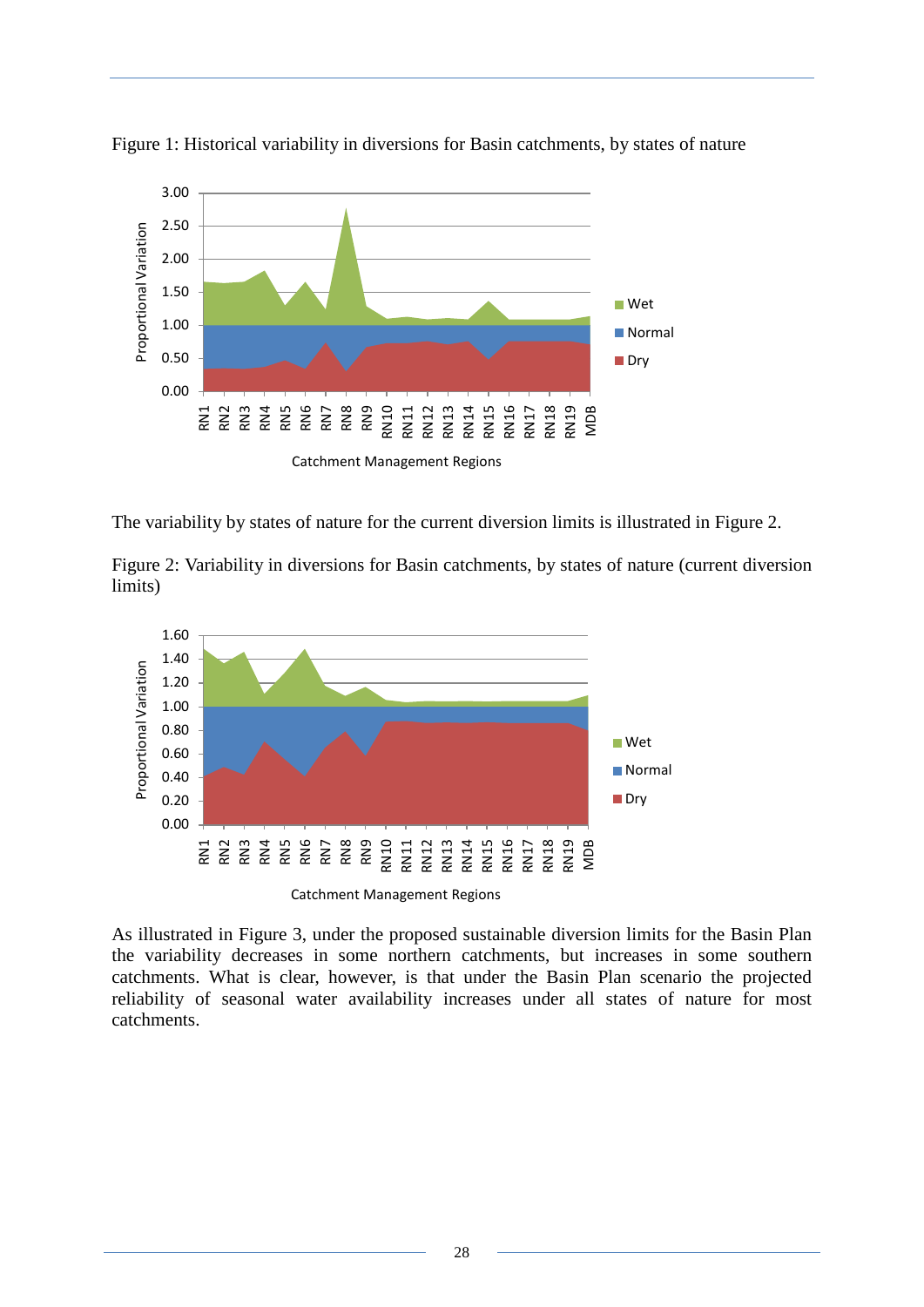<span id="page-34-0"></span>Figure 3: Variability in diversions for Basin catchments, by states of nature (Basin Plan scenario)



RSMG model simulations were used to examine the implications for irrigators of the projected changes in variability.

<span id="page-34-1"></span>



Catchment Management Regions

The water use pattern under the Baseline scenario indicates that irrigators in the north choose production systems that allow maximum water use in the Normal and Wet years, while in Dry years, water use is reduced substantially (Figure 4). The spikes in Central West (RN5) and Border Rivers (RN7) is due to the heavy dependence in these regions on the cotton dry production system, which involves growing dryland cotton during the Normal and Dry seasons, and irrigated cotton during the Wet years. However other production systems are also employed in these catchments. The water use in southern catchments follows the opposite pattern. The water use peaks during Wet seasons, but maintains close to normal levels during Dry periods, which is made possible with storage releases.

The variability in water use under the Basin Plan (sustainable diversion limits) is illustrated in Figure 5. The spike in use for Central West (RN5) and Border Rivers (RN7) indicates that the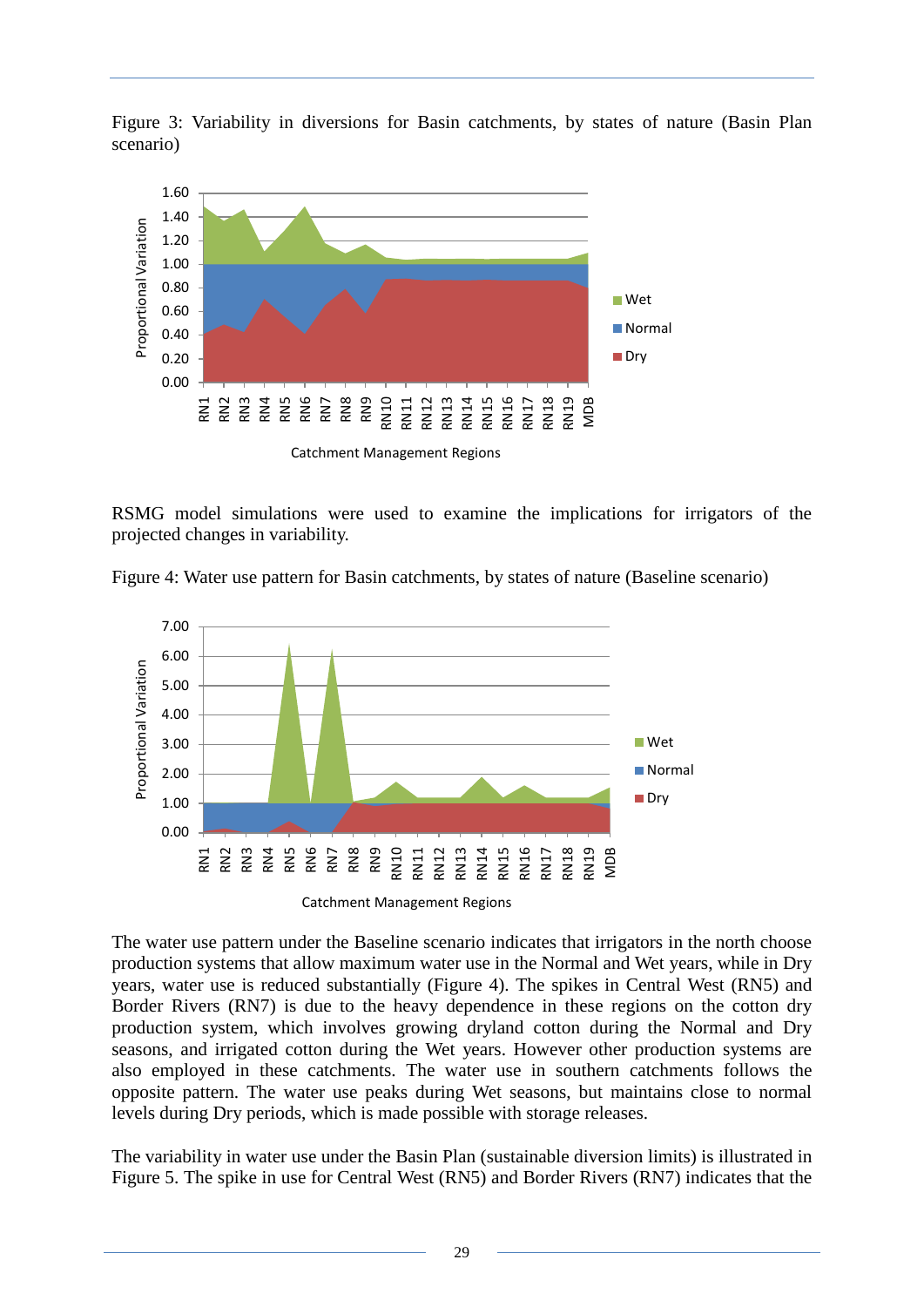dependence on Cotton Dry has been exacerbated by the cuts in diversions limits. Variability of water use also increases in the southern catchments, especially the Murrumbidgee (RN10), Murray 2 (RN14) and Murray 3 (RN16) catchments. This indicates that the reduction in available water will encourage NSW irrigators to employ production systems that conserve water in dry and normal years, and take advantage of higher water availability in the wet years.



<span id="page-35-0"></span>Figure 5: Water use pattern for Basin catchments, by states of nature (Basin Plan scenario)

The following sequence of maps indicates how the key economic variables evaluated in this study have varied across catchments assuming there are no barriers to trade in the southern connected system. In considering the maps please refer to Table 1 and Table 2 for a description of different runs and data assumptions. R4CP, for example, refers to the Baseline global run and R8CP is the Basin Plan global run. R12 and R16 are respectively the Baseline and Basin Plan runs under the recent decade of climatic variability.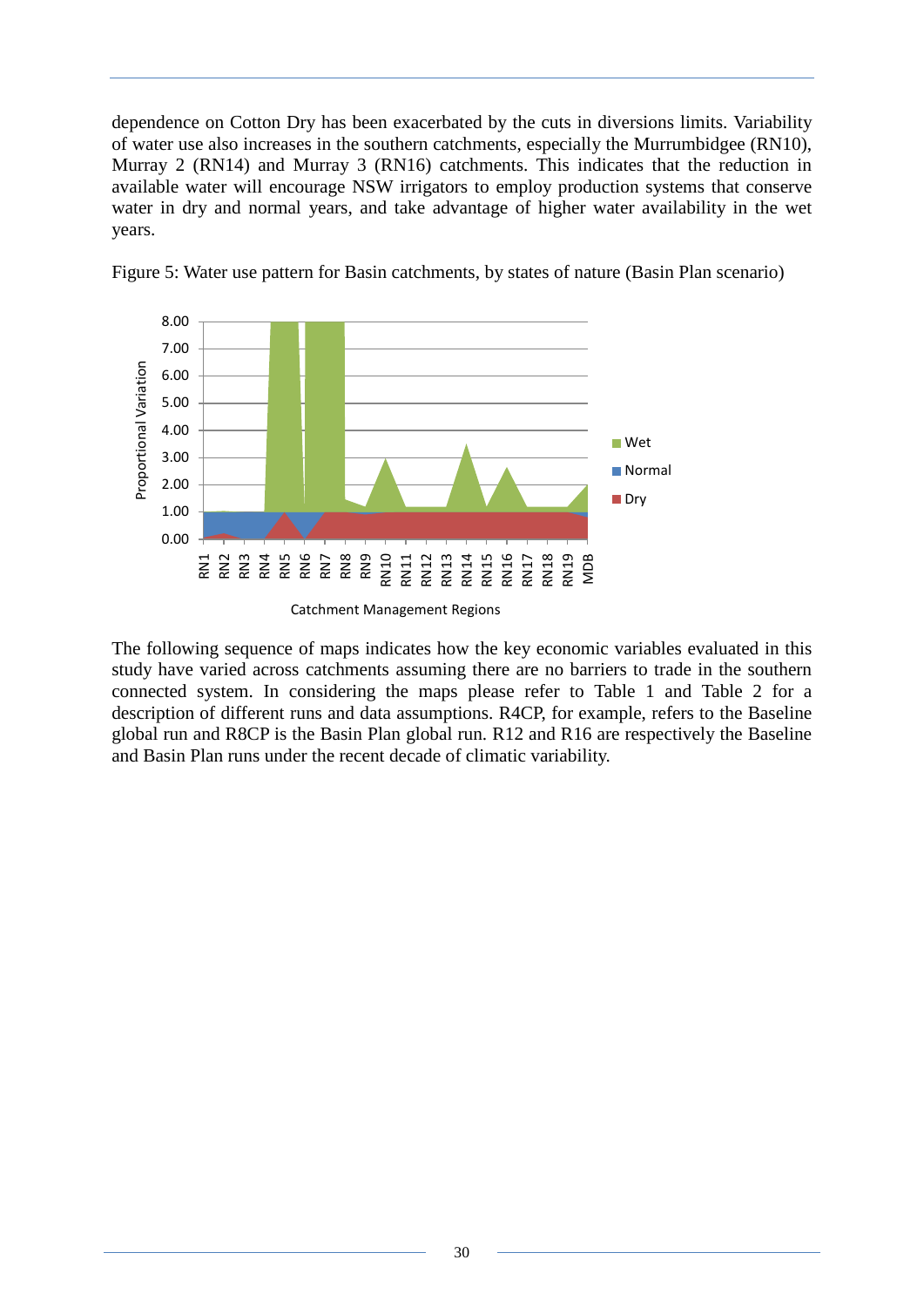

### <span id="page-36-0"></span>Figure 6: Change in irrigated area under different scenarios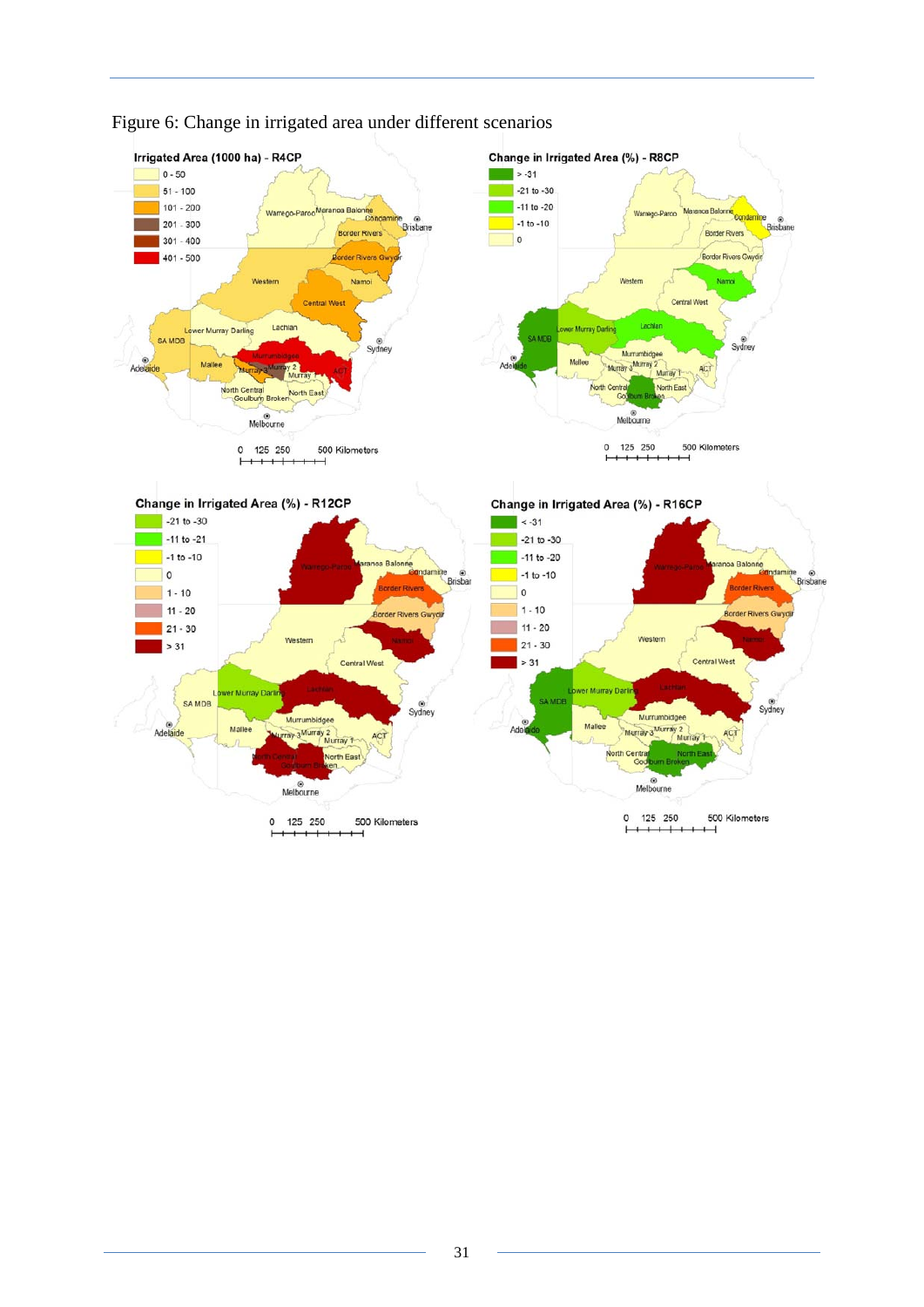

### <span id="page-37-0"></span>Figure 7: Change in water use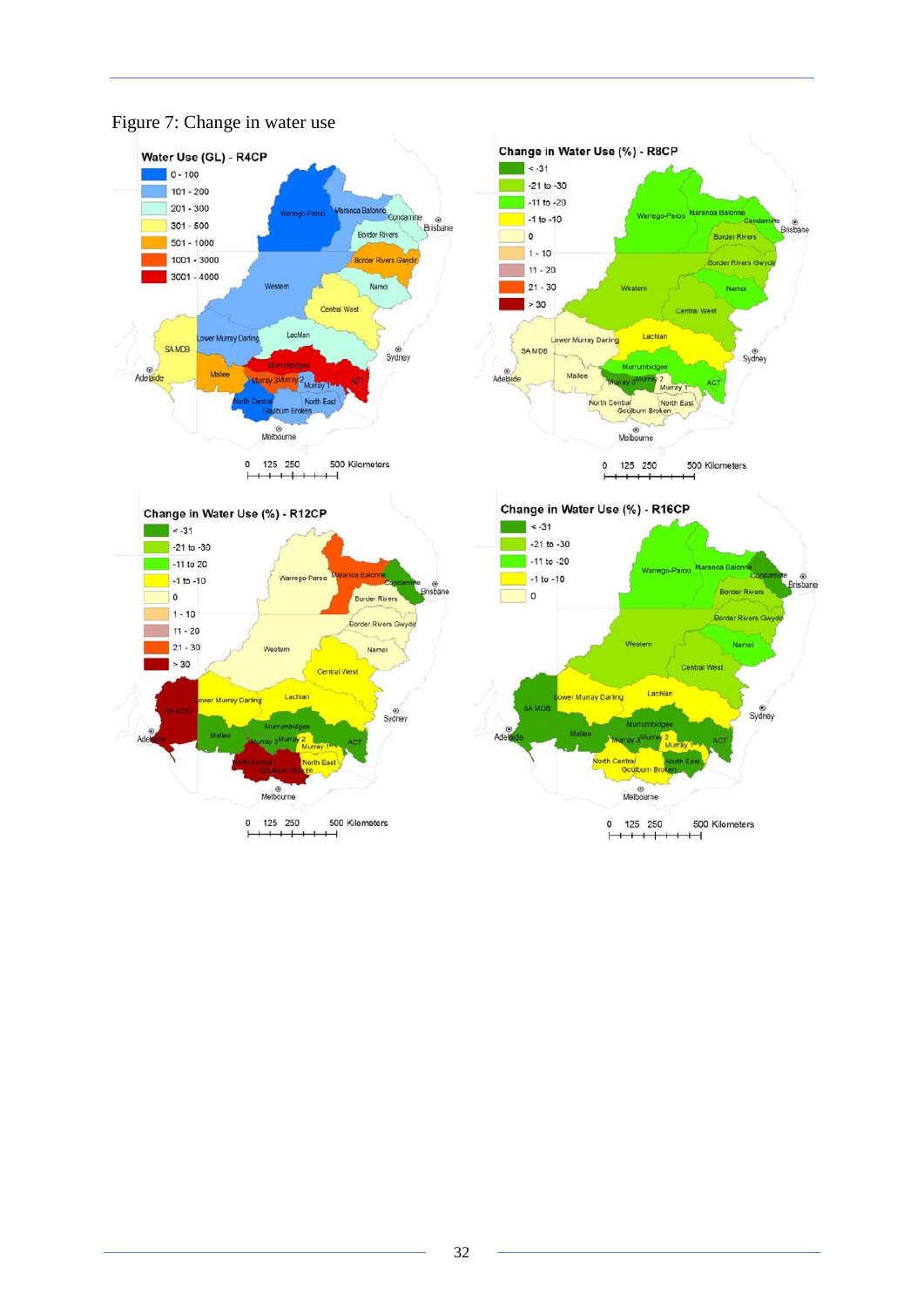

**Central West** 

ACT

500 Kilometers

 $rac{6}{\text{Sydney}}$ 

Murray Dartin

**Mall** 

Ad

Murrumbidger

North Central<br>Goulbum B

ł

Melbourne

 $0$  125 250

aMurray 2

### <span id="page-38-0"></span>Figure 8: Change in the gross value of irrigated production

**Central West** 

500 Kilometers

Sydney

wer Murray Darling

Mallee

Mumumbidi

Melbourne

 $\mathsf{o}$ 

125 250

aMurray 2

Murray 1

North East

SA MDB

Adelaide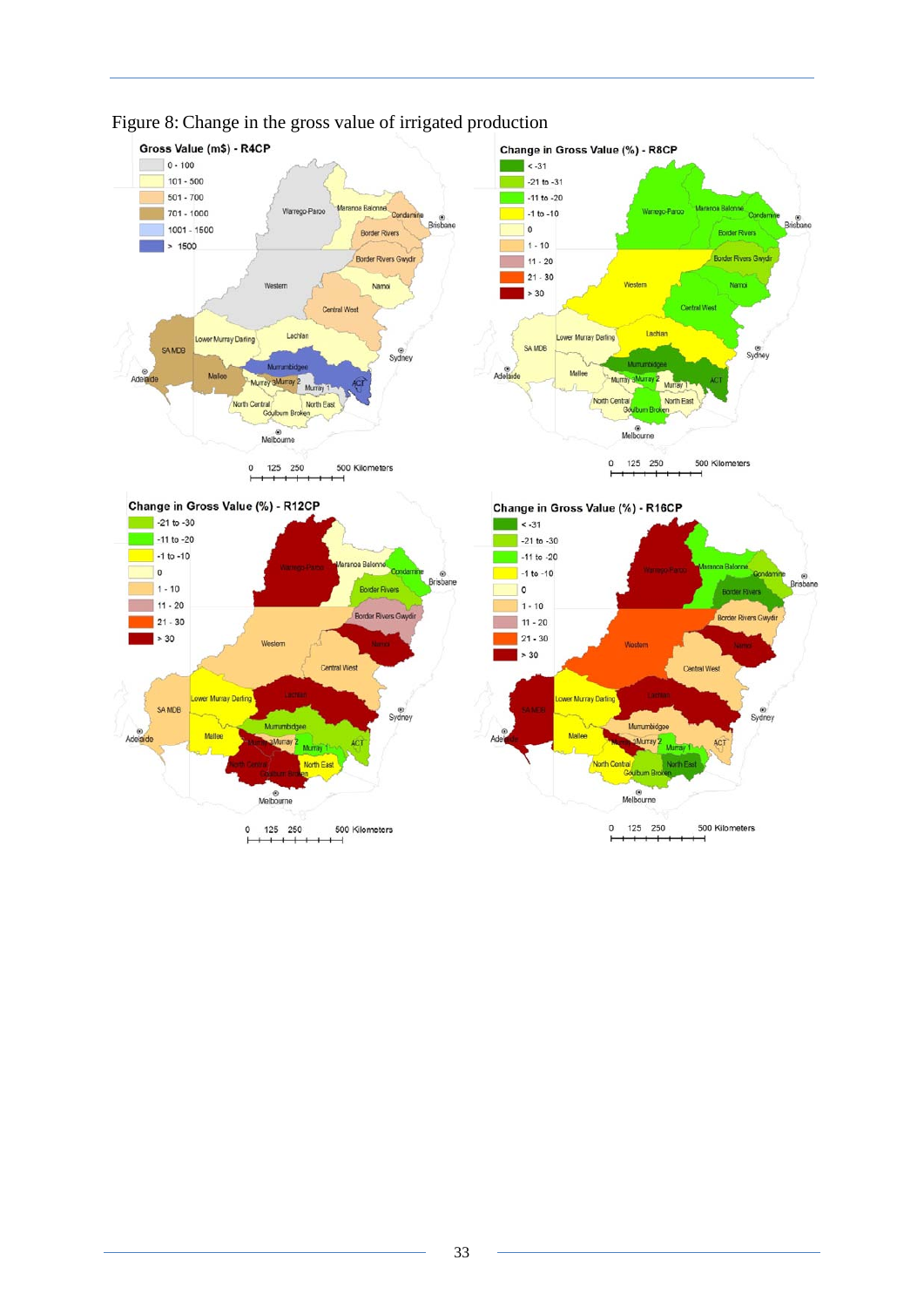

#### <span id="page-39-0"></span>Figure 9: Change in surplus

The likelihood of realising these patterns of water use and economic consequences thereof would depend on a number of factors. First, the availability of water for irrigation use at the catchment level will be governed by rainfall in that catchment. Furthermore, the timing of rainfall will also be a factor in the case of the northern Basin, where storages are limited or absent. For the southern region inflows to storages will be the key influence in determining water availability and the potential for the above patterns of water use. While the analysis above is drawn from the CSIRO data set, and underpinned by historical patterns of rainfall, the pattern of rainfall and inflows to Basin storages over the past decade have been different to that of the historical pattern.

The optimal water use pattern under the inflow variability for the period 1999-2008 is illustrated in Figure 10. In this case, the water use pattern is different in that for a number of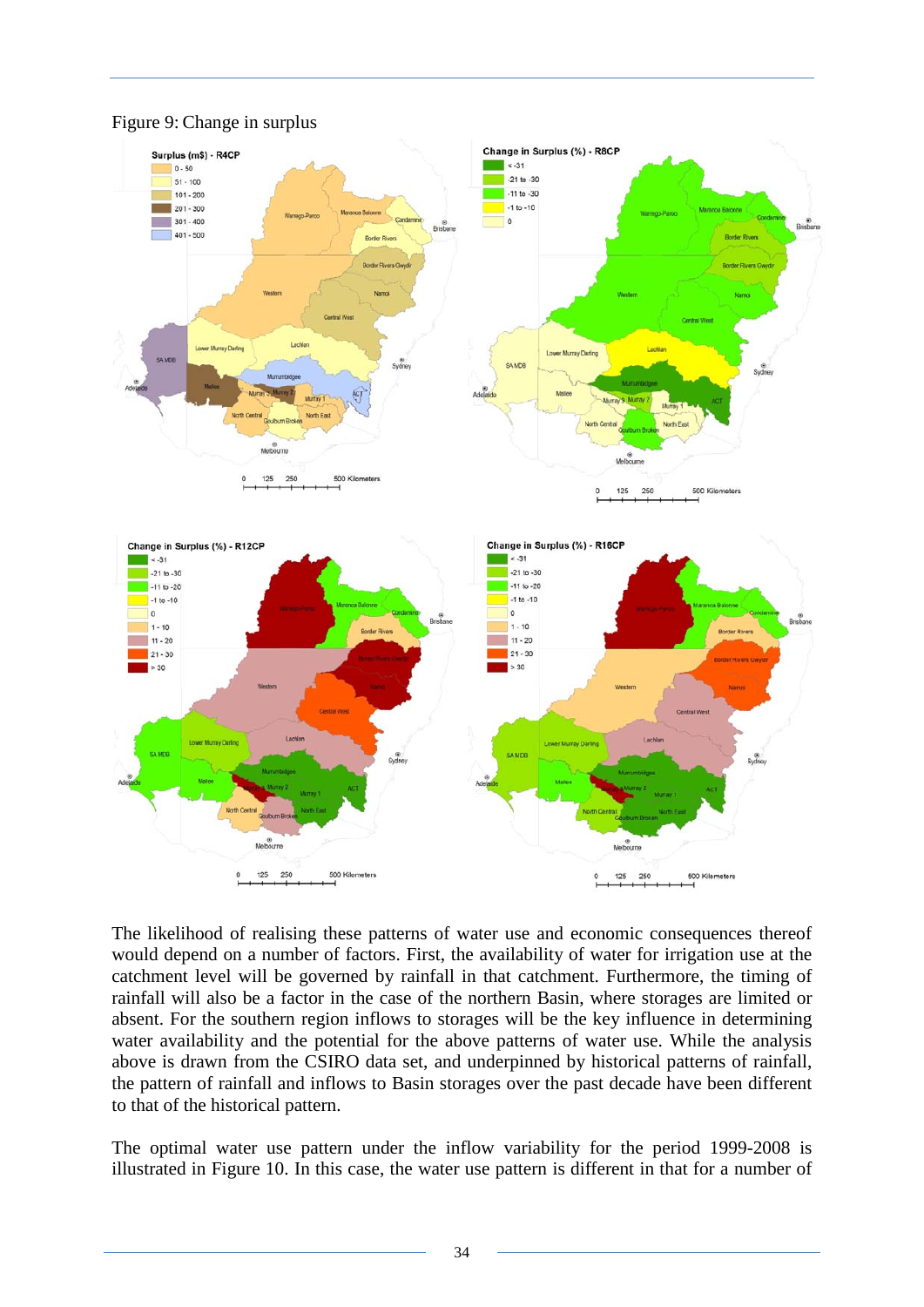regions, the Dry season water use was zero. This result is consistent with the experience during this period, where the water allocations were close to zero in most cases.



<span id="page-40-1"></span>Figure 10: Water use pattern for Basin catchments, by states of nature (Basin Plan scenario)

The implication of this result is that, if the future water availability in the Basin were to reflect what was observed over the past decade, the potential for the Basin Plan to meet its objectives of sustaining water use for the competing sectors may be difficult to achieve.

Moreover, the analysis above assumes a uniform distribution of water entitlements across different catchments. This means that the actual differences that exist in the composition of high and low security entitlements are ignored. As these differences are quite substantial, in particular in large irrigation regions such as the Murrumbidgee and Murray Valley, further analysis that takes account of entitlement regimes would be necessary to better assess the regional implications of the Basin Plan.

The analysis also highlights the need to continue the reform process across the Basin so that the water entitlements in each catchment become comparable entities. The focus of an optimal allocation is to equate the opportunity costs of water across catchments; differences in entitlements will therefore hinder the achievement of an optimal allocation in practice.

### <span id="page-40-0"></span>**3.5 SENSITIVITY ANALYSIS**

Understanding irrigators' responsiveness to changes in water availability is important when evaluating the potential impacts of using quantitative restrictions as a policy instrument for demand management. The Basin Plan introduces a significant cut in the existing Cap for access to irrigation water, and the irrigators are expected to respond by prioritising the allocation of available water amongst land use activities with high water productivity.

Under a supply constraint, the underlying response by irrigators is akin to a demand response under increasing prices. This responsiveness, the elasticity of demand for water, is defined as the percentage change in demand in response to a unit change in its price. For most inputs to agriculture, there is an inverse relationship between price and quantity demanded, and the elasticity of demand is usually negative.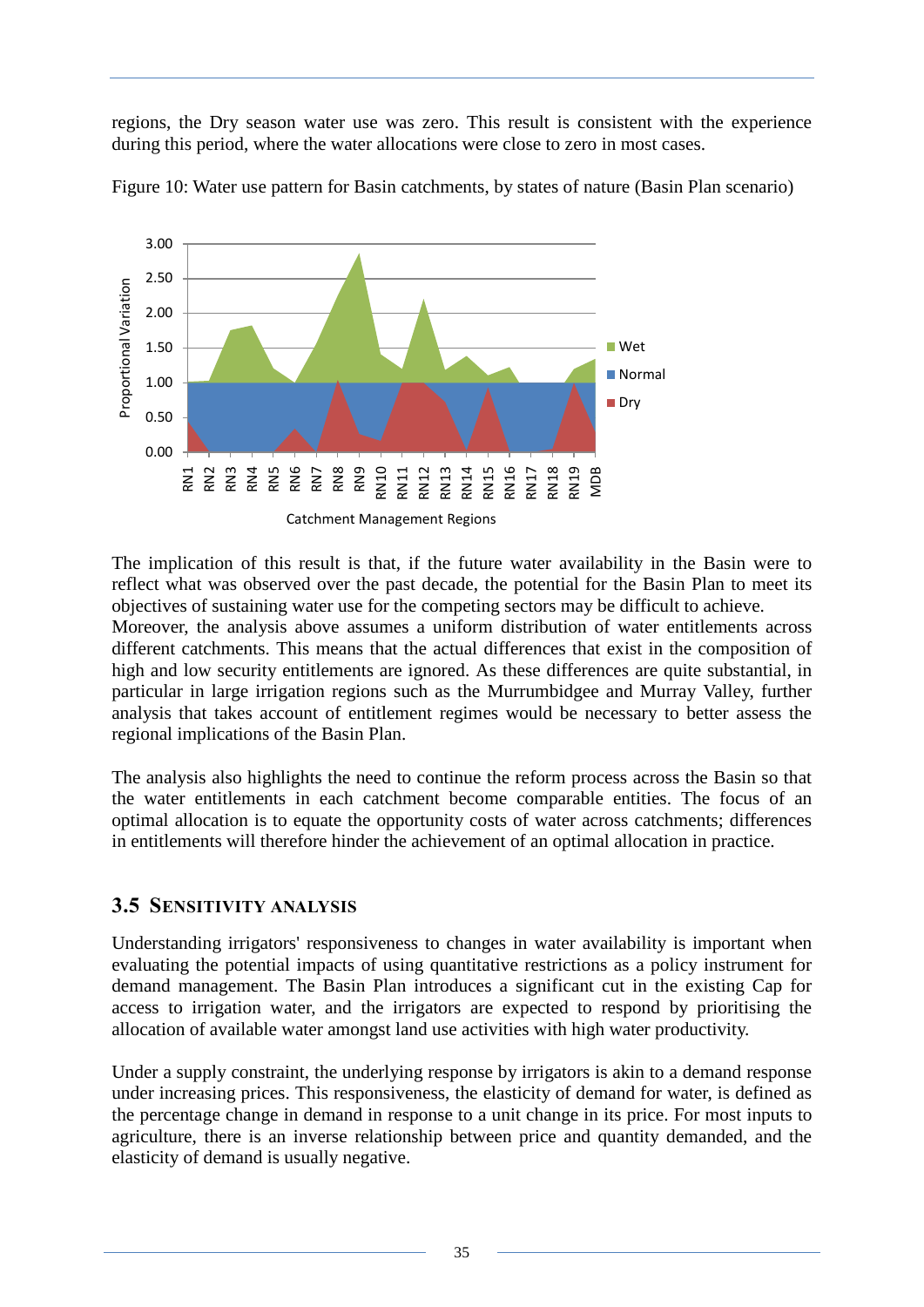Elasticity estimates are sensitive to various factors; in particular the method used to estimate them, the flexibility to change other inputs (other than water), the range of change, and the mix of low, medium and high value activities covered. For these reasons, studies indicate a mean price elasticity of 0.48 and a median of 0.16, with larger elasticities in the longer run. The value of demand elasticity estimates ranges from 0.001 to 1.97 in some studies [\(Scheierling et al. 2006;](http://www3.interscience.wiley.com/cgi-bin/fulltext/119417900/main.html,ftx_abs#b8) Wheeler et al. 2008). Overall, irrigation water demand elasticities appear slightly more elastic at higher prices or under drought conditions which imply severe supply constraints.

To assess the responsiveness of irrigators to changes in supply restrictions, the RSMG model was run for a range of water availability scenarios by introducing a 10 per cent reduction in the CDL over four consecutive steps. That would simulate a reduction from the CDL to the SDL for most catchments. The results of this analysis for different simulations are summarised in the four panels of Figure 11 to Figure 14.



<span id="page-41-0"></span>Figure 11: Model sensitivity under the historical flow pattern, sequential solution

<span id="page-41-1"></span>

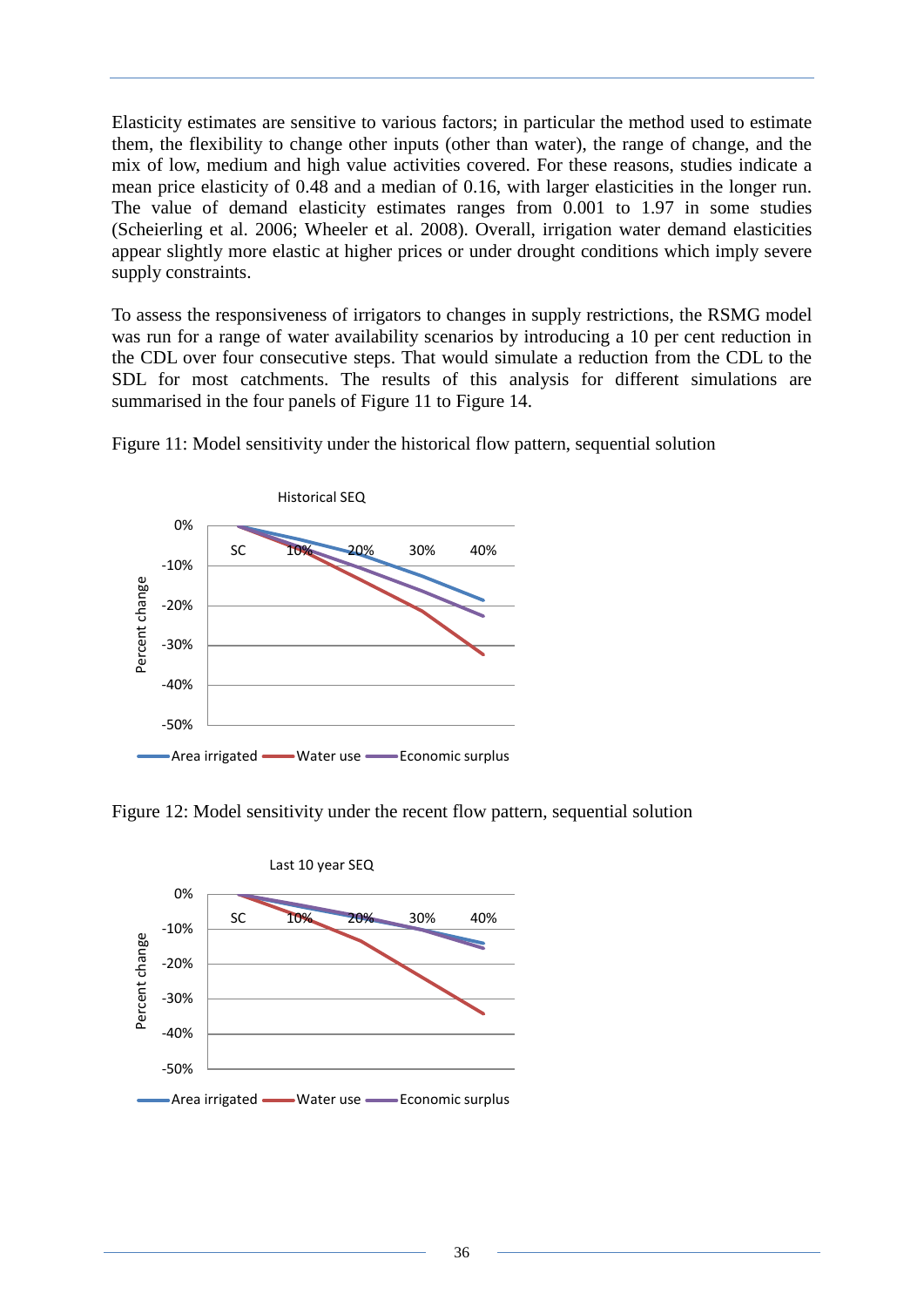

<span id="page-42-0"></span>Figure 13: Model sensitivity under the historical flow pattern, global solution

<span id="page-42-1"></span>Figure 14: Model sensitivity under the recent flow pattern, global solution



The responsiveness of the model variables, calculated as implied elasticity estimates, are summarised in Table 27.

The analysis indicates that, as the water availability is reduced, the model responds by altering the area irrigated under different activities. This results in changes in the value of irrigated output and the regional surplus. The area irrigated and the water use is more sensitive than the financial estimates, the GVIAP and the regional surplus. This is because the increasing opportunity cost of water encourages the adoption of water conservation technology and the diversification of activities. These adjustments limit the impact of the gross value and the regional surplus.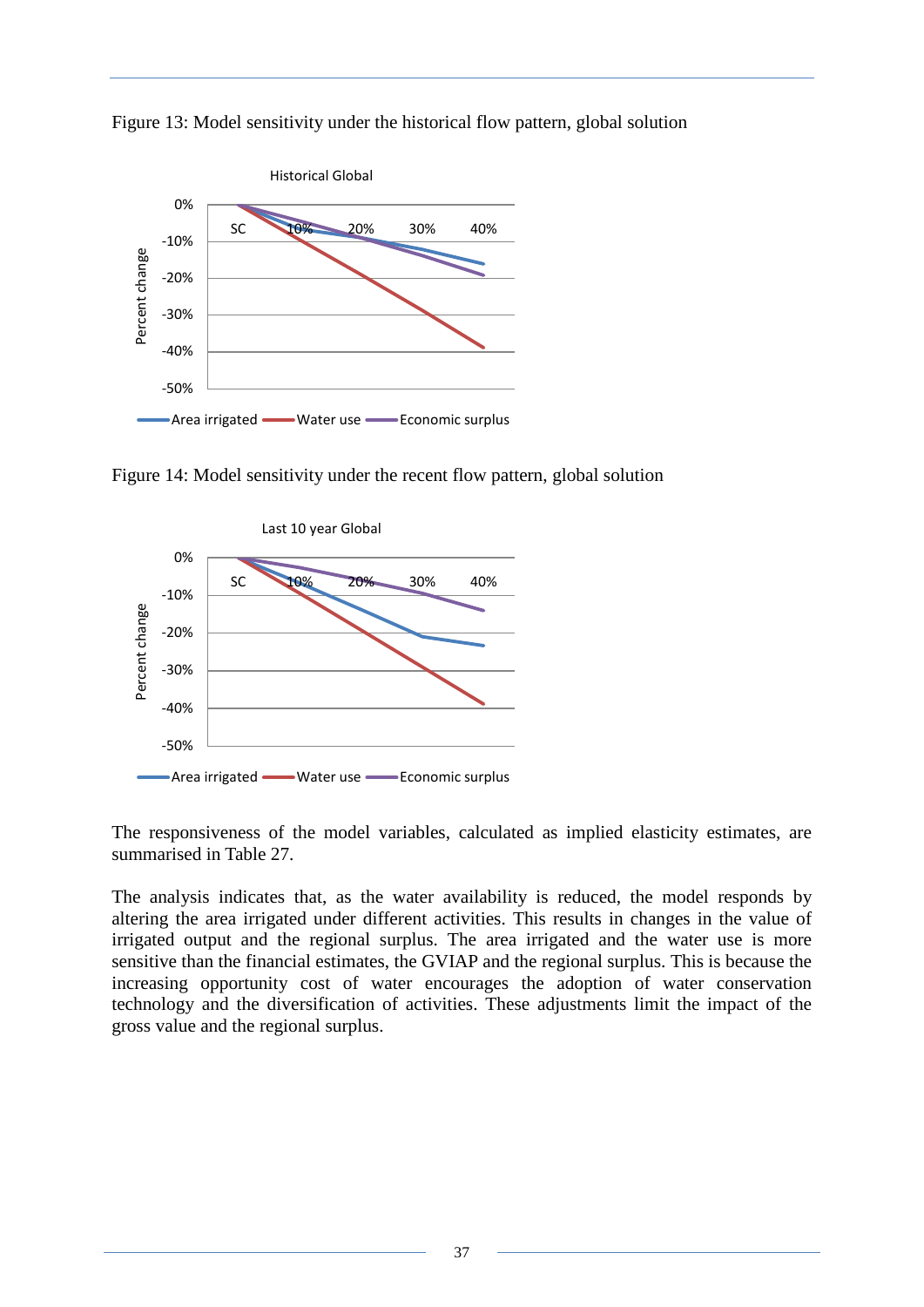| <b>Model run</b>         | <b>Model variable</b> |      |      | Level of reduction in SDL |      |
|--------------------------|-----------------------|------|------|---------------------------|------|
| <b>Historical SEQ</b>    |                       | 10%  | 20%  | 30%                       | 40%  |
|                          | Area irrigated        | 0.34 | 0.36 | 0.42                      | 0.47 |
|                          | Water use             | 0.58 | 0.67 | 0.71                      | 0.81 |
|                          | Economic surplus      | 0.52 | 0.53 | 0.54                      | 0.57 |
|                          | Gross value           | 0.52 | 0.53 | 0.55                      | 0.58 |
| Last 10 year SEQ         |                       | 10%  | 20%  | 30%                       | 40%  |
|                          | Area irrigated        | 0.35 | 0.34 | 0.34                      | 0.35 |
|                          | Water use             | 0.63 | 0.67 | 0.79                      | 0.85 |
|                          | Economic surplus      | 0.31 | 0.32 | 0.34                      | 0.39 |
|                          | Gross value           | 0.25 | 0.25 | 0.27                      | 0.30 |
| <b>Historical Global</b> |                       | 10%  | 20%  | 30%                       | 40%  |
|                          | Area irrigated        | 0.66 | 0.45 | 0.41                      | 0.40 |
|                          | Water use             | 0.95 | 0.95 | 0.96                      | 0.97 |
|                          | Economic surplus      | 0.44 | 0.45 | 0.46                      | 0.48 |
|                          | Gross value           | 0.44 | 0.44 | 0.46                      | 0.48 |
| Last 10 year Global      |                       | 10%  | 20%  | 30%                       | 40%  |
|                          | Area irrigated        | 0.67 | 0.69 | 0.70                      | 0.58 |
|                          | Water use             | 0.94 | 0.96 | 0.97                      | 0.97 |
|                          | Economic surplus      | 0.26 | 0.30 | 0.31                      | 0.35 |
|                          | Gross value           | 0.33 | 0.35 | 0.36                      | 0.05 |

<span id="page-43-0"></span>Table 27: Implied elasticities under progressive reductions in water availability

Based on the simulations, the implied price elasticity of demand for water allocations appears to be close to elastic, with elasticities strongly influenced by the drought conditions in the recent decade. These responses are more pronounced in the global solution because the availability of inter-regional trade allows greater flexibility to adjust. Although not directly comparable, these responses appear consistent with other estimates in the literature (Wheeler et al*.* 2008).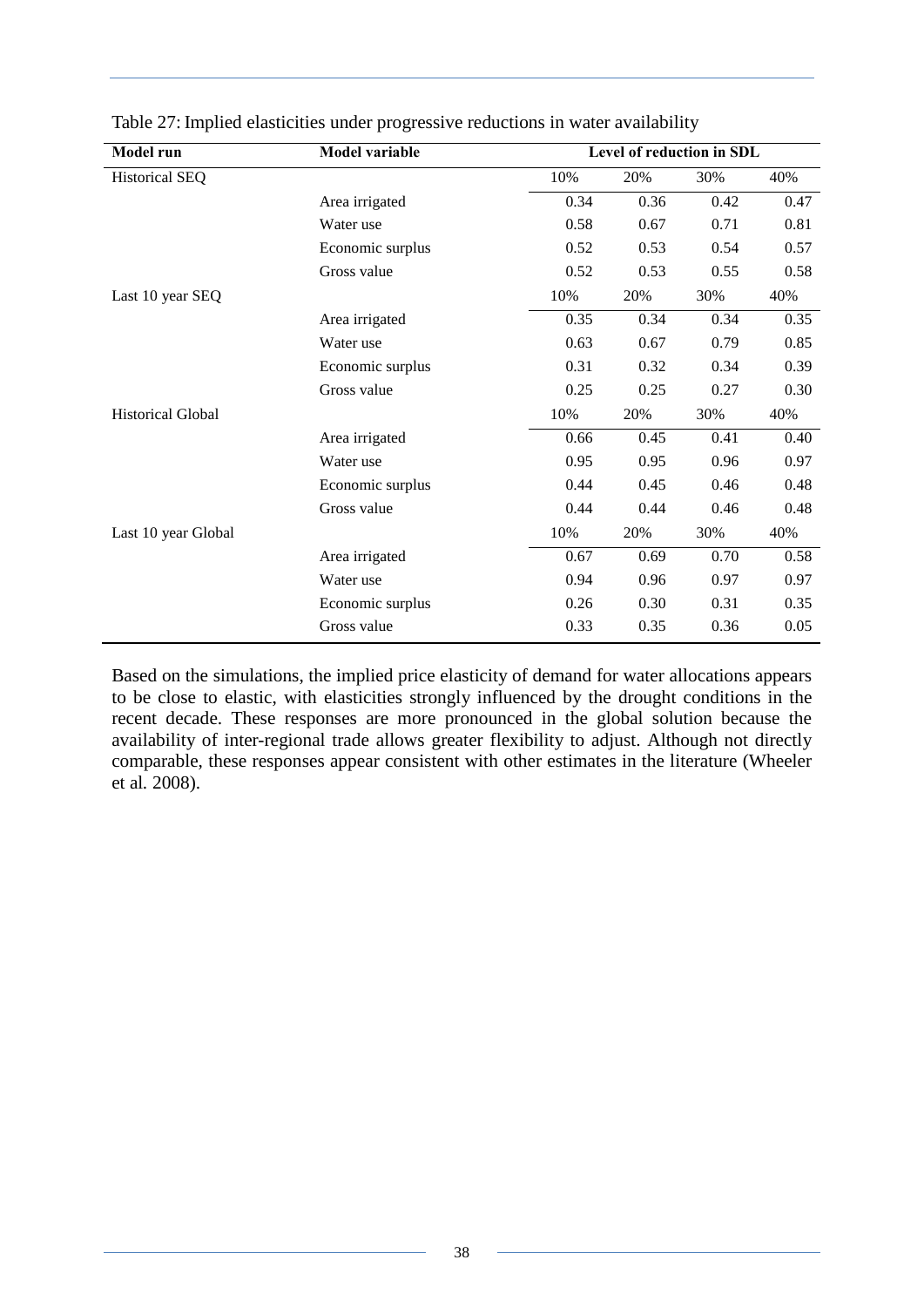# <span id="page-44-0"></span>**4. DISCUSSION**

In this analysis, data supplied by MDBA on the modelled diversions for each Basin catchment were used in the RSMG water allocation model to examine the impacts on irrigators' returns of alternative water availability scenarios. To achieve this, RSMG undertook an analysis of the flow variability for the historic (114 year) period and for the last 10 year period (1998-2008). Current and proposed water diversion limits were applied in alternative scenarios to evaluate irrigators' responses at a catchment and the whole-of-Basin scale.

The simulations indicate that the Baseline water availability under the current diversion limit of 10,758 gigalitres is adequate to support an agricultural system largely consistent with the recent peak water use of 10,516 gigalitres in 2000-01. The model estimate of water use for this scenario of 10,560 gigalitres and the associated irrigated land area of 1,770 thousand hectares is comparable to ABS estimates. The small deviation in irrigated area between the modelled and ABS estimates, is attributable to the advancements in technology since 2000-01 and the ABS area of 'other agriculture' (41,000 ha) that is not modelled in the production systems used in the model.

Under the Basin Plan scenario, the estimated water use fell by 3,746 gigalitres or 35.5 per cent compared to the Baseline. The associated opportunity cost, in gross value of irrigated production, was \$1,445 million, or 16 per cent compared to the Baseline. The regional surplus from agricultural production was estimated to fall from \$2,325 million to \$1,954 million, a drop of \$371 million or 16 per cent from the Baseline.

The analysis indicates that if the current cap on diversions was reduced by 37 per cent to allow water for the environment, gross agricultural returns would fall by 16 per cent. The associated loss in regional economic surplus would also be 16 per cent.

Model comparisons between the sequential and global runs suggest that costs to irrigators in the short term would be higher if unrestricted water trading was not available. As there are differences in policies across states with regard to access entitlements and trading, the proposed cut in current diversion limits to allow for environmental water would result in a reduction in irrigation net returns of around 16 to 20 per cent compared to the Baseline. In real 2007-08 terms, this drop in economic surplus is equivalent to around \$371 to \$401 million per annum.

Under the Basin Plan scenario, the trade-related gain in estimated gross value of production was 8 per cent and the regional surplus was 14 per cent higher compared to the Baseline. This indicates that availability of water trading plays a significant role in minimising the impacts on regional incomes of reduced variability under the Basin Plan, in particular, for the pooled water resources in the Murray.

These results are consistent with the observed pattern of change in agricultural production in the Basin over the past ten years. In this period, levels of reduction in water availability ranged from 4 to 70 per cent, compared to 2000-01.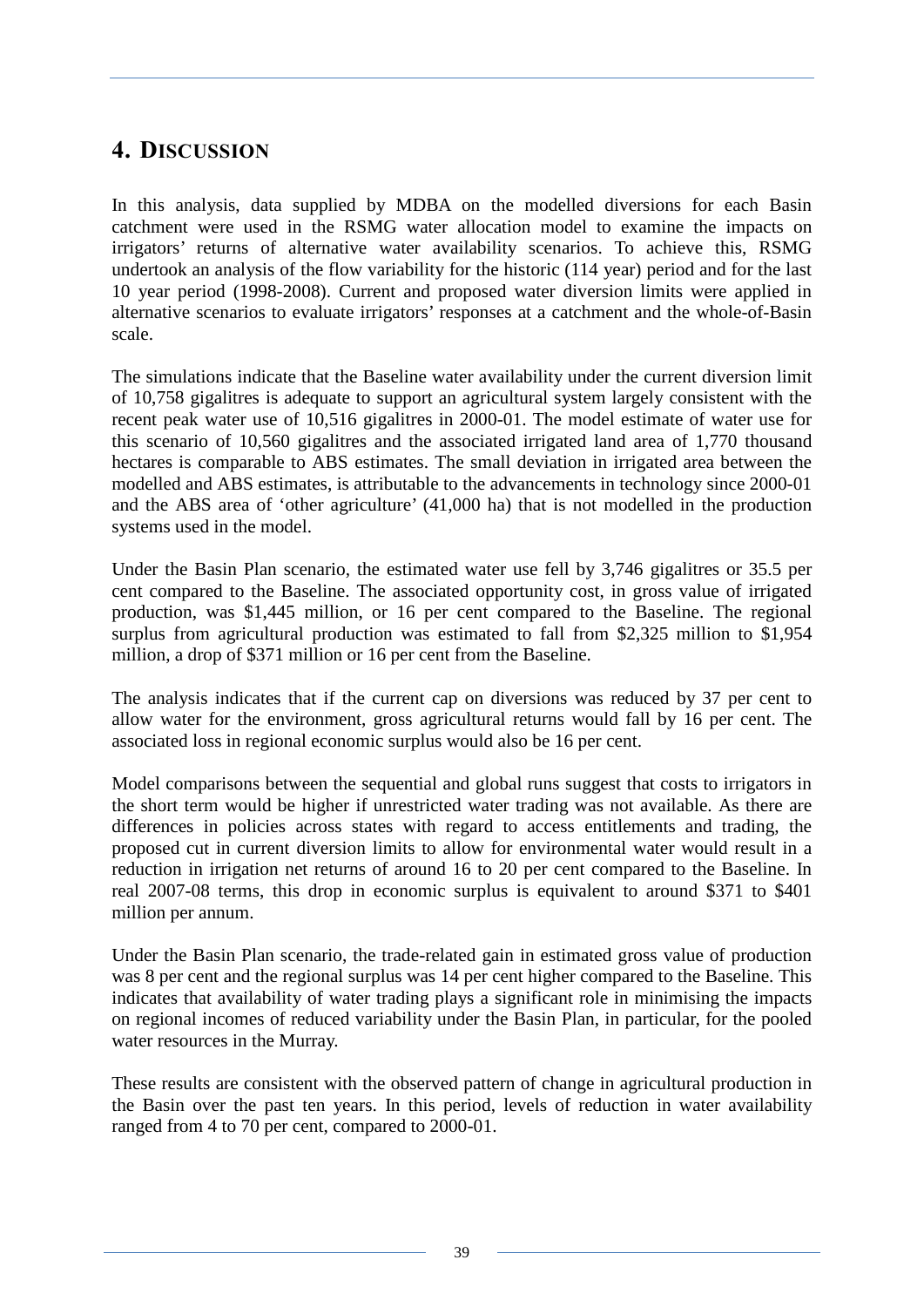The model simulations indicate that reduced water availability will have an adverse impact on the profitability of irrigation enterprises. However, the estimated impacts on irrigators' profits are less than proportional to the reduction in water availability in most regions. This illustrates the capacity of irrigators, in the medium-term, to respond by rearranging enterprise mix to use available water where it is most profitable and feasible. It is important to note that availability of water trading provides more flexibility for irrigators to make this adjustment. For example, if unrestricted trade was available, economic losses to New South Wales under the Basin Plan would be significantly lower compared to a situation of limited trade.

There are likely to be substantial variations between regions, in terms of the impact of reduced water availability on farm profit and resource use. For example, the Queensland and New South Wales catchments are likely to be more affected (relative to the reference case) by the changes in water availability considered than the catchments in Victorian and South Australia. However, substantial changes in water use, similar to those of New South Wales, could be expected in the Victorian Murray region.

The proposed adjustments to the catchment level cap on irrigation diversions under the Basin Plan are not uniform. The net effect of these changes is that the net impact on Basin scale profits from irrigation are less severe than expected from a uniform reduction in water use across all catchments.

The water use impacts are more severe under the climatic pattern experienced in the recent decade. In this scenario, the southern regions could be expected to experience substantial reductions in water use. These differences are driven by biophysical conditions such as local variation in yield and existing patterns of development such as the proportion of high value horticulture in the production mix.

In these simulations, the focus was on estimating the extent of potential land use changes and the economic impacts thereof at a catchment and Basin wide level by simulating the reduction in access to water for irrigation. The impacts of the associated water use on river flows and other users have been ignored as the water taken away from irrigation would be expected to meet those needs.

In reality, however, the river system will provide water both for the environment and for consumptive uses, with the flow patterns having an indirect influence on crop productivity and environmental values as they influence river salinity. Although the RSMG model incorporates salinity and water flow relationships in the modelled river network, the salinity module was switched off in this analysis.

As these variables are interrelated, it would be instructive to undertake a more comprehensive analysis of production impacts in a full optimisation setting where the trade-offs between consumptive and non-consumptive uses of water can be examined. That would require data on environmental water allocations at a catchment level which was not available for this analysis. An integrated analysis that makes environmental considerations explicit, could estimate the benefits of alternative environmental allocations and determine the optimal trade-offs between consumptive and non-consumptive uses of water. It could thus highlight potential synergies and opportunities to maximise social returns from the government investment.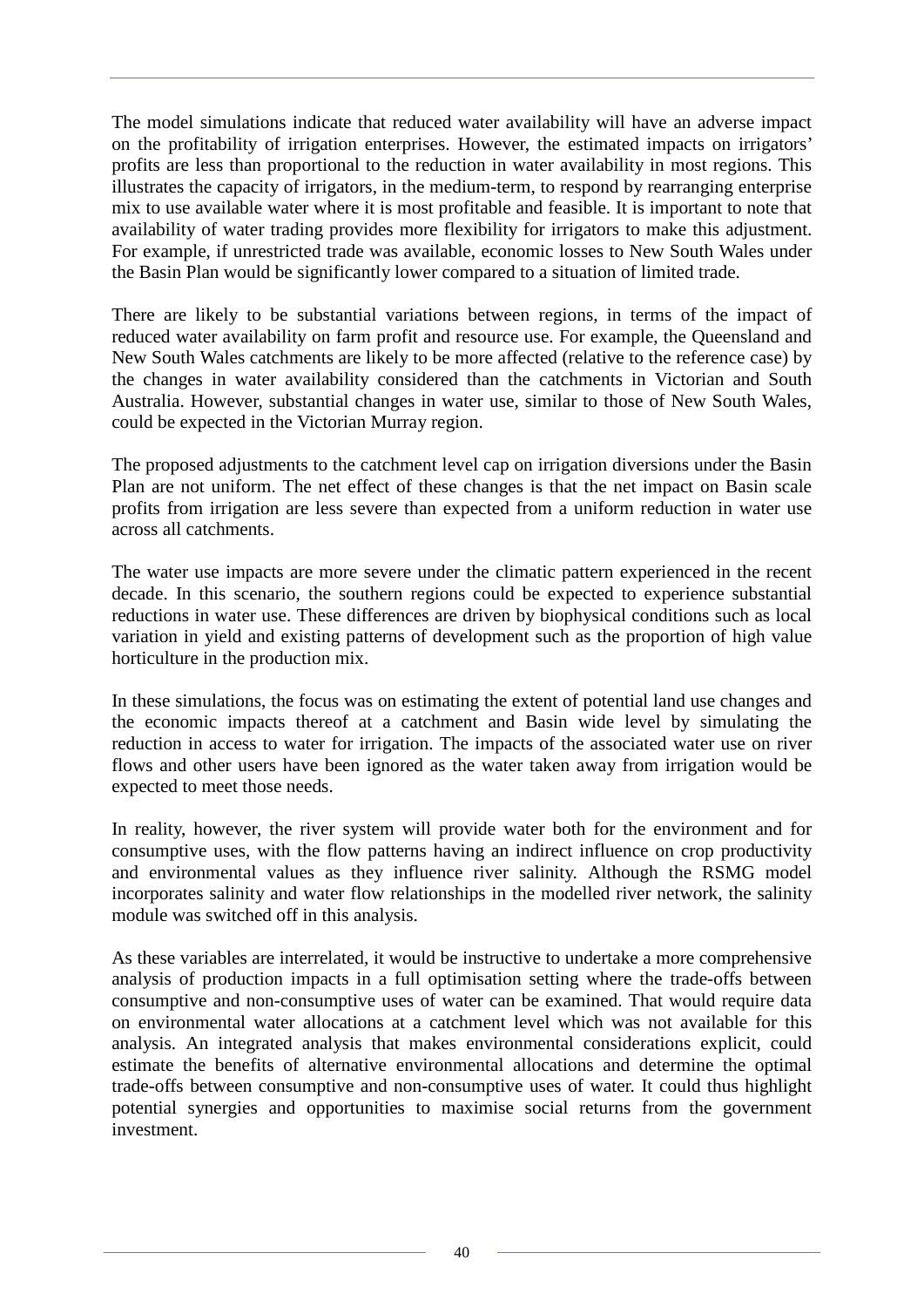### <span id="page-46-0"></span>**MODEL COMPARISON**

One of the objectives of this study was to develop estimates that could be compared with the output of other economic assessment tools such as ABARE's Water Trade Model. As discussed, the RSMG model uses a non-linear optimisation framework that relies on regional gross margin data to estimate costs and returns to irrigation. Water is charged at a nominal \$25 a megalitre such that the opportunity costs are determined internally, based on enterprise returns. Between runs these data sets are held constant and no attempt is made to calibrate a solution to meet a particular end point. The only calibration was to align Baseline scenario water use to 2000-01 ABS water use. This was achieved by providing a broad range of activity choices for the model with a range of technologies that, on average, represent what was observed.

Our experience suggests that the model results are sensitive to profit margins, and that enterprises such as cotton, dairy, and rice and wheat farming systems are more vulnerable to change as water access restrictions are imposed. Tree and vines are more stable under low levels of water availability or water availability reductions in particular where there is access to trade. Therefore, specification of trading rules, capital costs, and the way activities are organised within the model will lead to substantial differences in results.

Moreover, the state-contingent setting in the RSMG model allows for a more realistic representation of adaptation by farmers rather than the more traditional expected value result. The range of value estimates provided here allows for a comparison of the mean and variance for the key estimates.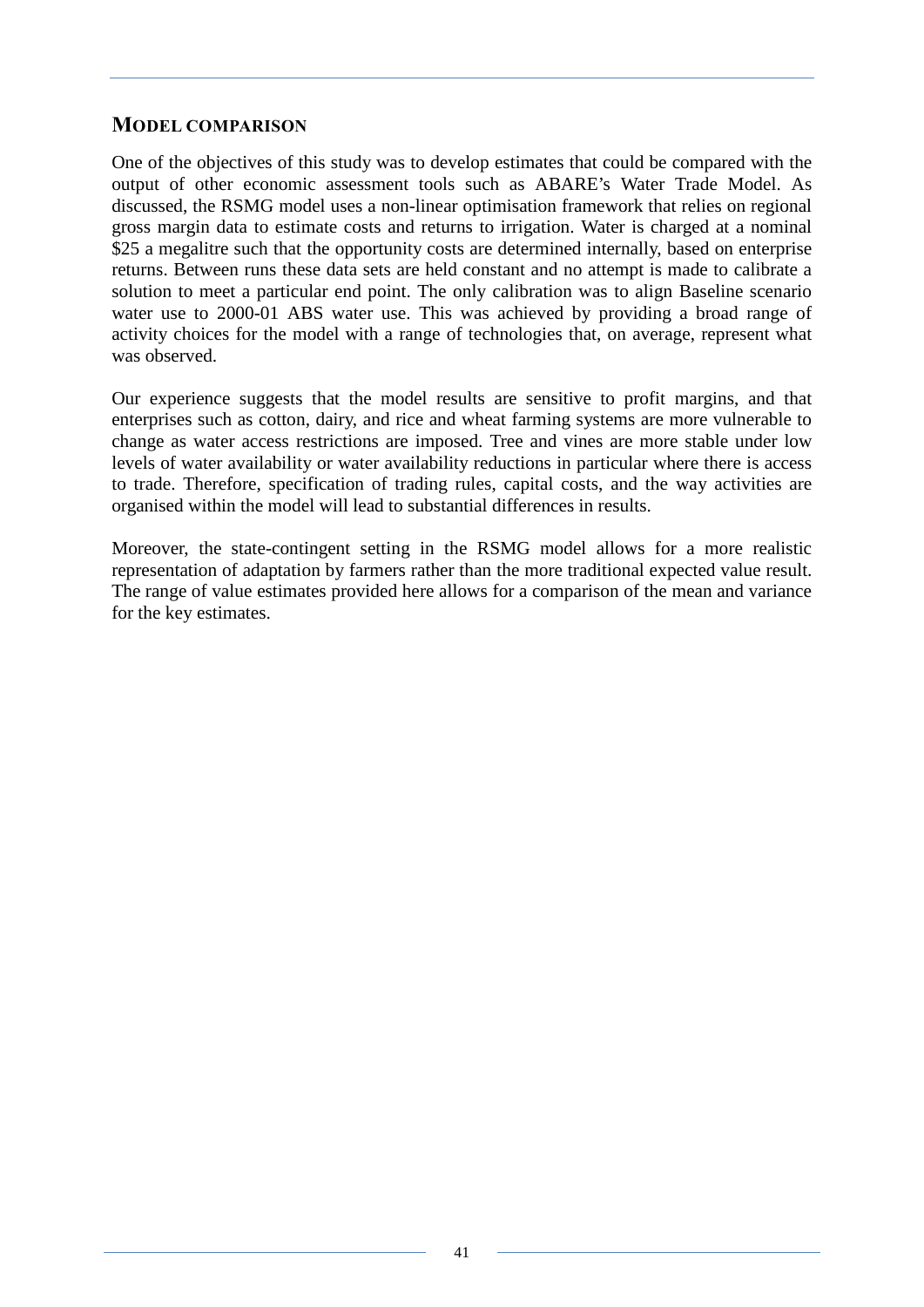# <span id="page-47-0"></span>**5. CONCLUSION**

The modelling of economic impacts, in terms of irrigators' returns under the proposed Basin Plan examined in this report, suggests that the reduced water availability could result in a 16 per cent decline in regional farm profits compared to the current diversion limits. However, the impacts could vary substantially across catchments, reflecting the mix of agricultural activities, the proposed adjustment to the current Cap compared to current water use, and the availability of water trading. All the above factors influence the opportunity costs faced by irrigators and the feasible options for adjustment.

As water access restrictions are imposed, the opportunity cost of water use increases, and the irrigators switch water use to more profitable activities. As has been observed during the past decade, irrigators will also adopt more water efficient technologies or to shift to dryland farming where appropriate (Mallawaarachchi and Foster 2009).

Because these adjustments partially offset the impact on farm profit, the proposed 37 per cent reduction in the Basin-wide Cap resulted in less-than-proportional decline in farm profits, relative to the Baseline.

The proposed cut in current diversion limits to allow for environmental water would be likely to result in a reduction in irrigation net returns of around 16 to 20 per cent compared to the Baseline. In real 2007-08 terms, this drop in economic surplus is equivalent to around \$371 to \$401 million per annum.

At the regional level, the impacts of reduced water availability are likely to differ markedly. Irrigated land use in New South Wales and Queensland could be more severely affected than in Victoria and South Australia. A generally improved river flow regime will have a more significant benefit to irrigators in South Australia. Geographically, the changes are likely to be more pronounced in the Murrumbidgee and Murray Valleys where most of the planned reductions would take place. However, these regions will benefit from an increase in opportunistic wet season activities due to increased reliability in seasonal water allocations.

As a result, assuming historical climate variability, the total area of irrigated rice and cotton production is likely to increase compared to the recent drought years (2005-06). This is likely to come at the expense of pasture for dairy and other livestock, which are likely to contract. It should be noted that the changes are sensitive to price assumptions. However, cotton production in the northern basin is likely to be more stable, highlighting regional differences in biophysical conditions and the profitable crop mix.

While the estimates presented and the conclusions drawn in this study are indicative of the relative magnitude of changes that can be expected, actual changes will be influenced by the ability of individual irrigators to bear the costs of change. While past and ongoing water reforms that have enabled water trade, allowed carry-over storage and assisted water entitlement holders to manage the risks of increased climatic variability, existing differences in the security of water entitlements will have a strong bearing on the net costs to irrigators. For example, these simulations have not taken into account the level of security of water entitlements in each catchment. Moreover, government programs such water buyback and infrastructure assistance may change relative opportunity costs in individual regions.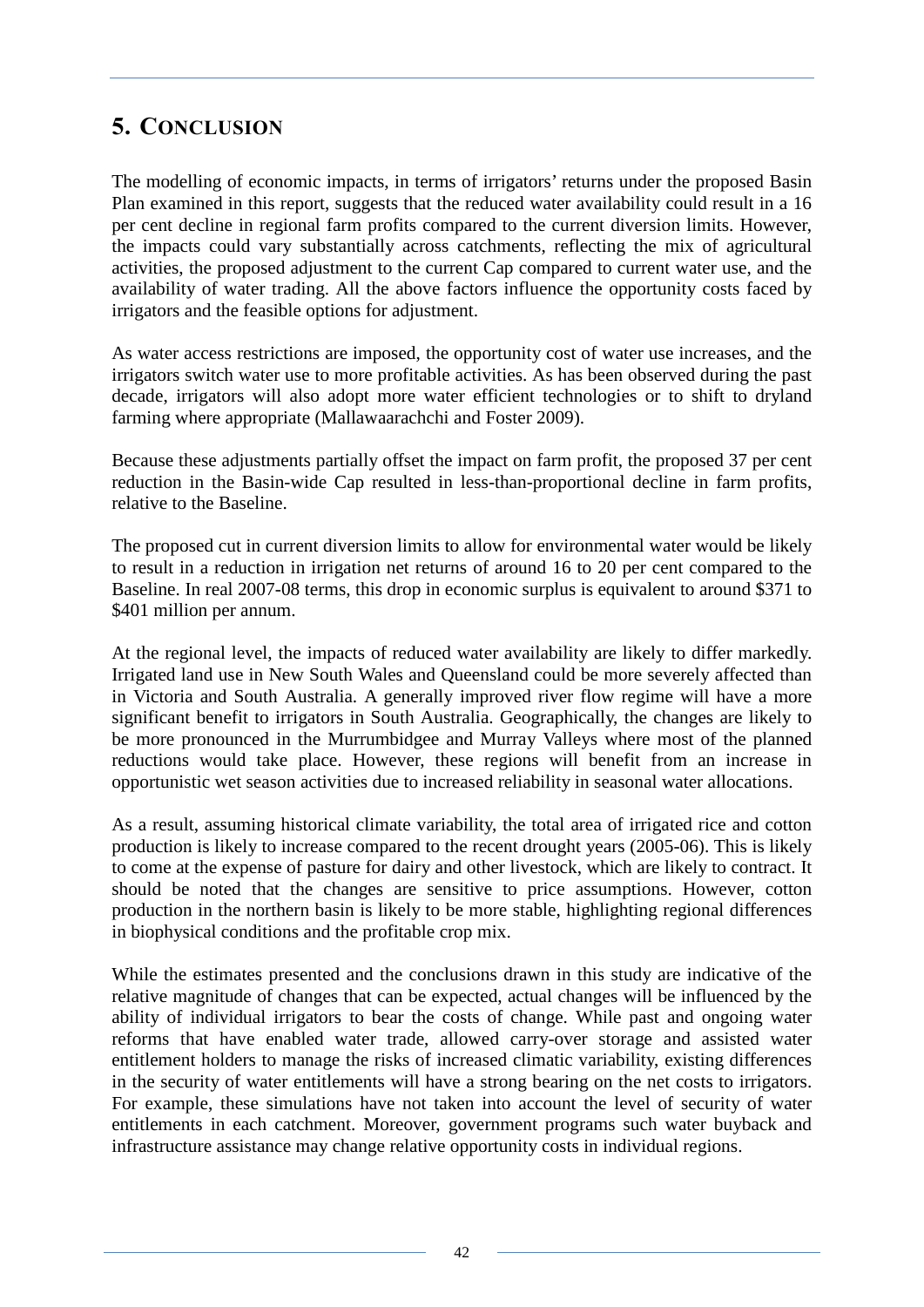Furthermore, the analysis presented here needs to be viewed as indicative only, taking account of the annual variability observed in recent years. It was noted in both the analysis of hydrological data and in model simulations that water flows were highly variable in the northern catchments that represent the tributaries of the Darling River system. Flow variability is moderated in the Murray through storages that offer the ability to pool resources that can be reallocated through water trade.

These results therefore are of limited predictive value but provide broad guides to the potential economic impacts of reduced water availability for irrigation in the Basin within the limitations noted.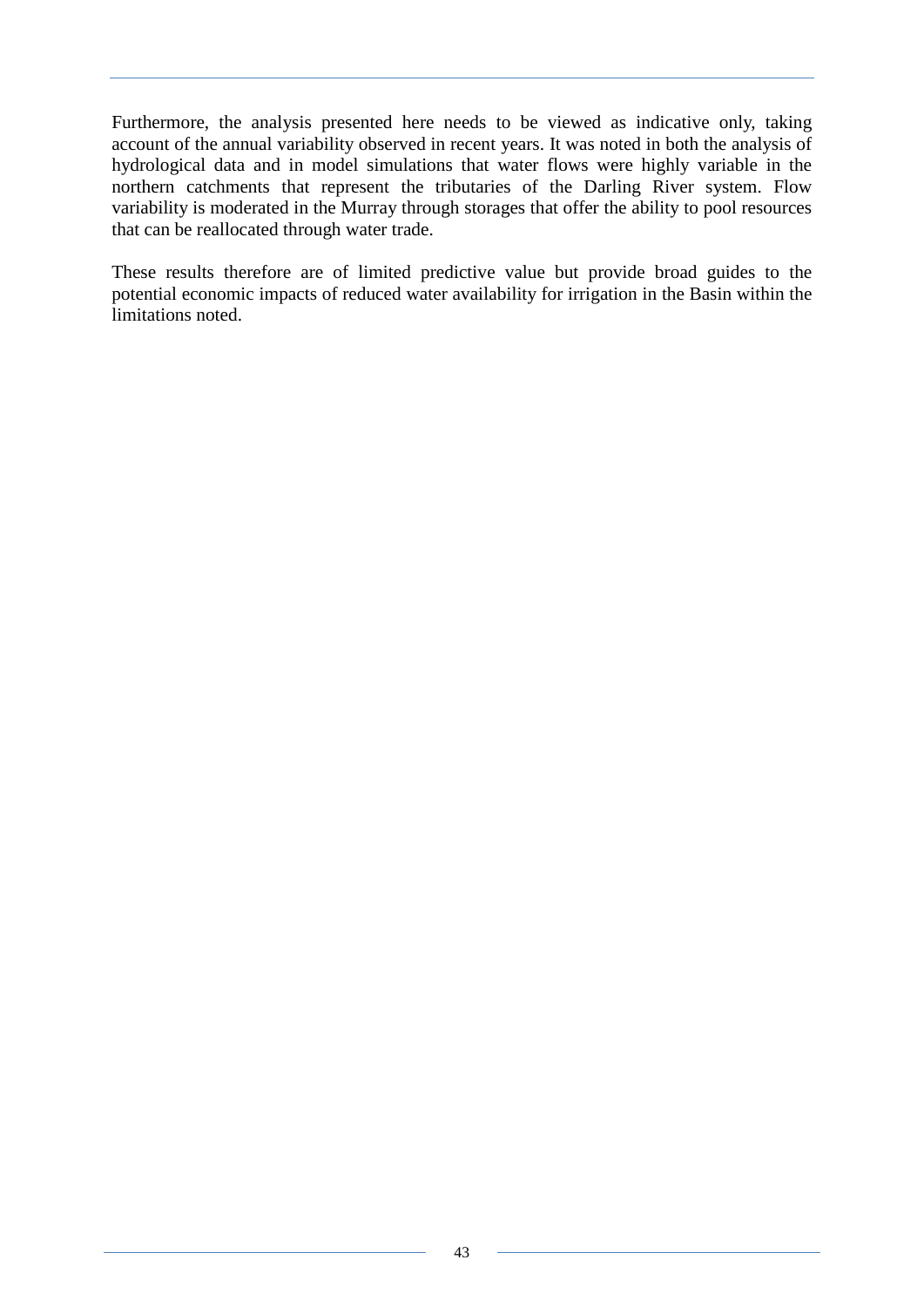# <span id="page-49-0"></span>**REFERENCES**

- Adamson, David, Mallawaarachchi, T., and Quiggin, J. 2007, Water use and salinity in the Murray–Darling Basin: a state-contingent model, *The Australian Journal of Agricultural and Resource Economics* 51:263–281.
- Australian Bureau of Statistics (ABS), 2010, Water Use on Australian Farms, 2008-09, Catalogue No. 4618.0, Canberra.
- Australian Bureau of Statistics (ABS), 2009a, Water and the Murray-Darling Basin A Statistical Profile, 2000-01 to 2005-06, Catalogue No. 4610.0.55.007, Canberra.
- Australian Bureau of Statistics (ABS), 2009b, Water Use on Australian Farms, 2007-08, Catalogue No. 4618.0, Canberra.
- Australian Bureau of Statistics (ABS), 2009c, Experimental Estimates of the Gross Value of Irrigated Agricultural Production, 2000–01 to 2006–07, Table 4 Volume of Water Applied, Murray–Darling Basin, Catalogue No. 4610.0.55.008, Canberra.
- Australian Bureau of Statistics (ABS), 2009d, Water Use on Australian Farms, 2008-09, Table 12 Pastures and Crops Irrigated, Murray–Darling Basin–2005–06 to 2008–09, Catalogue No. 46180DO001.200809, Canberra.
- Australian Bureau of Statistics (ABS), 2008, Water Use on Australian Farms, 2006-07, Table 12 Pastures and Crops Irrigated, Murray–Darling Basin — 2006-07, Catalogue No. 46180DO001.200607, Canberra.
- Australian Bureau of Statistics (ABS), 2004, AgStats on GSP (Geographical Statistics Platform) 1996-97 to 2000-01, Catalogue No. 7117.0.30.001, Canberra.
- Bates, B. C., Walker, K., Beare, S. and Page, S., 2010, Incorporating climate change in water allocation planning. Waterlines Report Series No 28, National Water Commission, Canberra.
- Garnaut, R., 2008, The Garnaut Climate Change Review, Cambridge University Press, Cambridge, UK.
- Mallawaarachchi, T. and Foster, A., 2009, Dealing with irrigation drought: The role of water trading in adapting to water shortages in 2007–08 in the southern Murray–Darling Basin. ABARE Research Report 09.6 to the Department of the Environment, Water, Heritage and the Arts, ABARE, Canberra.
- Mallawaarachchi, T., Yainshet, A., Adamson, D., Hone, S., Oliver, M., Kokic, P., Quiggin, J. and Gooday, P., 2008, Reduced water availability - impacts on agricultural activities and regional economies in the Murray–Darling Basin. ABARE Report Prepared for the Murray–Darling Basin Commission, Canberra, May (Unpublished).
- National Water Commission 2010, The impacts of water trading in the southern Murray– Darling Basin: an economic, social and environmental assessment, National Water Commission, Canberra
- Scheierling, S., Loomis, J. and Young, R. 2006, Irrigation water demand: a meta-analysis of price elasticities, *Water Resources Research* 42, W01411.
- Wheeler, S., Bjornlund,H., Shanahan, M., and Zuo, A. 2008, Price elasticity of water allocations demand in the Goulburn–Murray Irrigation District, *The Australian Journal of Agricultural and Resource Economics* 52 (1):37–55.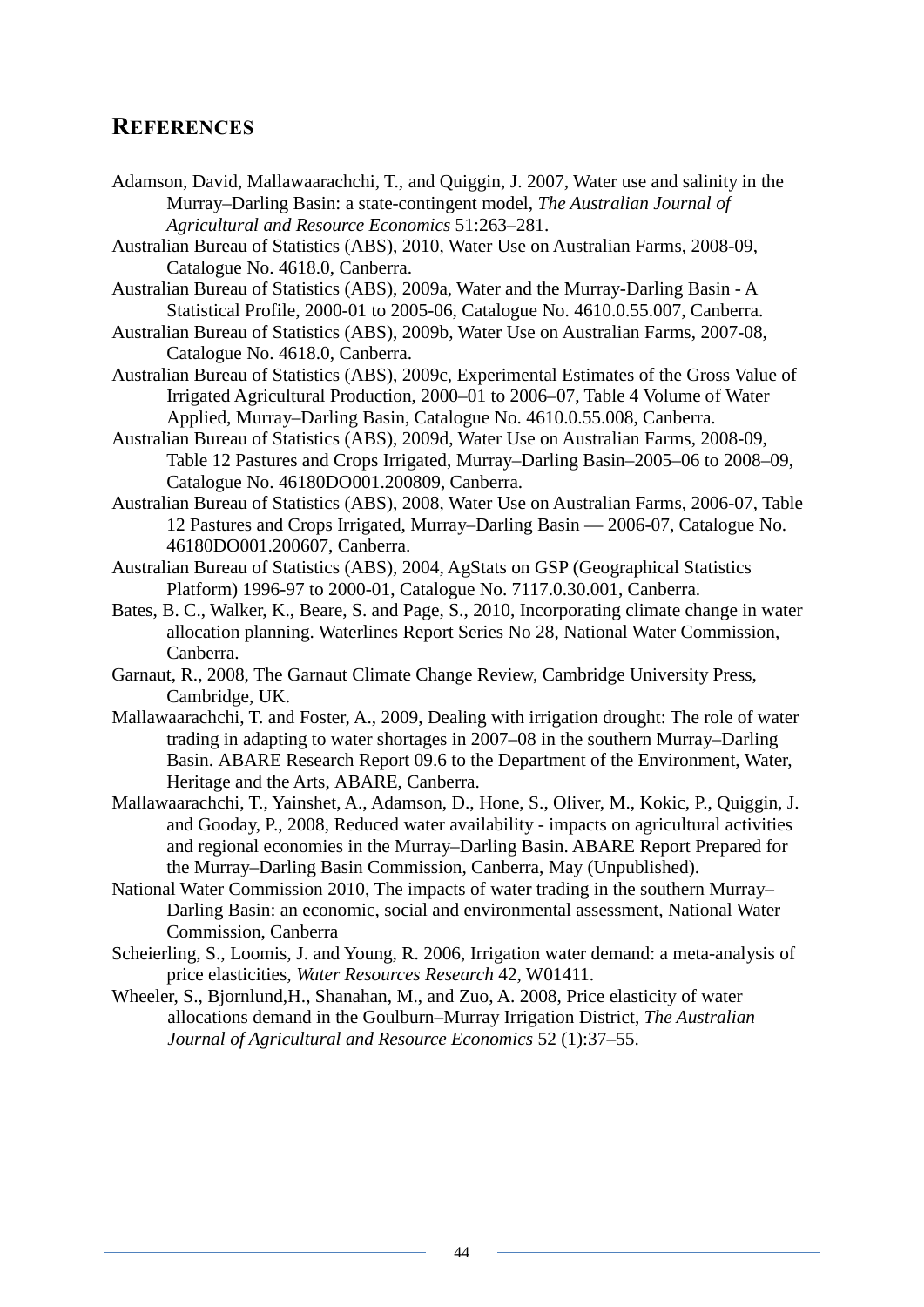# <span id="page-50-0"></span>**APPENDIX**

### **Clarification of terms and data assumptions**

**Diversions** — Baseline water use is based on simulated 114 year current diversions limits (MDBA 2010), and is used to constrain the Baseline model. Diversions are assumed to take account of both surface and ground water use.

**Reduced d iversions** — reductions in water availability are based on simulated 114 year sustainable diversions limits (MDBA 2010), and are used to constrain the Basin-Plan model.

**Historical w ater a vailability** — is determined by catchment, based on simulated 114 year water availability data (MDBA 2010). Water availability is assumed to be the highest flow point in the catchment and inclusive of water transfers.

**Last 10 ye ar water availability** — is determined by catchments based on the last 10 years (1998-2008) of the simulated 114 year water availability data (MDBA 2010). This is used to simulate a reduced water availability scenario.

**Uncertainty and variability** — for all water availability and diversions constraints the effect of annual variability in climate is modelled by specifying the different states of seasonal conditions (Dry, Normal and Wet) and their probabilities, based on the historical record.

**Reliability** — the variability of water available in catchments that hold large dams is adjusted to take into account the inter-annual transfer of water between Wet and Dry years.

**Water u se o ptimisation** — the RSMG model is solved globally (the Basin as a whole) mimicking existing institutional arrangements and flow patterns. Water use is constrained by diversions limits and water availability.

**Trade** — is allowed between connected catchments in the Southern Basin, however there is no trade between catchments in the north or catchments with naturally low end-of-system flows.

**Water quality** — is not taken into account for this analysis. Salinity constraints are switched off.

**Timeframe** — consistent with the scope of the study, a medium-term perspective (10 years) is assumed.

**Reference case data** — the structure of the economy and production data are based on the 2001 agricultural census data for modelling purposes, as this is considered to represent a normal year.

Government intervention — irrigator behaviour is assumed to be independent of drought assistance or other policy measures.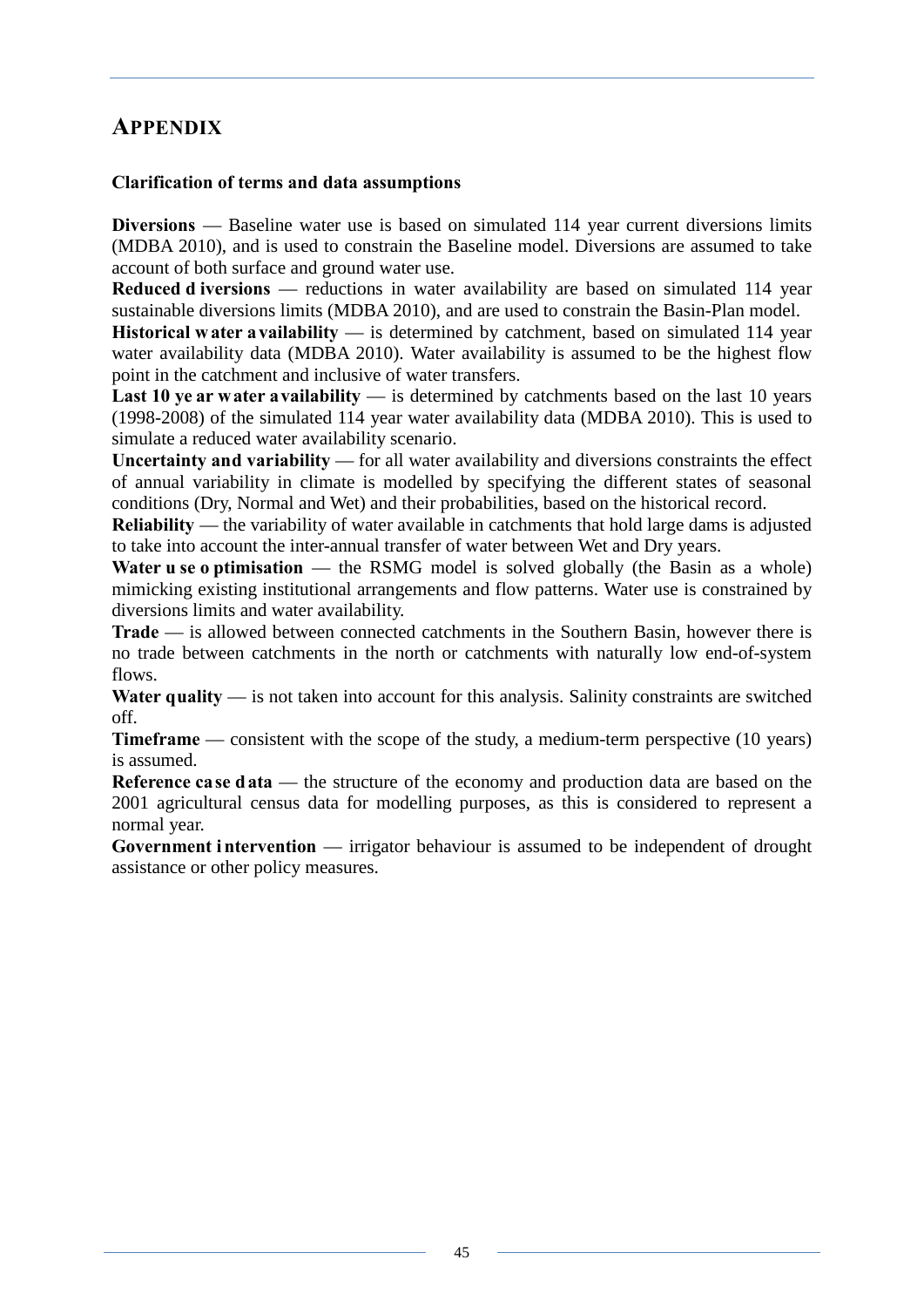# **Simulation scenarios**

<span id="page-51-0"></span>Table 28: Simulation scenarios

| <b>Proportional Allocation</b> |                           |                                              |                                 | <b>Global Allocation</b> |                    |                           |                                              |                                 |    |
|--------------------------------|---------------------------|----------------------------------------------|---------------------------------|--------------------------|--------------------|---------------------------|----------------------------------------------|---------------------------------|----|
| <b>Run ID</b>                  | <b>Diversion</b><br>Limit | <b>State</b><br><b>Probabilities</b>         | Water<br><b>Flow</b><br>Pattern |                          | <b>Run ID</b>      | <b>Diversion</b><br>Limit | <b>State</b><br><b>Probabilities</b>         | Water<br><b>Flow</b><br>Pattern |    |
| R1SEQ                          | <b>Baseline</b>           | Normal $= 1$                                 | Historical                      |                          | R <sub>1</sub> CP  | <b>Baseline</b>           | Normal $= 1$                                 | Historical                      |    |
| R <sub>2</sub> SEQ             | <b>Baseline</b>           | $Dry = 1$                                    | Historical                      |                          | R <sub>2</sub> CP  | <b>Baseline</b>           | $Dry = 1$                                    | Historical                      |    |
| R3SEQ                          | <b>Baseline</b>           | $Wet=1$                                      | Historical                      |                          | R3CP               | <b>Baseline</b>           | $Wet=1$                                      | Historical                      |    |
| R <sub>4</sub> SEQ             | <b>Baseline</b>           | Normal $= 0.5$<br>$Dry = 0.2$<br>$Wet = 0.3$ | Historical                      |                          | R <sub>4</sub> CP  | <b>Baseline</b>           | Normal $= 0.5$<br>$Dry = 0.2$<br>$Wet = 0.3$ | Historical                      |    |
| R5SEQ                          | Basin<br>Plan             | Normal $= 1$                                 | Historical                      |                          | R <sub>5</sub> CP  | <b>Basin Plan</b>         | Normal $= 1$                                 | Historical                      |    |
| R6SEQ                          | <b>Basin</b><br>Plan      | $Dry = 1$                                    | Historical                      |                          | R6CP               | <b>Basin Plan</b>         | $Dry = 1$                                    | Historical                      |    |
| R7SEQ                          | Basin<br>Plan             | $Wet=1$                                      | Historical                      |                          | R7CP               | <b>Basin Plan</b>         | $Wet=1$                                      | Historical                      |    |
| R8SEQ                          | <b>Basin</b><br>Plan      | Normal = $0.5$<br>$Dry = 0.2$<br>$Wet = 0.3$ | Historical                      |                          | R8CP               | <b>Basin Plan</b>         | Normal = $0.5$<br>$Dry = 0.2$<br>$Wet = 0.3$ | Historical                      |    |
| R9SEQ                          | <b>Baseline</b>           | Normal $= 1$                                 | Last<br>years                   | 10                       | R <sub>9</sub> CP  | <b>Baseline</b>           | Normal $= 1$                                 | Last<br>years                   | 10 |
| R <sub>10</sub> SEQ            | <b>Baseline</b>           | $Dry = 1$                                    | Last<br>years                   | 10                       | R <sub>10</sub> CP | <b>Baseline</b>           | $Dry = 1$                                    | Last<br>years                   | 10 |
| R11SEQ                         | <b>Baseline</b>           | $Wet=1$                                      | Last<br>years                   | 10                       | R11CP              | <b>Baseline</b>           | $Wet=1$                                      | Last<br>years                   | 10 |
| R12SEQ                         | <b>Baseline</b>           | Normal $= 0.5$<br>$Dry = 0.2$<br>$Wet = 0.3$ | Last<br>years                   | 10                       | R <sub>12</sub> CP | <b>Baseline</b>           | Normal $= 0.5$<br>$Dry = 0.2$<br>$Wet = 0.3$ | Last<br>years                   | 10 |
| R <sub>13</sub> SEQ            | <b>Basin</b><br>Plan      | $Normal = 1$                                 | Last<br>years                   | 10                       | R <sub>13</sub> CP | <b>Basin Plan</b>         | Normal $= 1$                                 | Last<br>years                   | 10 |
| R <sub>14</sub> SEQ            | Basin<br>Plan             | $Dry = 1$                                    | Last<br>years                   | 10                       | R <sub>14</sub> CP | <b>Basin Plan</b>         | $Dry = 1$                                    | Last<br>years                   | 10 |
| R <sub>15</sub> SEQ            | <b>Basin</b><br>Plan      | $Wet=1$                                      | Last<br>years                   | 10                       | R <sub>15</sub> CP | <b>Basin Plan</b>         | $Wet=1$                                      | Last<br>years                   | 10 |
| R16SEQ                         | <b>Basin</b><br>Plan      | Normal $= 0.5$<br>$Dry = 0.2$<br>$Wet = 0.3$ | Last<br>years                   | 10                       | R <sub>16</sub> CP | <b>Basin Plan</b>         | Normal $= 0.5$<br>$Dry = 0.2$<br>$Wet = 0.3$ | Last<br>years                   | 10 |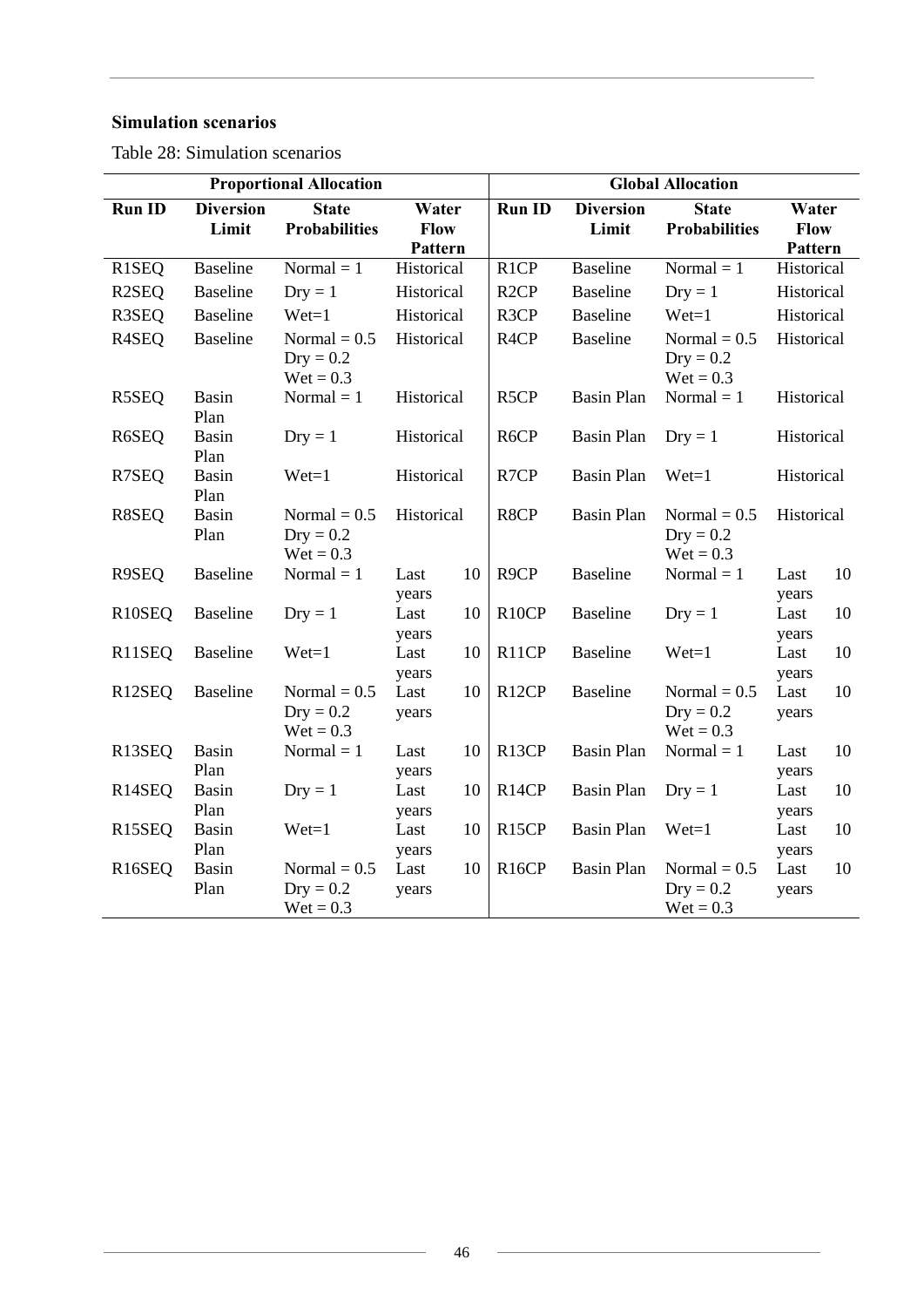#### **Interpretation of results**

The simulation results are presented in the same format as available ABS data. The categorised agricultural commodities and production system are outlined in the Table 29 below.

<span id="page-52-0"></span>Table 29: ABS and RSMG agricultural commodities and production systems

| ABS agricultural commodity classes | RSMG production systems & commodity |  |  |  |  |  |
|------------------------------------|-------------------------------------|--|--|--|--|--|
|                                    | classes                             |  |  |  |  |  |
| Pasture for other livestock        | Dairy                               |  |  |  |  |  |
| Rice                               | Rice                                |  |  |  |  |  |
| Cereals (excl. rice)               | Wheat, Grain Legume, Sorghum        |  |  |  |  |  |
| Cotton                             | Cotton Flex, Cotton, Dryland Cotton |  |  |  |  |  |
| Grapes                             | Grapes                              |  |  |  |  |  |
| Fruit (excl. grapes)               | Citrus, Stone Fruit, Pome Fruit     |  |  |  |  |  |
| Vegetables                         | Vegetables                          |  |  |  |  |  |
| Other agriculture                  | Oilseeds, Sheep, Beef               |  |  |  |  |  |

More details about the categorisation of commodities into commodity classes and production systems in the RSMG Model are outline in Table 30 below.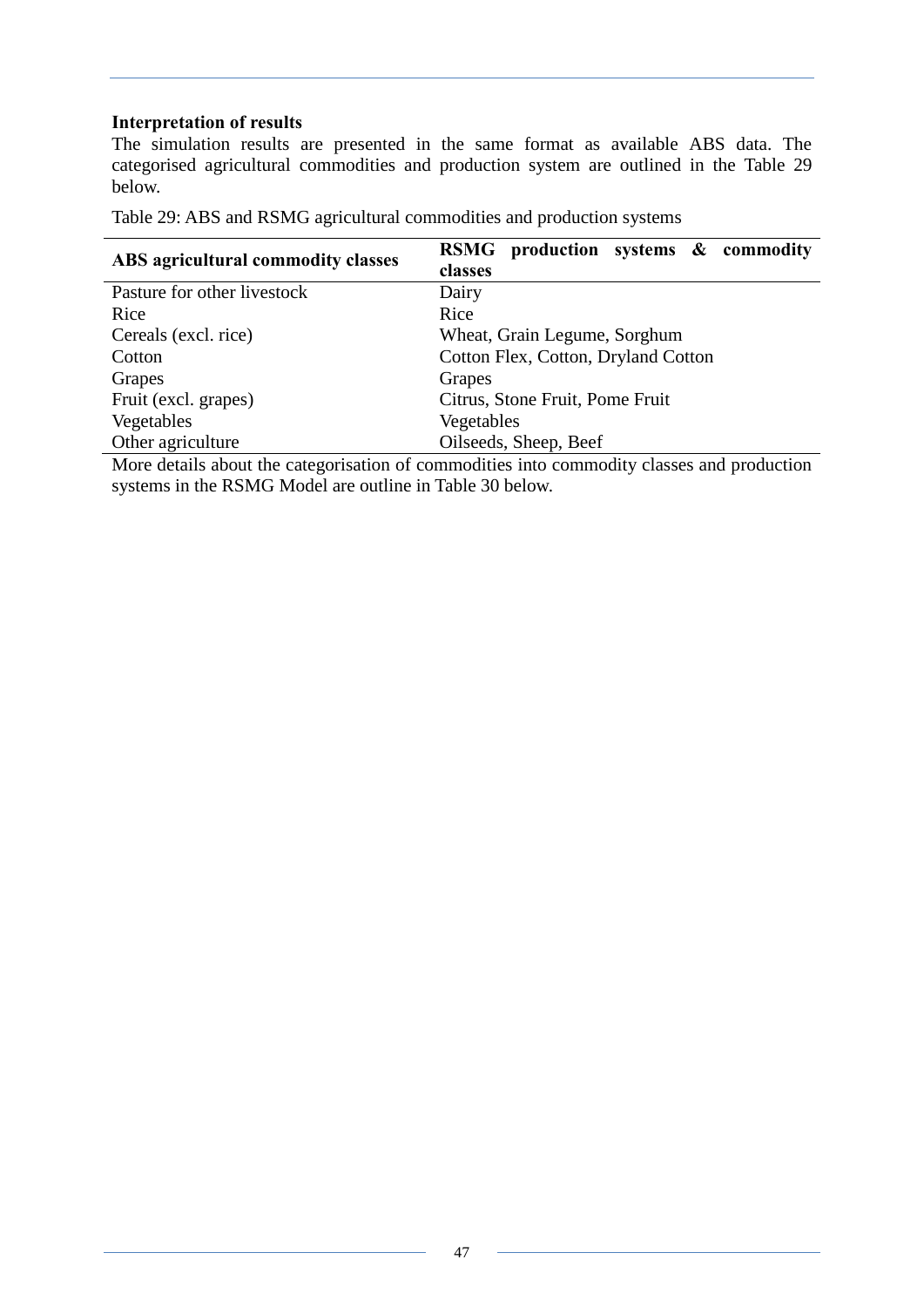| <b>Production</b>     | <b>Commodity</b>      | <b>Commodities</b>                              |
|-----------------------|-----------------------|-------------------------------------------------|
| <b>Systems</b>        | <b>Classification</b> |                                                 |
|                       | $Citrus-High*$        | Grapefruit, Lemon, Lime, Mandarin, Orange       |
|                       | $Citrus - Low**$      | Grapefruit, Lemon, Lime, Mandarin, Orange       |
|                       | Grapes                | Table Grapes, Wine Grapes                       |
|                       | Stone Fruits-         | Apricots, Cherry, Nectarine, Peach, Plum        |
|                       | High*                 |                                                 |
|                       | Stone Fruits -        | Apricots, Cherry, Nectarine, Peach, Plum        |
|                       | $Low***$              |                                                 |
|                       | Pome Fruit            | Apple                                           |
|                       | Vegetables            | Asparagus, Beetroot, Broccoli, Burdock,         |
|                       |                       | Cabbage, Capsicum, Carrot, Cauliflower,         |
|                       |                       | Eggplant, Garlic, Lettuce, Onion, Potato,       |
|                       |                       | Pumpkin, Rockmelon, Sweet Corn, Tomato,         |
|                       |                       | Watermelon, Zucchini                            |
| <b>Cotton Flex</b>    | <b>Dryland Cotton</b> | Non-irrigated Cotton                            |
|                       | Cotton                | <b>Irrigated Cotton</b>                         |
|                       | <b>Cotton Fix</b>     | <b>Irrigated Cotton</b>                         |
| Cotton / Chickpea     | Cotton                | <b>Irrigated Cotton</b>                         |
|                       | Chickpea              | <b>Irrigated Chickpea</b>                       |
| <b>Dryland Cotton</b> | <b>Dryland Cotton</b> | Non-irrigated Cotton                            |
|                       | Cotton                | <b>Irrigated Cotton</b>                         |
| <b>Rice PSN</b>       | <b>Rice PSD</b>       | Production System Drought Rice (less water use) |
|                       | <b>Rice PSW</b>       | Production System Wet Rice (more water use)     |
| Dryland Wheat         | Dryland Wheat         | Non-irrigated Wheat                             |
|                       | <b>Rice PSW</b>       | Production System Wet Rice (more water use)     |
|                       | Wheat                 | Irrigated Wheat                                 |
| Wheat / Legume        | Wheat                 | Irrigated Wheat                                 |
|                       | Legume                | Adzuki Beans, Chickpeas, Faba Bean,             |
|                       |                       | Mungbean, Navy / Bean, Peanut, Soybean,         |
|                       | Sorghum               | Sorghum                                         |
|                       | Oil Seeds             | Canola, Sunflower                               |
| Wheat / Sheep         | Wheat                 | <b>Irrigated Wheat</b>                          |
|                       | Sheep                 | Sheep on improved pasture                       |
|                       | Dairy $-$ High*       | Dairy                                           |
|                       | Dairy – $Low**$       | Dairy                                           |
|                       | Beef                  | Beef production using irrigated pasture         |
|                       | Sheep                 | Sheep production using irrigated pasture        |
|                       | Dryland               | Dryland production                              |

<span id="page-53-0"></span>Table 30: RSMG Model production systems, commodity classifications and commodities

Note:\*'High' implies a highly efficient irrigation technology, which means that a low volume of water is used in the production process; \*\* 'Low' implies that less efficient irrigation technology was used, which means that a high volume of water is used in the production system.

#### **Generation of results**

A detailed description of the RSMG model is available online under the following link: [http://www.uq.edu.au/rsmg/docs/RSMG\\_MDB\\_Model\\_Documentation\\_010610.docx.](http://www.uq.edu.au/rsmg/docs/RSMG_MDB_Model_Documentation_010610.docx)